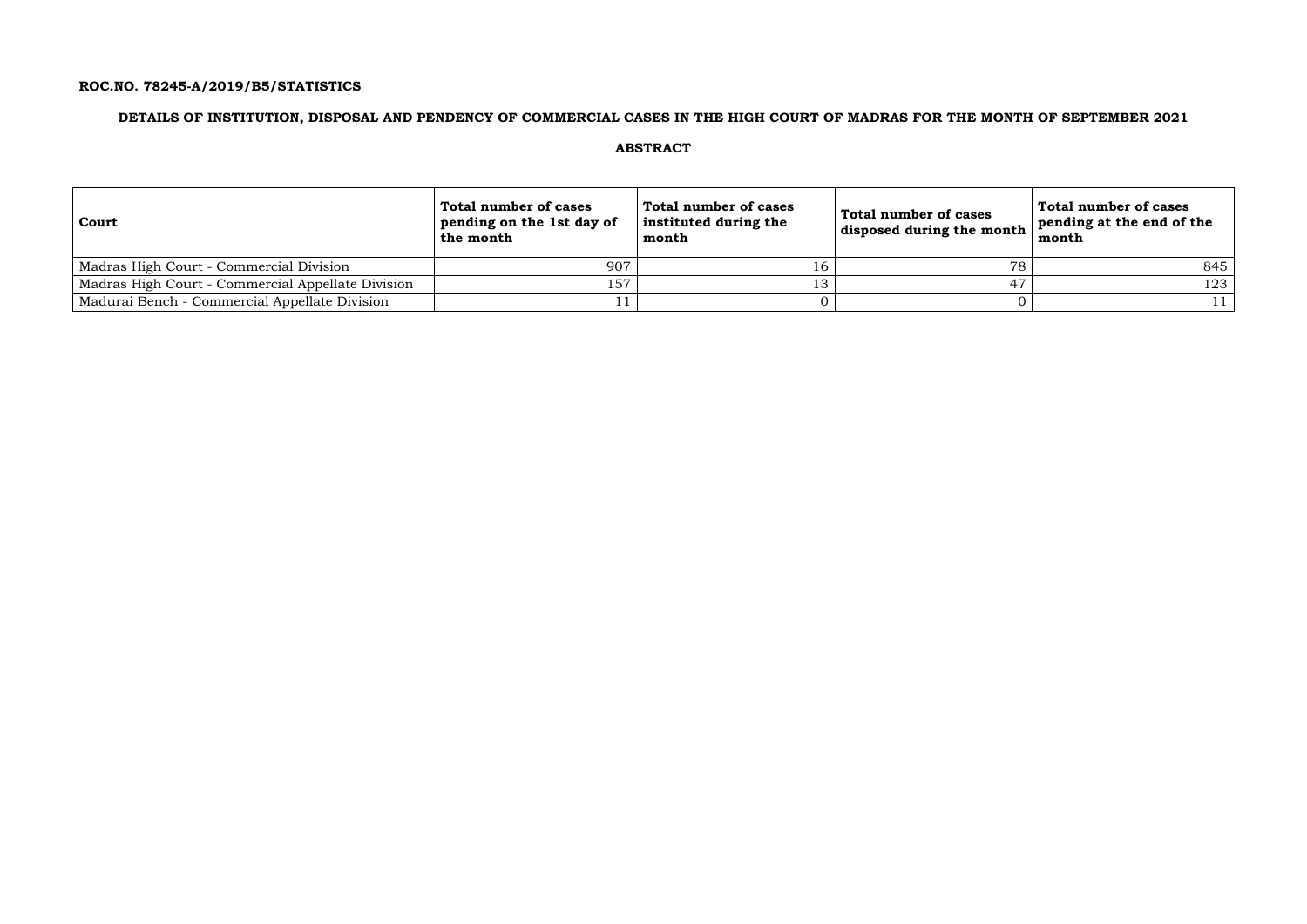## **SEPTEMBER 2021 COMMERCIAL DIVISION OF MADRAS HIGH COURT**

| Form 1                                                          |             |  |                                                                 |            |                                    |                               |                         |                      |  |  |
|-----------------------------------------------------------------|-------------|--|-----------------------------------------------------------------|------------|------------------------------------|-------------------------------|-------------------------|----------------------|--|--|
| List of cases e-filed/e-mail during the month of SEPTEMBER 2021 |             |  |                                                                 |            |                                    |                               |                         |                      |  |  |
| $ Sr.No $ Court                                                 |             |  | <b>Petitioner Name Vs. Respondent</b><br>District Case No. Name |            | Advocate Advocate Mobile<br>Number | <b>Advocate E-mail</b><br> Id | Date of<br>Registration | Date of e-<br>filing |  |  |
| Madras High<br>Court                                            | Chennai NIL |  | <b>NIL</b>                                                      | <b>NIL</b> | <b>NIL</b>                         | NIL                           | NIL                     | <b>NIL</b>           |  |  |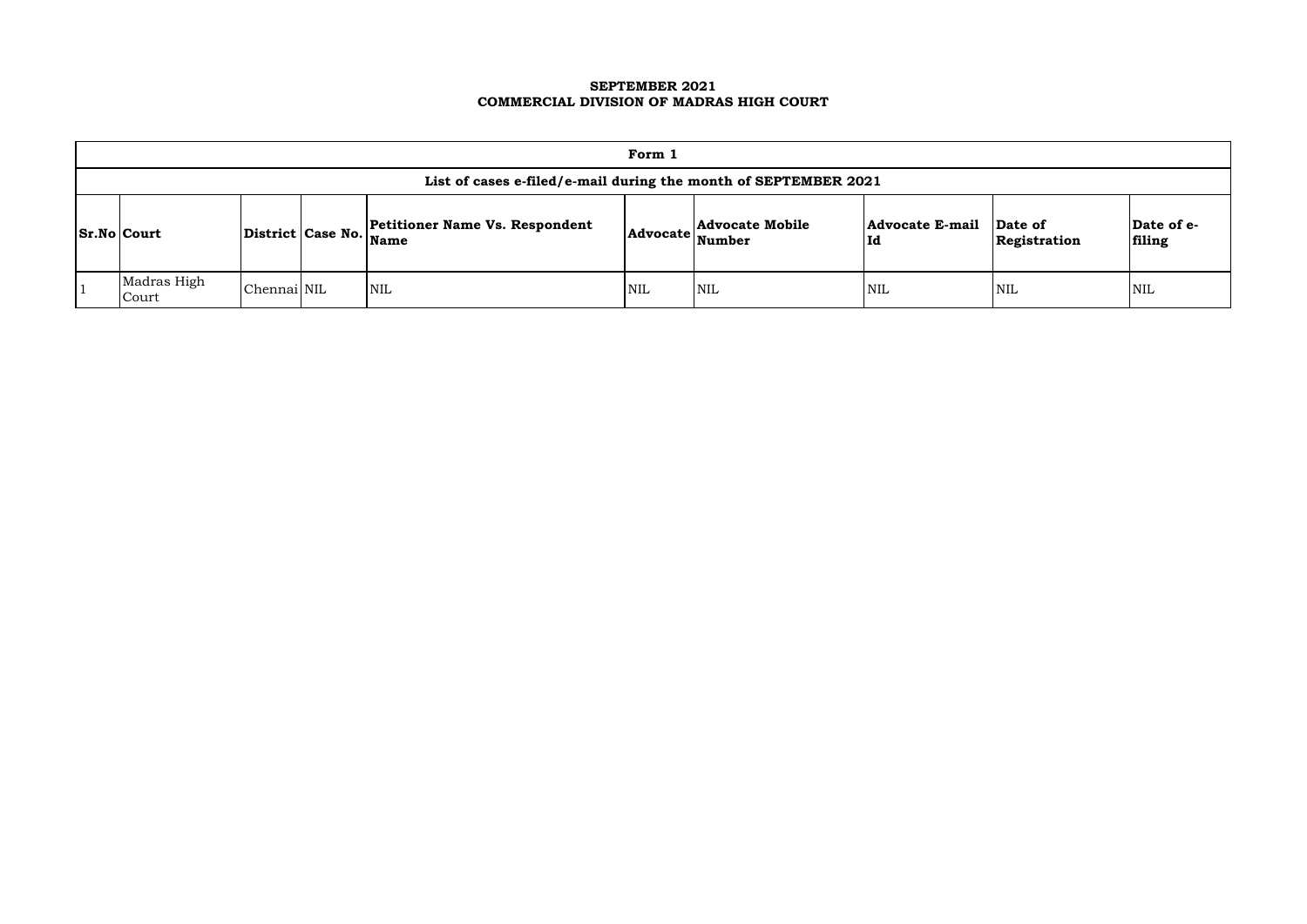|                 |       |                 |                                                        | Form 2                                                                                                                                                                                                                                                                                                                                            |                                                                                                                                     |                         |                                               |
|-----------------|-------|-----------------|--------------------------------------------------------|---------------------------------------------------------------------------------------------------------------------------------------------------------------------------------------------------------------------------------------------------------------------------------------------------------------------------------------------------|-------------------------------------------------------------------------------------------------------------------------------------|-------------------------|-----------------------------------------------|
|                 |       |                 |                                                        | List of cases in which e-payment of Court fees was made during the month of SEPTEMBER 2021                                                                                                                                                                                                                                                        |                                                                                                                                     |                         |                                               |
| Sr.No           | Court | <b>District</b> | Case No.                                               | <b>Petitioner Name Vs. Respondent Name</b>                                                                                                                                                                                                                                                                                                        | <b>Advocate</b>                                                                                                                     | Date of<br>Registration | Date of e-<br>payment of<br><b>Court Fees</b> |
| $\mathbf{1}$    |       |                 | Madras High Court   Chennai   CS. (Comm. Div.) 46/2021 | P1 - MR.GANDHI PRASAD PROPRITOR,<br>M/S OM FABRICS<br>VS.<br>R1 - M/S SARA SUOLE PVT.LTD.,<br>REP.BY ITS DIRECTORS                                                                                                                                                                                                                                | 1. M/S. SUNDARAVADIVELU<br>VS.                                                                                                      | 31-08-2021              | 16-07-2021                                    |
| 2               |       |                 | Madras High Court   Chennai   CS. (Comm. Div.) 51/2021 | P1-WHIRLPOOL PROPERTIES INC.,<br>REPRESETNED HEREIN BY ITS POA<br>HOLDER MR.NEERAJ METHA P-2<br>WHIRLPOOL OF INDIA LIMITED<br>VS. R1-A.S.ASSOCIATES<br>REPRESENTED BY ITS PARTNERS,<br>SENTHANARAI KANNAN AND<br>MR.A.PURUSHOTHANAN R-2<br><b>V.V.REFRIGERATION REPRESENTED</b><br>BY ITS PARTNERS, SENTHANARAI<br>KANNAN AND MR. A.PURUSHOTHANAN | 1.M/S P.RAJ KUMAR JHABAKH<br>VS.                                                                                                    | 11-08-2021              | 09-08-2021                                    |
| $\overline{3}$  |       |                 | Madras High Court   Chennai   CS. (Comm. Div.) 53/2021 | P1 - VGN PROJECTS ESTATES PRIVATE<br>LIMITED, REPRESENTED BY ITS<br>AUTHORIZED SIGNATORY<br>MR.A.RANGAPPAN<br>VS.<br>R1 - VGN STAFFORD FLAT OWNERS<br>WELFARE ASSOCIATION                                                                                                                                                                         | 1. C.SEETHAPATHY 2.<br>A.UMASANKAR 3. GAUTAM<br>S.RAMAN<br>VS. 1.<br>PRADEEP JAYARAMAN 2.<br>K.ALAMELUSARUTHRI 3.<br>C.JAYACHANDRAN | 03-09-2021              | 03-09-2021                                    |
| $\overline{4}$  |       |                 | Madras High Court   Chennai   CS. (Comm. Div.) 54/2021 | P1 - SUN PHARMA LABORATORIES<br>LIMITED,<br>VS. R1 -<br>MEDIISPECS R-2 DEXBIO PHARMA<br>PVT.LTD.,                                                                                                                                                                                                                                                 | 1. R.S.RAJESH RAMANATHAN<br>2. S. SRIRAMAN 3. S. DIWAKAR<br>VS. 1. HARI & GURU<br><b>ASSOCIATES</b>                                 | 06-09-2021              | 06-09-2021                                    |
| $5\overline{)}$ |       |                 | Madras High Court   Chennai   CS. (Comm. Div) 55/2021  | P1-ITC LIMITED<br>VS. R1-<br>RECKIIT BENCKISER (INIDA) PVT LTD.,                                                                                                                                                                                                                                                                                  | 1.ARUN C.MOHAN<br>2. VASUNDHARA ARUN<br><b>3.BRINDA MOHAN</b><br>VS. 1.M/S R.SARAVANAKUMAR<br>2.E.VEDA BAGATH SINGH<br>3.J.RAJA RAO | 09-09-2021              | 09-09-2021                                    |
| 6               |       |                 | Madras High Court   Chennai   CS. (Comm. Div) 56/2021  | P1-MUKAND SUMI SPECIAL STEEL<br>LIMITED REPRESENTED BY ITS CHIEF<br>OF PROJECTS AND OPERATIONS,<br>MR.OMPRAVAL SINGH, MUKAND<br>VS.<br><b>KALWE WORKS</b><br>R1-SANCO TRANS LIMITIED<br>REPRESENTED BY ITS MANAGING<br>DIRECTOR R2-MR.P.RAVIKUMAR SOLE<br>PROPRIETOR, M/S SANKAR<br>TRANSPORTand 1 OTHER                                          | 1.M/S TATVA LEGAL<br>CHENNAIAT UNIT 2.SANTOSH<br>UKKAR 3.R.VENKAT RAMAN<br>VS.                                                      | 31-08-2021              | 31-08-2021                                    |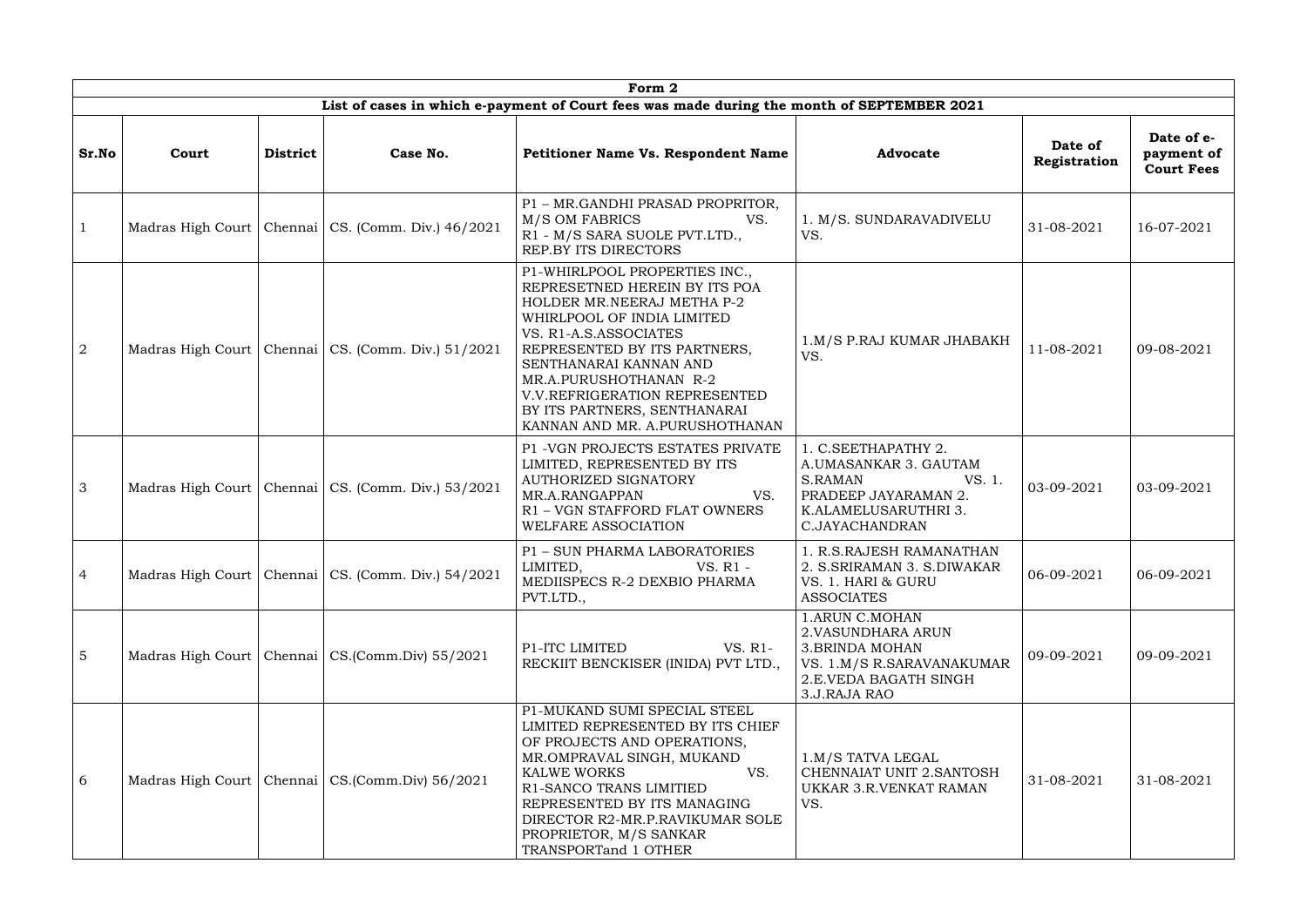|                | Form 2 |                 |                                                       |                                                                                                                                                                                                                            |                                                                                               |                         |                                               |  |  |  |  |
|----------------|--------|-----------------|-------------------------------------------------------|----------------------------------------------------------------------------------------------------------------------------------------------------------------------------------------------------------------------------|-----------------------------------------------------------------------------------------------|-------------------------|-----------------------------------------------|--|--|--|--|
|                |        |                 |                                                       | List of cases in which e-payment of Court fees was made during the month of SEPTEMBER 2021                                                                                                                                 |                                                                                               |                         |                                               |  |  |  |  |
| Sr.No          | Court  | <b>District</b> | Case No.                                              | Petitioner Name Vs. Respondent Name                                                                                                                                                                                        | <b>Advocate</b>                                                                               | Date of<br>Registration | Date of e-<br>payment of<br><b>Court Fees</b> |  |  |  |  |
| $\overline{7}$ |        |                 | Madras High Court   Chennai   CS. (Comm. Div) 58/2021 | P1 - MR.G.BHASKAR Rep.by its<br>Proprietor, Chennai Angadi<br>VS. R1- CHENNAI ANGADI (A UNIT OF<br>VAMSHREE ENTERPRISES), Rep.by<br>Mr.Vamshee Bharani, Managing Director<br>of Vamshree Enterprises.                      | 1. M/S. ROOPESHWARI. R 2.<br>S.MASILAMANI<br>VS.                                              | 18-08-2021              | 18-08-2021                                    |  |  |  |  |
| 8              |        |                 | Madras High Court   Chennai   CS. (Comm. Div) 59/2021 | P1 - CREAMLINE DAIRY PRODUCTS<br>LIMITED<br>VS. R1 -<br>MANGER FOODS PRIVATE LIMITED R-2<br>CHERUB DAIRY PRODUCTS PRIVATE<br>LIMITED, KERALA REPRESENTED BY<br>ITS DIRECTOR.                                               | 1. THRIYAMBAK J.KANNAN<br>VS.                                                                 | 02-09-2021              | 31-08-2021                                    |  |  |  |  |
| 9              |        |                 | Madras High Court   Chennai   CS. (Comm. Div) 60/2021 | P1 - ASHOK NAGAR BENEFIT FUND<br>LTD., REPRESENTED BY ITS DIRECTOR<br>MR.S.VARADHAN<br>VS.<br>R1 - M/S SELVI CONSTRUCTION<br>COMPANY REP. BY ITS MANAGING<br>PARTNER, MR.S.RAVICHANDRAN R-2<br>S.RAVICHANDRAN and 3 OTHERS | 1. M/S G.R.ASSOCIATES 2.<br>NIRANJAN RAJAGOPALAN 3.<br><b>ABHINAV</b><br>PARTHASARATHY<br>VS. | 19-08-2021              | 16-08-2021                                    |  |  |  |  |
| 10             |        |                 | Madras High Court   Chennai   CS. (Comm. Div) 61/2021 | P1 - MRS.B.SRILAKSHMI, TRADING AS<br>SRILAKSHMI AGENCIES,<br>REPRESENTED BY HER POWER OF<br>ATTORNEY (POA) MR. K.VIJAY VENKAT<br>VS. R1 - MR.T.RAMESH TRADING AS<br>M/S BLD DESIGN STUDIO                                  | 1.M/S APR ASSOCIATES, 2.<br>S.VARSHA 3. K.SANKAR<br>VS.                                       | 05-08-2021              | 05-08-2021                                    |  |  |  |  |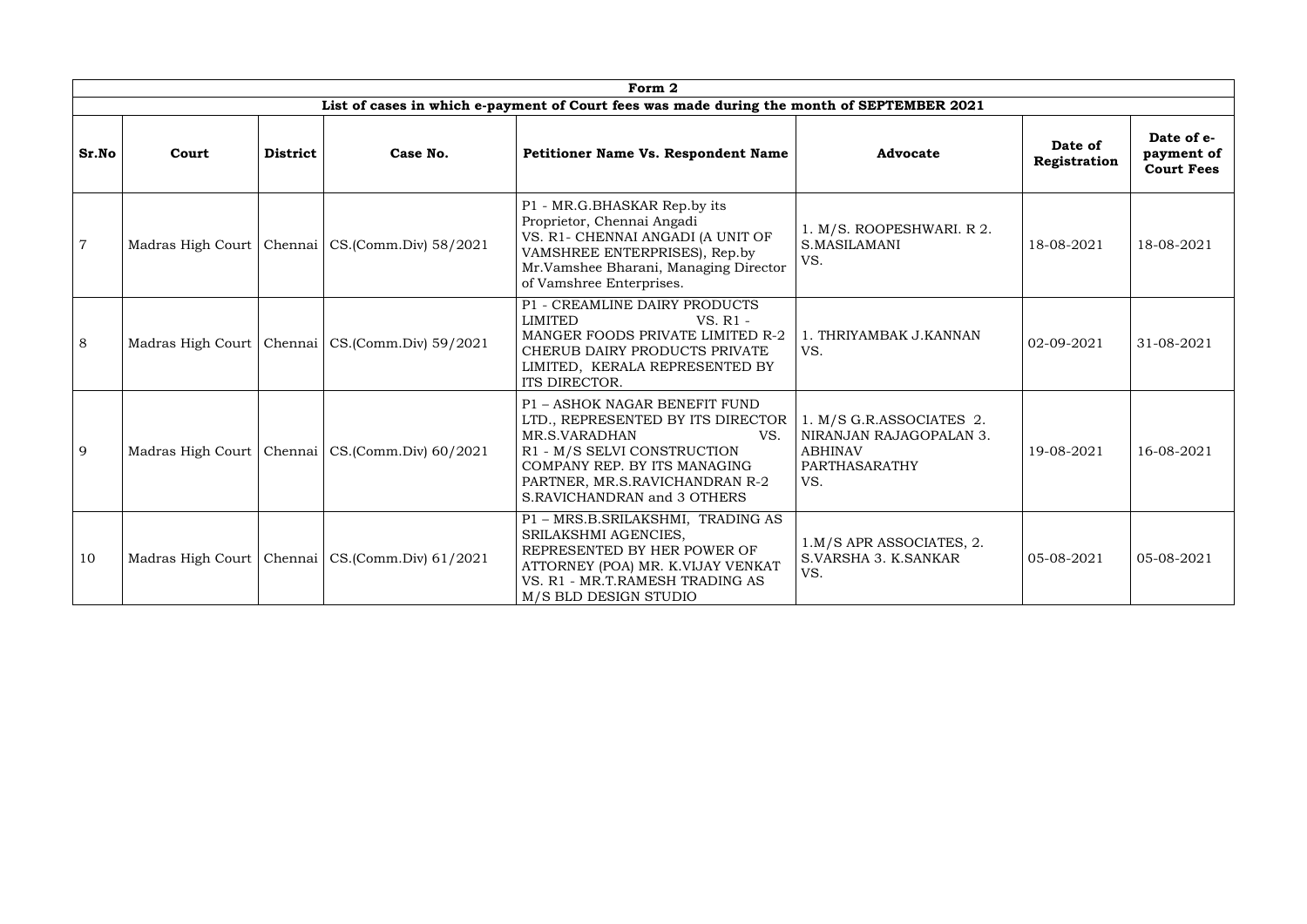|                                                                                                         |                 |          | Form 3                                        |            |                               |             |  |  |
|---------------------------------------------------------------------------------------------------------|-----------------|----------|-----------------------------------------------|------------|-------------------------------|-------------|--|--|
| List of cases in which Electronic Service of Process has taken place during the month of SEPTEMBER 2021 |                 |          |                                               |            |                               |             |  |  |
| <b>Sr.No Court</b>                                                                                      | <b>District</b> | Case No. | <b>Petitioner Name Vs. Respondent</b><br>Name |            | Advocate Date of Registration | Date of Ele |  |  |
| Madras High Court                                                                                       | Chennai         | NIL      | <b>NIL</b>                                    | <b>NIL</b> | <b>NIL</b>                    | <b>NIL</b>  |  |  |

## **Name Advocate Date of Registration Date of Electronic Service of Process**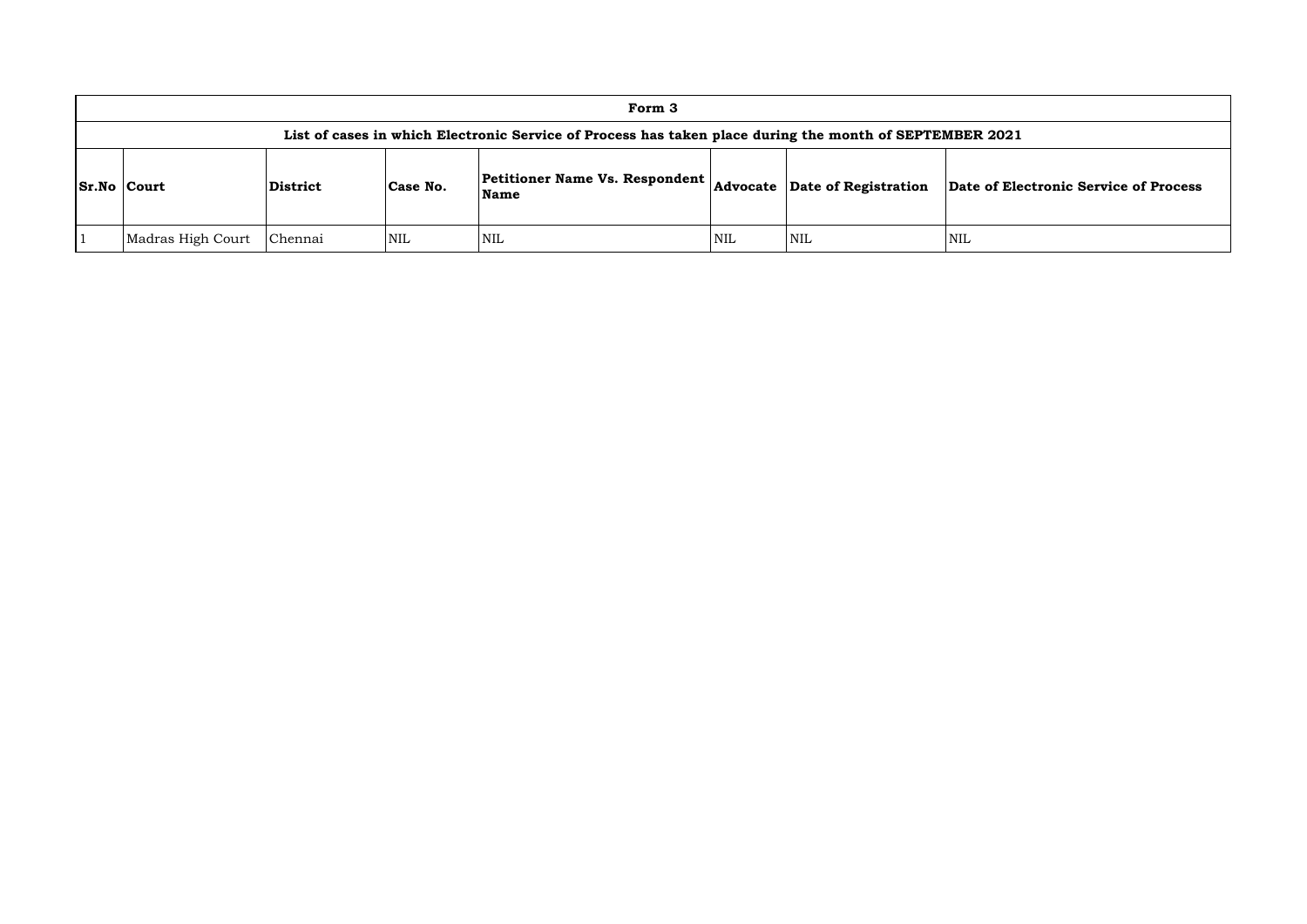|                                                                                  |                   |          |                   |            | Form 4           |                                              |  |
|----------------------------------------------------------------------------------|-------------------|----------|-------------------|------------|------------------|----------------------------------------------|--|
| List of total no. of cases randomly allocated during the month of SEPTEMBER 2021 |                   |          |                   |            |                  |                                              |  |
| <b>Sr.No</b>                                                                     | <b>Court</b>      | District | <b>Court Name</b> | Court No.  | <b>Case Type</b> | Case Count (No. of cases randomly allocated) |  |
|                                                                                  | Madras High Court | Chennai  | Commercial        | <b>NIL</b> | Civil Suit       | 625                                          |  |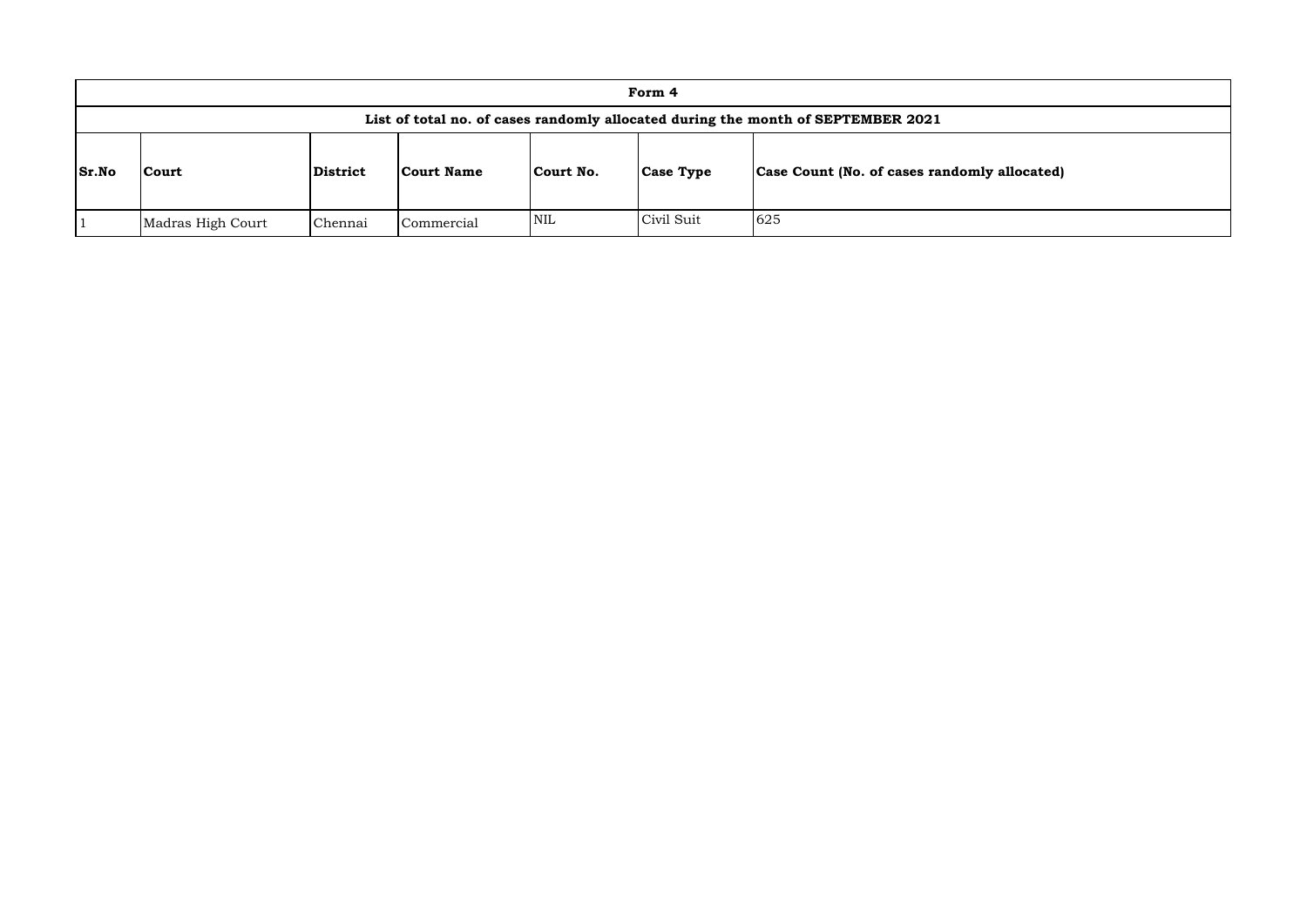|                 | Form 5            |                 |                              |                                                                                                                                                                                                                                                           |                                                                                                                                             |                         |                                                     |  |  |
|-----------------|-------------------|-----------------|------------------------------|-----------------------------------------------------------------------------------------------------------------------------------------------------------------------------------------------------------------------------------------------------------|---------------------------------------------------------------------------------------------------------------------------------------------|-------------------------|-----------------------------------------------------|--|--|
|                 |                   |                 |                              | List of cases in which Case Management Hearing was held during the month of SEPTEMBER 2021                                                                                                                                                                |                                                                                                                                             |                         |                                                     |  |  |
| Sr.No           | Court             | <b>District</b> | Case No.                     | Petitioner Name Vs. Respondent Name                                                                                                                                                                                                                       | <b>Advocate</b>                                                                                                                             | Date of<br>Registration | Date of Case<br><b>Management</b><br><b>Hearing</b> |  |  |
| $\mathbf{1}$    | Madras High Court | Chennai         | CS. 31/2018                  | P1 - M/S K.NARAYANAN<br>VS. R1 - PALACE HOMES-ABHISHEK,<br>Foundations JV, R-2 R.SIVAKUMAR,<br>PARTNER PALACE, Homes Abhishek<br>Foundations JV, R-3 P.RAMESH Partner<br>Palace Homes Abhishek Foundations JV                                             | 1. M/S.AIYAR AND DOLIA 2.<br>V.P.MOHAMMED MOIN 3.<br>K.P.HEMANTH KUMAR<br>VS. 1. M/S.S.A.AKBAR 2.<br>M.AJAYKUMAR                            | 12-01-2018              | 01-09-2021                                          |  |  |
| $\overline{2}$  | Madras High Court | Chennai         | CS. 32/2018                  | P1 - M/S K.MEENAKSHI<br>VS. R1 - PALACE HOMES-ABHISHEK<br>Foundations JV R-2 R.SIVAKUMAR, PARTNER<br>PALACE Homes Abhishek Foundations JV R-3<br>P.RAMESH, PARTNER PALACE HOMES<br>Abhishek Foundations JV,                                               | 1. M/S.AIYAR AND DOLIA 2.<br>V.P.MOHAMMED MOIN 3.<br>K.P.HEMANTH KUMAR<br>VS. 1. M/S.S.A.AKBAR 2.<br>M.AJAYKUMAR                            | 12-01-2018              | 01-09-2021                                          |  |  |
| $\mathcal{S}$   | Madras High Court | Chennai         | CS. 786/2018                 | P1 - TECHBIO SOLUTIONS REP BY ITS<br>DIRECTOR MR. VISHNU<br>VS. R1 - RAJA MEHRA, Mehra Enterprises, R-<br>2 VIJAY MEHRA DIRECTOR Agmera Pvt Ltd<br>and 2 OTHERS                                                                                           | 1. M/S.NITHYAESH NATRAJ<br>VS. 1. M/S.R.PARTHASARATHY<br>2. RAHUL BALAJI 3. MADHAN<br><b>BABU</b>                                           | 22-11-2018              | 01-09-2021                                          |  |  |
| $\overline{4}$  | Madras High Court |                 | Chennai $\vert$ CS. 140/2019 | P1 - NAPC LTD, Apex Plaza<br>VS. R1 - THE EXECUTIVE DIRECTOR Tamil<br>Nadu Road Infrastructure Development<br>Corporation. R-2 THE ENGINEER Tamil Nadu<br>Road Infrastructure Development Corporation.                                                    | 1. M/S.ANIRUDH KRISHNAN 2.<br><b>ADARSH SUBRAMANIAN 3.</b><br>SHIVA K.<br>VS. 1. M/S.D.BALARAMAN 2.<br>G.RAMANUJAM 3.<br><b>B.SUDARSHAN</b> | 14-02-2019              | 01-09-2021                                          |  |  |
| $5\overline{5}$ | Madras High Court | Chennai         | CS. 685/2019                 | P1 - K.K.RAMESH, Sole Propr. of M/s.KKR<br>Metal Components<br>VS.<br>R1 - M/S.HDFC ERGO GENERAL INSURANCE<br>CO. LTD.                                                                                                                                    | 1. M/S.S.VASUDEVAN 2.<br>K.KRISHNASWAMY 3.<br>R.VETRIVEL<br>VS. 1. M/S.THRIYAMBAK<br><b>J.KANNAN 2. ROHAN CHERIAN</b><br>3. E.N.HAREEPRIYA  | 29-11-2019              | 01-09-2021                                          |  |  |
| 6               | Madras High Court | Chennai         | CS. 244/2020                 | P1 - M/S RAJ TELEVISION NETWORK LTD<br>Rep.by its Director M.Ravindran<br>VS. R1 - M/S KAVITHALAYA PRODUCTIONS<br>PVT LTD, Rep.by its Executive Director<br>Pushpa Kandaswamy, R-2 ULTRA MEDIA AND<br>ENTERTAINMENT PVT. LTD. R-3 AMAZON<br>(PRIME VIDEO) | 1. M/S.C.RAMESH<br>VS. 1. M/S.C.SEETHAPATHY 2.<br>A.UMASHANKAR 3. GAUTAM<br><b>S.RAMAN</b>                                                  | 24-09-2020              | 01-09-2021                                          |  |  |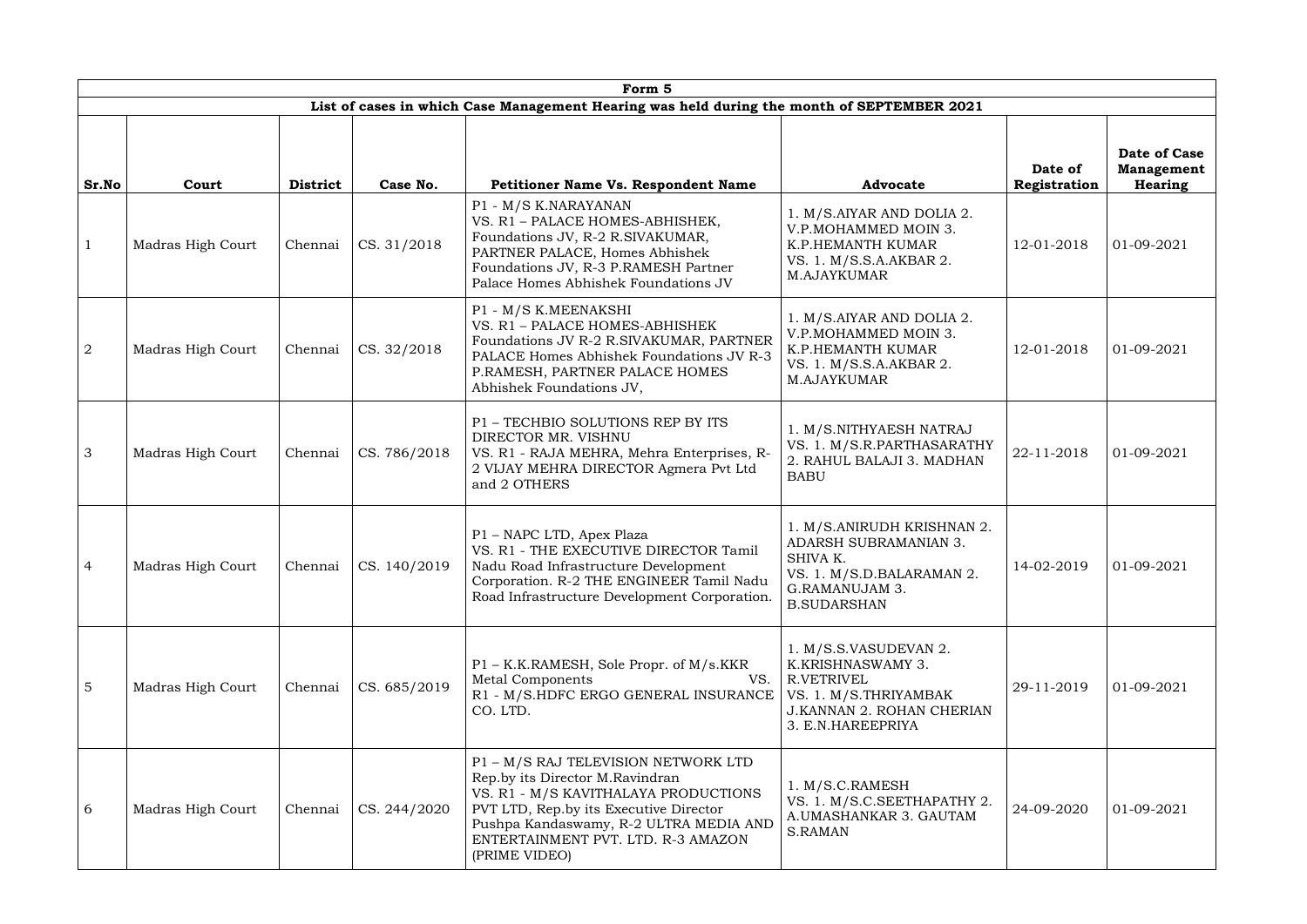|                | Form 5            |                 |              |                                                                                                                                                                                           |                                                                                                                                      |                         |                                                     |  |  |  |
|----------------|-------------------|-----------------|--------------|-------------------------------------------------------------------------------------------------------------------------------------------------------------------------------------------|--------------------------------------------------------------------------------------------------------------------------------------|-------------------------|-----------------------------------------------------|--|--|--|
|                |                   |                 |              | List of cases in which Case Management Hearing was held during the month of SEPTEMBER 2021                                                                                                |                                                                                                                                      |                         |                                                     |  |  |  |
| Sr.No          | Court             | <b>District</b> | Case No.     | Petitioner Name Vs. Respondent Name                                                                                                                                                       | <b>Advocate</b>                                                                                                                      | Date of<br>Registration | Date of Case<br><b>Management</b><br><b>Hearing</b> |  |  |  |
| $\overline{7}$ | Madras High Court | Chennai         | CS. 338/2017 | P1- ASHOK KUMAR Trading as M/s.Abhinav<br><b>Export Corpn</b><br>VS. R1-<br>AMILAL RAMKISHAN DASS Partnership Firm,<br>Partners 1. Sunita Garg 2. Varun Garg 3. Tarun<br>Garg,            | 1. M/S.C.DANIEL AND GLADYS<br><b>DANIEL</b><br>VS.<br>1. M/S.BFS LEGAL 2.<br>P.V.BALASUBRAMANIAM 3.<br>D.FERDINAND                   | 25-04-2017              | 02-09-2021                                          |  |  |  |
| 8              | Madras High Court | Chennai         | CS. 676/2017 | P1 - SICAGEN INDIA LTD, Rep. by Authorized<br>Signatory, Mr.S.Mahadevan,<br>VS. R1 - SAI ELECTROMECH INDUSTRIES<br>Represented by its authorized Signatory                                | 1. M/S.D.S.RAMESH 2. B.RAMA<br>3. D.ROOBINI CHITRA<br>VS. 1. M/S.PALANIANDAVAN 2.<br><b>G.RAJKUMAR 3. DHRUV KIRAN</b><br><b>DAVE</b> | 30-08-2017              | 02-09-2021                                          |  |  |  |
| 9              | Madras High Court | Chennai         | CS. 759/2018 | P1 - MAHALEARNING EDUCATION PVT LTD<br>Rep by is Managing Director, Mrs. Krishnaveni<br>Kannan<br>VS. R1-<br>MAHALEARNING TAB INDIA, R-2 MAHESH<br>VERMA and 6 OTHERS                     | 1. M/S.N.P.VIJAY KUMAR<br>VS. 1.<br>M/S.M.NAVANEETHAKRISHNAN<br>2. M/S.R.VENKATESH 3.<br>M.BALAJI                                    | 12-11-2018              | 06-09-2021                                          |  |  |  |
| 10             | Madras High Court | Chennai         | CS. 209/2019 | P1 - HOUSING DEVELOPMENT FINANCE<br>COR LTD, Rep by its Asst Manager-Credit Risk<br>Management<br>VS. R1 -<br>HARIRAMSINGH D. R-2 MEENA KUMARI                                            | 1. M/S. PARTHASARATHY K.J 2.<br>R. SIVA<br>VS.<br>1. M/S.RAVICHANDRAN<br><b>SUNDARESAN 2.</b><br>P.KARTHIKEYAN 3.<br>R.KARTHIKEYAN   | 20-03-2019              | 06-09-2021                                          |  |  |  |
| 11             | Madras High Court | Chennai         | CS. 270/1999 | VS.<br>P1 - V.ARULSINGH<br>$R1 - M/S$ . VINO CHEMICALS                                                                                                                                    | 1. M/S.R.GOVINDARAJAN 2.<br>S.USHA 3. R.S.RAJESH<br>VS. 1.<br>M/S.S.R.BALASUBRAMANIAM                                                |                         | 06-09-2021                                          |  |  |  |
| 12             | Madras High Court | Chennai         | CS. 8/2014   | P1 - M/S. APEX LABORATORIES PVT.LTD<br>VS. R1 - SREE SAI VARSHA NUTRITIONS,<br>REP.BY ITS PROPRIETOR K.GANGADHAR<br>REDDY, R-2 VYSHNAVI PHARMA, REP.BY<br>ITS PARTNER R-3 SRI VARI PHARMA | 1. M/S.R.SATHISH KUMAR 2.<br>G.RAMJI 3. A.K.RAJARAMAN<br>VS. 1.<br>M/S.S.P.VIJAYARAGHAVAN 2.<br>G.THANIGAIVEL 3.<br>S.HARIHARAN      | 03-01-2014              | 06-09-2021                                          |  |  |  |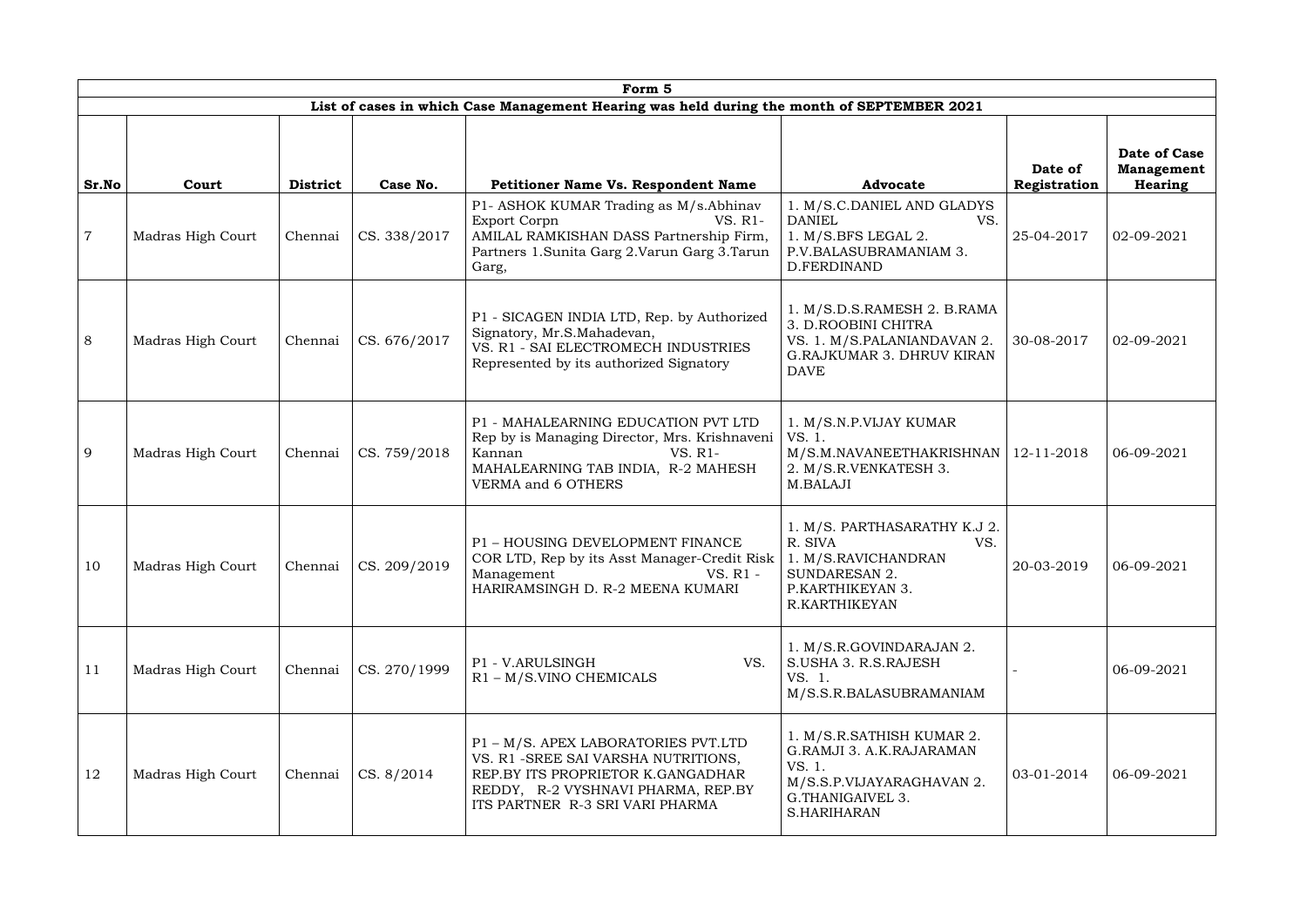|       |                   |                 |              | Form 5                                                                                                                                                                                                                                   |                                                                                                                                                             |                         |                                                     |
|-------|-------------------|-----------------|--------------|------------------------------------------------------------------------------------------------------------------------------------------------------------------------------------------------------------------------------------------|-------------------------------------------------------------------------------------------------------------------------------------------------------------|-------------------------|-----------------------------------------------------|
|       |                   |                 |              | List of cases in which Case Management Hearing was held during the month of SEPTEMBER 2021                                                                                                                                               |                                                                                                                                                             |                         |                                                     |
| Sr.No | Court             | <b>District</b> | Case No.     | Petitioner Name Vs. Respondent Name                                                                                                                                                                                                      | <b>Advocate</b>                                                                                                                                             | Date of<br>Registration | Date of Case<br><b>Management</b><br><b>Hearing</b> |
| 13    | Madras High Court | Chennai         | CS. 331/2014 | P 1 - M/S.SREEDEVI VIDEO CORPORATION<br>VS. R1 - M/S.SAREGAMA INDIA LTD., R-2<br>M/S.POORNODAYA MOVIE CREATIONS R-3<br>M/S.POORNODAYA ART CREATIONS                                                                                      | 1. M/S.K.HARISHANKAR 2.<br>T.K.BHASKAR 3. SRINATH<br><b>SRIDEVAN</b><br>VS. 1. M/S.UDAYARKAR<br>RANGARAJAN 2. THRIYAMBAK<br>KANNAN 3.<br>M/S.V.RAGHAVACHARI | 13-05-2014              | 06-09-2021                                          |
| 14    | Madras High Court | Chennai         | CS. 374/2017 | P1 - G.R.APPARAJ President, Chinthadripet<br>Fish and Perishable Products Traders Society<br>P-2 N.RAJASEKARAN P-3 B.GANAPATHI and<br>17 OTHERS<br>VS. R1 -<br>C.R.KASTURI R-2 SARAYPOU BASANTH R-3<br><b>B.SAARU RUPA and 11 OTHERS</b> | 1. M/S.R.RAMYA 2. S.PREM<br><b>AUXILIANRAJ 3. SURESH</b><br><b>SAMPATH</b><br>VS. 1. M/S B.A.PRAKASH 2.<br>S.SAMIRAJA 3.<br>MR.P.S.AMALRAJ                  | 02-05-2017              | 07-09-2021                                          |
| 15    | Madras High Court | Chennai         | CS. 640/2018 | P1 - G.R.APPARAJ President, Chinthadripet<br>Fish and Perishable Products Traders Society<br>P-2 B.GANAPATHI P-3 M.MOHAMMED ALI,<br>and 7 OTHERS<br>VS. R1 -<br>C.R.B. SURESH BABU., R-2 N.RAJESEKARAN<br>and 8 OTHERS                   | 1. M/S.R.RAMYA 2. S.PREM<br>AUXILIANRAJ 3. SURESH<br><b>SAMPATH</b><br>VS. 1. M/S.N.RAMESH.                                                                 | 01-01-2018              | 07-09-2021                                          |
| 16    | Madras High Court | Chennai         | CS. 718/2019 | P1 - CAC INSURANCE COMPANY<br>VS. R1 - ROYAL SUNDARAM GENERAL<br>INSURANCE CO.LTD.                                                                                                                                                       | 1. M/S.ESWAR KUMAR AND<br><b>RAO</b><br>VS.<br>1. M/S.M.B.GOPALAN<br>ASSOCIATES 2.<br>N.VIJAYARAGHAVAN 3.<br>M.B.RAGHAVAN                                   | 17-12-2019              | 07-09-2021                                          |
| 17    | Madras High Court | Chennai         | CS. 381/2019 | P1-BHARANI PICTURES PRIVATE LIMITED<br>VS. R1-SRI VENKATESWARABAKTHI<br><b>CHANNEL</b>                                                                                                                                                   | 1.M/S.PL.NARAYANAN 2.R.<br>VIGNESHKUMAR 3.S. JERALD<br><b>LENIN</b><br>VS.<br>1.M/S.ARUN C.MOHAN<br>2. VASUNDHARA ARUN<br><b>3.BRINDA MOHAN</b>             | 25-06-2019              | 08-09-2021                                          |
| 18    | Madras High Court | Chennai         | CS. 754/2012 | P1-M/S. SAINT GOBAIN GLASS FRANCE a<br>French Societe Anonyme P-2 M/S SAINT<br>GOBAIN GLASS (INDIA) LTD.<br>VS. R1-M/S CSG HOLDING COMPANY LTD.,                                                                                         | 1.M/S.JACOB KURIAN<br>2. MADHAN BABU 3. NARAYAN<br>VS.<br><b>PRASAD</b><br>1. ARUN C.MOHAN 2. GOPAL<br>TRIVEDI 3. DAVESH<br>VASHISHTHA                      | 27-11-2012              | 08-09-2021                                          |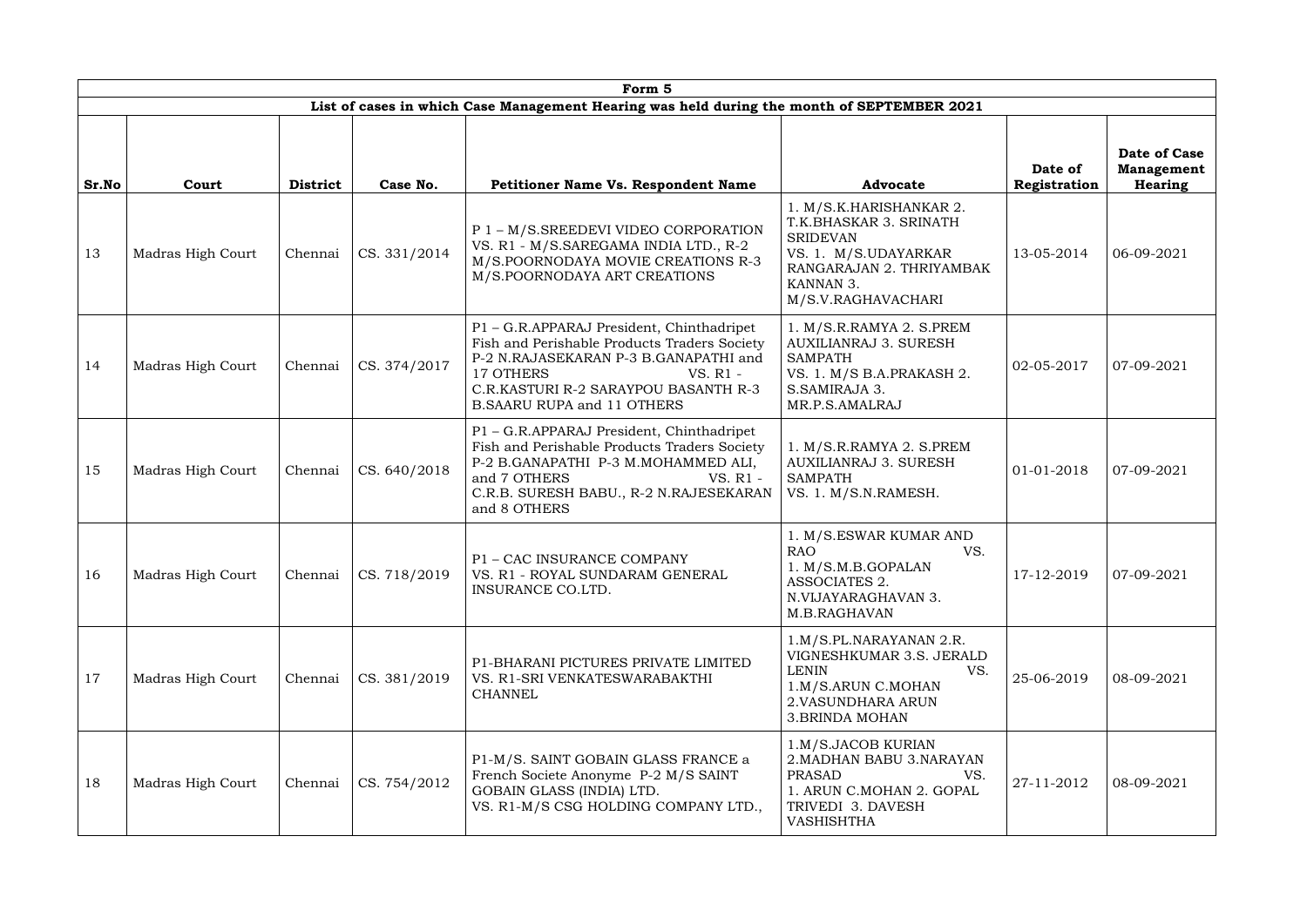| Form 5 |                   |                 |                             |                                                                                                                                                                                                                                              |                                                                                                                                                                         |                         |                                              |  |
|--------|-------------------|-----------------|-----------------------------|----------------------------------------------------------------------------------------------------------------------------------------------------------------------------------------------------------------------------------------------|-------------------------------------------------------------------------------------------------------------------------------------------------------------------------|-------------------------|----------------------------------------------|--|
|        |                   |                 |                             | List of cases in which Case Management Hearing was held during the month of SEPTEMBER 2021                                                                                                                                                   |                                                                                                                                                                         |                         |                                              |  |
| Sr.No  | Court             | <b>District</b> | Case No.                    | <b>Petitioner Name Vs. Respondent Name</b>                                                                                                                                                                                                   | <b>Advocate</b>                                                                                                                                                         | Date of<br>Registration | Date of Case<br><b>Management</b><br>Hearing |  |
| 19     | Madras High Court | Chennai         | CS 334/1998                 | P1-NEEDLE INDUSTRIES (INDIA)LTD<br>VS. R1-SANJAI JAISWAL AND 3 OTHERS                                                                                                                                                                        | 1.M/S.PAUL & PAUL 2.C.<br><b>DANIEL</b><br>VS. 1.M/S. ASHOKA KUMAR<br>THAKUR 2.RAHUL BALAJI                                                                             |                         | 09-09-2021                                   |  |
| 20     | Madras High Court | Chennai         | CS. 39/2018                 | P1 - N.SIVAKUMAR sole proprietor of M/s Siva<br>VS. $R1 - M/S$<br>Agencies<br><b>SIVA AGENCIES</b>                                                                                                                                           | 1. M/S.C.REKHA KUMARI 2.<br>D.PRAVEEN KUMAR JAIN 3.<br><b>R.NANDAKUMAR</b><br>VS. 1. M/S.M.MADHU PRAKASH<br>2. K.NITHIYAVATHI 3.<br><b>M.JAYAKUMAR</b>                  | 11-01-2018              | 09-09-2021                                   |  |
| 21     | Madras High Court | Chennai         | CS. 305/2020                | P1 - DHANAVILAS MADRAS SNUFF COMPANY<br>VS. R1 - MURUGAVILAS TIRUPUR SNUFF CO.                                                                                                                                                               | 1. M/S.C.DANIEL 2. GLADYS<br>DANIEL 3. V.REVATHY<br>VS. 1. M/S.RAJESH<br>RAMANATHAN 2. R.BASKAR 3.<br><b>N.SATHISH KUMAR</b>                                            | 06-11-2020              | 09-09-2021                                   |  |
| 22     | Madras High Court |                 | Chennai $\vert$ CS. 39/2021 | P1 - M/S.ADDISON AND COMPANY LTD.<br>VS. R1- M/S.ADDISON CABLES PVT. LTD.                                                                                                                                                                    | 1. M/S.ARUN C.MOHAN 2.<br>VASUNDHARA ARUN 3. BRINDA<br>MOHAN<br>VS.<br>1. MR.R.SATHISH KUMAR 2.<br>M/S.G.RAMJI 3. R.SATHISH<br><b>KUMAR</b>                             | 09-02-2021              | 09-09-2021                                   |  |
| 23     | Madras High Court | Chennai         | CS. 687/2017                | P1 - ASHIQUE EXPORTS PVT.LTD. Rep.by<br>Manager Mr.Biju Sukumaran<br>VS. R1 - KOYENCO SOAPS AND<br>DETERGENTS Pvt. Ltd. Rep. by Managing<br>Director, R-2 KOYENCO CONSUMER<br>PRODUCTS Pvt.Ltd ., Rep.by Managing<br>Director, Westhill P.O. | 1. M/S.PERUMBULAVIL<br>RADHAKRISHNAN 2.<br>S.P.VIJAYARAGAVAN 3.<br>G.THANIGAIVEL<br>VS. 1. M/S.ARUN C.MOHAN 2.<br>VASUNDHARA ARUN 3. BRINDA<br><b>MOHAN</b>             | 05-09-2017              | 13-09-2021                                   |  |
| 24     | Madras High Court | Chennai         | CS. 207/2019                | P1 - S.KHAJA MOHIDEEN, PROPRIETOR<br>VS. R1 - SONY MUSIC ENTERTAINMENT<br>INDIA PVT LTD R-2 S.S.CHAKRAVARTHI<br>Propr. M/s.Nic Audio                                                                                                         | 1. M/S. K.HARISHANKAR 2.<br>SRINATH SRIDEVAN 3. T.K.<br><b>BHASKAR</b><br>VS. 1. M/S.ABISHEK<br><b>JENASENAN 2. APARAJITHA</b><br>VISHWANATH 3. AKSHAY<br><b>BHATLA</b> | 19-03-2019              | 13-09-2021                                   |  |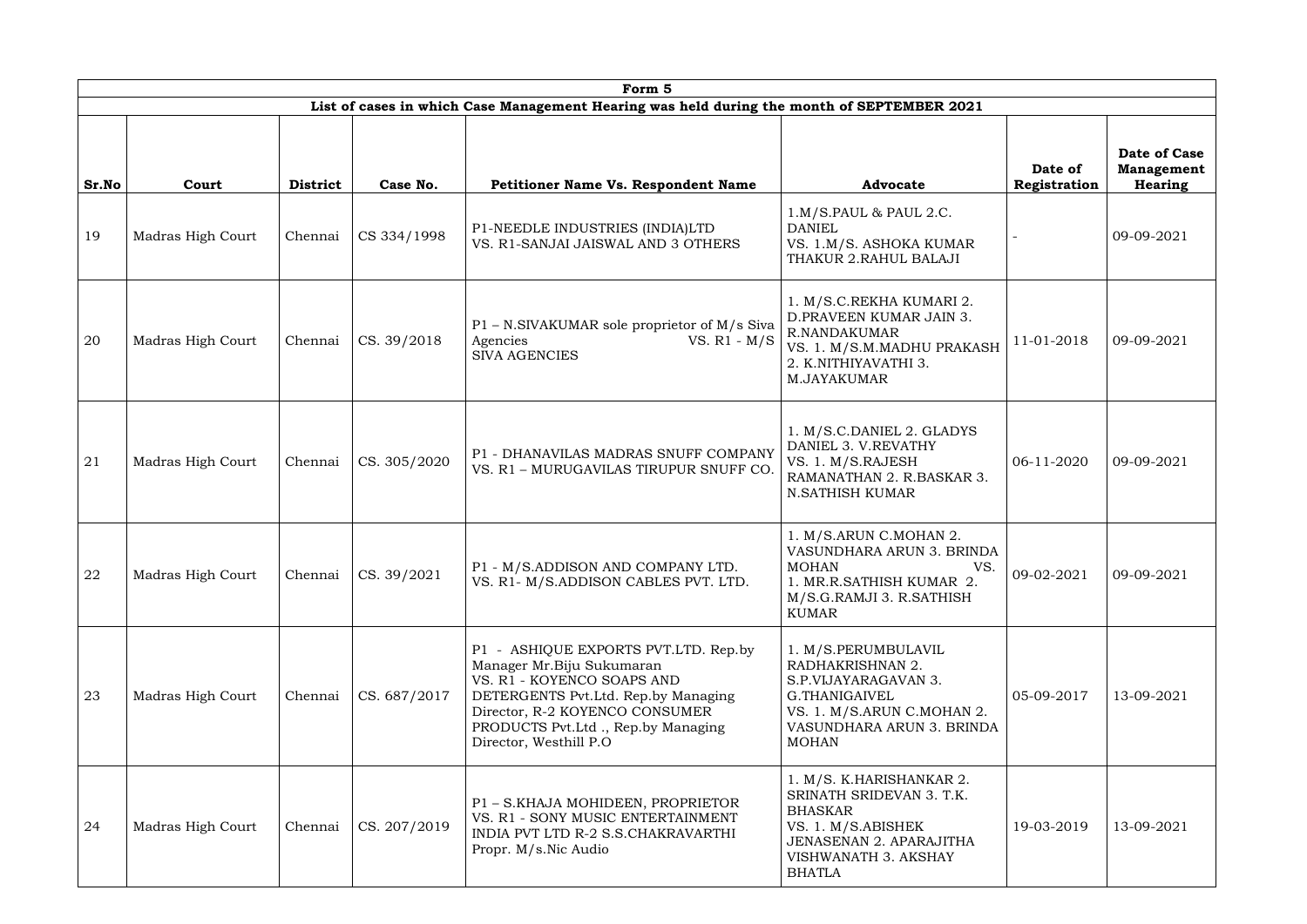|       | Form 5            |                 |              |                                                                                                                                                                                                                          |                                                                                                                                                            |                         |                                                     |  |  |  |  |
|-------|-------------------|-----------------|--------------|--------------------------------------------------------------------------------------------------------------------------------------------------------------------------------------------------------------------------|------------------------------------------------------------------------------------------------------------------------------------------------------------|-------------------------|-----------------------------------------------------|--|--|--|--|
|       |                   |                 |              | List of cases in which Case Management Hearing was held during the month of SEPTEMBER 2021                                                                                                                               |                                                                                                                                                            |                         |                                                     |  |  |  |  |
| Sr.No | Court             | <b>District</b> | Case No.     | Petitioner Name Vs. Respondent Name                                                                                                                                                                                      | <b>Advocate</b>                                                                                                                                            | Date of<br>Registration | Date of Case<br><b>Management</b><br><b>Hearing</b> |  |  |  |  |
| 25    | Madras High Court | Chennai         | CS. 534/2019 | VS.<br>P1 - V.V.RAMANI<br>R1 - RAJARAM P.                                                                                                                                                                                | 1. M/S.R.RAMAN LAAL 2.<br>S.SELVARAJ 3.<br>P.LAKSHMIKANTHAN<br>VS. 1. M/S.G.THANGAVEL 2.<br>K.SELVAKUMAR 3. G.RAJA                                         | 10-09-2019              | 13-09-2021                                          |  |  |  |  |
| 26    | Madras High Court | Chennai         | CS. 596/2019 | <b>VS. R1</b><br>P1 - R.AYUBKHAN<br>- S.KHAJA MOHIDEEN Propr. Bayshore<br>Records R-2 SONY MUSIC ENTERTAINMENT<br>INDIA PVT.LTD. R-3 SS CHAKRAVARTHY<br>Propr. of Nic Arts                                               | 1. M/S.M.V.SWAROOP 2.<br>H.S.HREDAI 3. S.GAYATHRI<br>VS. 1. M/S.ABISHEK<br><b>JENASENAN 2. APARAJITHA</b><br>VISHWANATH- 3. S.PRAKASH                      | 01-10-2019              | 13-09-2021                                          |  |  |  |  |
| 27    | Madras High Court | Chennai         | CS. 626/2019 | P1-MR.V.SRIGANESH<br>VS. R1 - S.GOPAL R-2 KUMUDHA                                                                                                                                                                        | 1. M/S.S.RAMESH(1994/2000)<br>2. R.VENKATARAMAN 3.<br>S.MALARMANNAN<br>VS. 1. G.PALANI 2.<br>R.PADMAPRIYA                                                  | 24-10-2019              | 13-09-2021                                          |  |  |  |  |
| 28    | Madras High Court | Chennai         | CS. 662/2019 | P1 - STAR MUSIC, A Partnership Firm Rep.by<br>its Partner Poonam Chand<br>VS. R1 - S.KHAJA MOHIDEEN, Propr.<br>Bayshore Records R-2 SONY MUSIC<br>ENTERTAINMENT INDIA PVT.LTD. R-3 SS<br>CHAKARAVATHY Propr. of Nic Arts | 1. M/S.M.V.SWAROOP 2.<br>H.S.HREDAI 3. V.PRASHANTH<br><b>KIRAN</b><br>VS. 1.<br>M/S.ABISHEK JENASENAN 2.<br>APARAJITHA VISHWANATH 3.<br>M/S.DURGA V. BHATT | 14-11-2019              | 13-09-2021                                          |  |  |  |  |
| 29    | Madras High Court | Chennai         | CS. 342/2020 | P1 - SONY MUSIC ENTERTAINMENT INDIA<br>PVT. LTD.<br>VS. R1 -<br>JVKDS ENTERPRISES Re.by its Propx.<br>M/s.P.Jesygaa, R-2 ARUL TV R-3 KAVIN TV<br>and 4 OTHERS                                                            | M/S.ABISHEK JENASENAN<br>APARAJITHA VISHWANATH<br>VS. 1. M/S.WARAON & SAI<br>RAMS 2. P.NEETHI KUMAR                                                        | 02-12-2020              | 13-09-2021                                          |  |  |  |  |
| 30    | Madras High Court | Chennai         | CS. 799/1999 | P1 – K. VASUDEVA RAO & ANOTHER<br>VS. R1 - THE WOODS MANOR A UNIT OF<br>WOODYS HOTELS (P) LTD.                                                                                                                           | 1. M/S.TMT LAW PRACTICE 2.<br>RAJESH RAMANATHAN 3.<br>M.SATHIAVEL<br>VS. 1. M/S. V. RAGHAVACHARI<br>2. V. SRIMATHI                                         |                         | 13-09-2021                                          |  |  |  |  |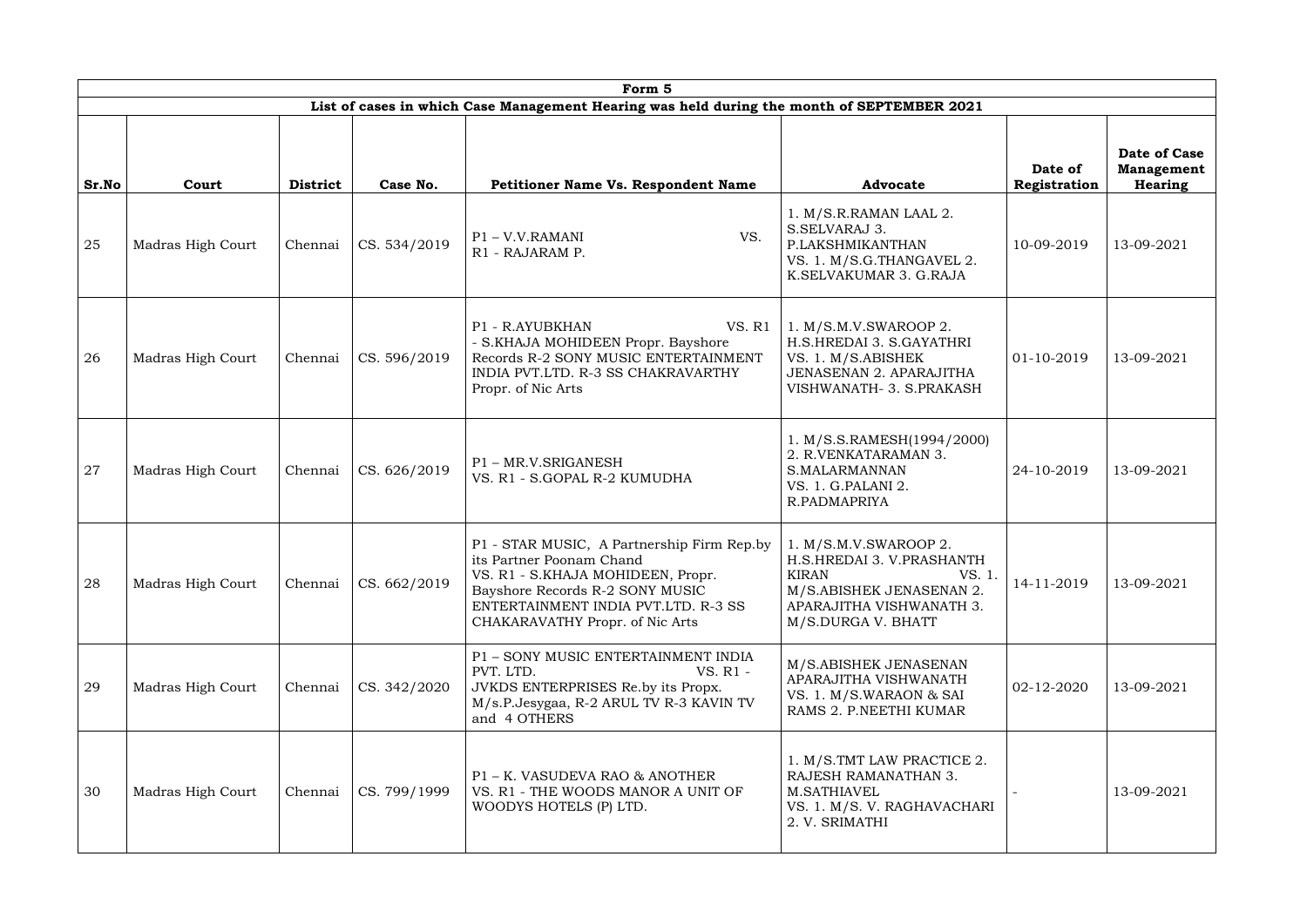|       | Form 5            |                 |              |                                                                                                                                                                                                                       |                                                                                                                               |                         |                                                     |  |  |  |
|-------|-------------------|-----------------|--------------|-----------------------------------------------------------------------------------------------------------------------------------------------------------------------------------------------------------------------|-------------------------------------------------------------------------------------------------------------------------------|-------------------------|-----------------------------------------------------|--|--|--|
|       |                   |                 |              | List of cases in which Case Management Hearing was held during the month of SEPTEMBER 2021                                                                                                                            |                                                                                                                               |                         |                                                     |  |  |  |
| Sr.No | Court             | <b>District</b> | Case No.     | Petitioner Name Vs. Respondent Name                                                                                                                                                                                   | <b>Advocate</b>                                                                                                               | Date of<br>Registration | Date of Case<br><b>Management</b><br><b>Hearing</b> |  |  |  |
| 31    | Madras High Court | Chennai         | CS 614/1998  | P1-APEX LABORATORIES PVT. LTD<br>VS. R1-APEX FORMULATIONS PVT.LTD                                                                                                                                                     | 1. MR.R. SATHISHKUMAR<br>VS. 1.M/S.BRINDA MOHAN<br>2.K.MUGUNTHAN 3.S.DIWAKAR                                                  |                         | 15-09-2021                                          |  |  |  |
| 32    | Madras High Court | Chennai         | CS 895/2015  | P1-KANNI UVARAJ P-2 POORVIKA MOBILES<br>PRIVATE Limited<br>VS. R1-POORVIKA Supermarket Rep. by<br>V.Rajasekar                                                                                                         | 1.M/S.S.BALACHANDRAN<br>2.M.R.GOKUL KRISHNAN<br>VS. 1.M/S.SAI BHARATH                                                         | 05-11-2015              | 16/092021                                           |  |  |  |
| 33    | Madras High Court | Chennai         | CS. 799/2008 | P1 - ENMAS ANDRITZ PRIVATE LTD.,<br>VS. R1- EVORIENT LINE - SINGAPORE, REP<br>BY THEIR AGENTS/BROKER EVERETT R-2<br>EVERETT (INDIA) PVT LTD., and 2 OTHERS                                                            | 1. M/S.NAGESWARAN AND<br><b>NARICHANIA</b><br>VS. 1. M/S.V.ARAVAMUDAN 2.<br>P.GIRIDHARAN FOR D1 & D2 3.<br>M/S.K.BIJAI SUNDAR | 22-08-2008              | 21-09-2021                                          |  |  |  |
| 34    | Madras High Court | Chennai         | CS. 476/2012 | P1 - VIT UNIVERSITY, REP. BY ITS<br>REGISTRAR.,<br>VS. R1 -<br>BAGARIA EDUCATION TRUST AND 5<br>OTHERS REP. BY ITS CHAIRMAN AND<br>MANAGING TRUSTEE R-2 VIVEKANANDA<br>INSTITUTE OF TECHNOLOGY and 4 OTHERS           | 1. M/S.A.SARAVANAN 2.<br>N.GANESHKUMAR<br>VS. 1. M/S.BHARATH 2.<br>K.PREMCHANDAR 3. GOWRI<br>TIRUMURTI                        | 12-09-2012              | 21-09-2021                                          |  |  |  |
| 35    | Madras High Court | Chennai         | CS. 98/2013  | P1 - M/S. ALPHA COMMERCIALS<br>VS. R1- MR.A.M.FAROOK & 5 OTHERS, R-2<br>M/S.A.K.R. VIJAYPAAR LTD REP.BY MRS.<br>M.D MR.A.M.FAROOK and 4 OTHERS                                                                        | 1. M/S.T.DHANASEKARAN 2.<br>A.AGILESH<br>VS. 1. M/S.K.SAKTHIVEL 2.<br>S.VIJAYAKUMAR 3.<br>P.GAJENDRA BABU                     | 19-12-2013              | 21-09-2021                                          |  |  |  |
| 36    | Madras High Court | Chennai         | CS. 552/2015 | P1- MR.J.RAJASSEKAR BABU P-2<br>M/S.SUBBA ROW INFRASTRUCTURES<br>VS. R1- SRI BALAJI GRANITES A Proprietary<br>Concern represented by its Proprietor Dr.Arun<br>Vel Kumar R-2 DR.ARUN VEL KUMAR and 3<br><b>OTHERS</b> | 1. M/S.K.BALASUBRAMANIAN<br>2. KRISHNA BHAGWAT<br>VS. 1. M/S.R.THIAGARAJAN 2.<br>V.NANDHAKUMAR 3.<br>M/S.P.SUBBA REDDY        | 09-07-2015              | 21-09-2021                                          |  |  |  |
| 37    | Madras High Court | Chennai         | CS. 115/2019 | P1 - MSC AGENCY INDIA PVT LTD, Rep by its<br>Authorised Sign, Mr. A. Umaibalan<br>VS. R1 - CALYX CONTAINER TERMINAL PVT<br>LTD, Rep by its Director. R-2 HEADWIN EXIM<br>PVT LTD and 3 OTHERS                         | 1. M/S. P.GIRIDHARAN<br>VS. 1. M/S.K.BIJAI SUNDAR 2.<br>DR.R.SUNITHA SUNDAR 3.<br>M/S.P.SARAVANAN                             | 05-02-2019              | 24-09-2021                                          |  |  |  |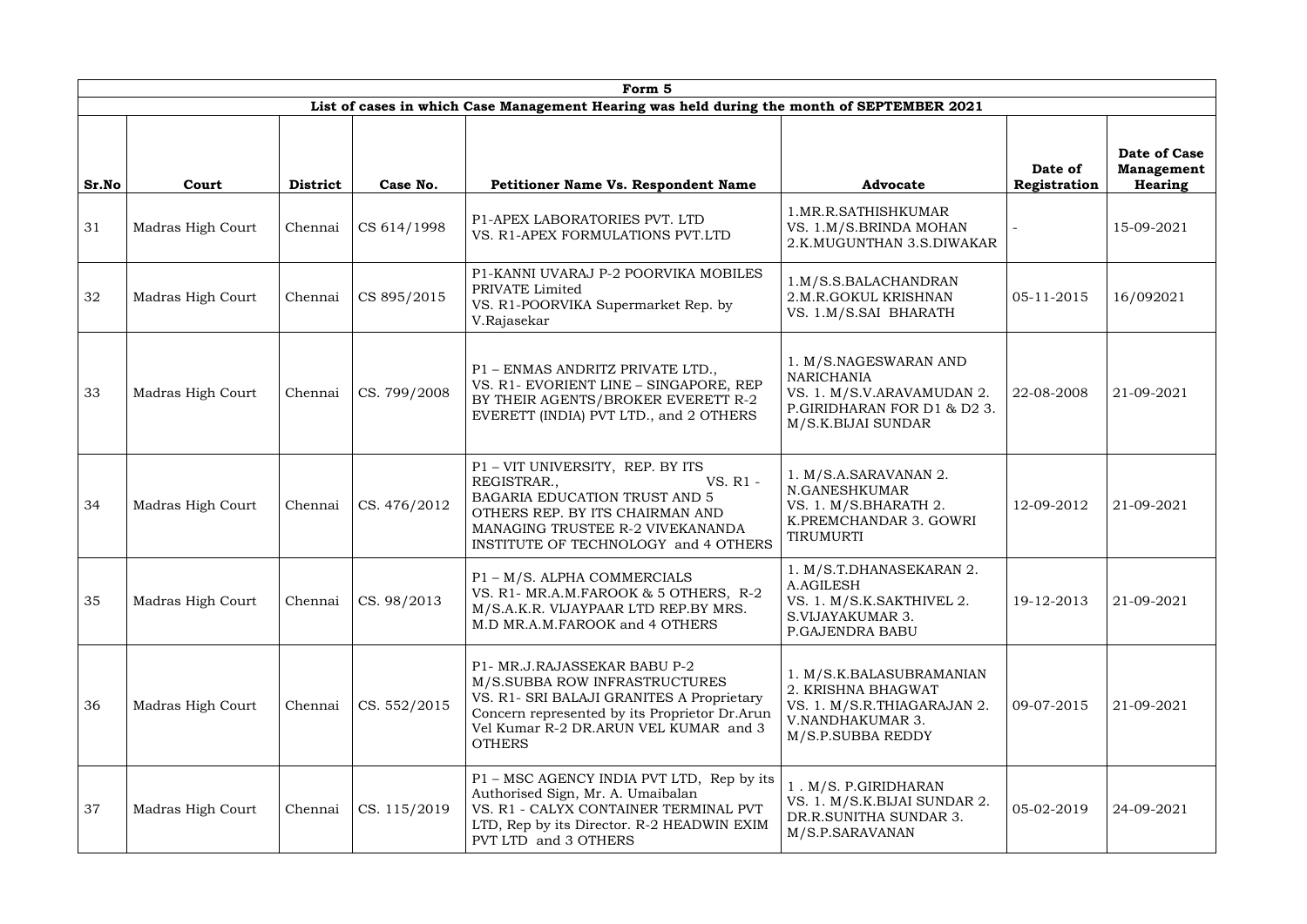| Form 5 |                   |                 |                             |                                                                                                                                                                                                                  |                                                                                                                              |                         |                                                            |
|--------|-------------------|-----------------|-----------------------------|------------------------------------------------------------------------------------------------------------------------------------------------------------------------------------------------------------------|------------------------------------------------------------------------------------------------------------------------------|-------------------------|------------------------------------------------------------|
|        |                   |                 |                             | List of cases in which Case Management Hearing was held during the month of SEPTEMBER 2021                                                                                                                       |                                                                                                                              |                         |                                                            |
| Sr.No  | Court             | <b>District</b> | Case No.                    | Petitioner Name Vs. Respondent Name                                                                                                                                                                              | <b>Advocate</b>                                                                                                              | Date of<br>Registration | <b>Date of Case</b><br><b>Management</b><br><b>Hearing</b> |
| 38     | Madras High Court | Chennai         | CS. 265/2019                | P1 - HYUNDAI MERCHANT MARINE INDIA<br>PVT LTD, REP BY ITS AUTHORISED SIGN,<br>MR.T. CHANDRABHANU<br>VS. R1- CALYX CONTAINER TERMINAL PVT<br>LTD, REP BY ITS DIRECTOR R-2 HEADWIN<br>EXIM PVT LTD, and 4 OTHERS   | M/S.DEEPIKA MURALI<br>KARTHIK SUNDARAM ASWINI<br>VS. 1. M/S. BIJAI SUNDAR 2.<br>DR. R. SUNITHA SUNDAR 3.<br>M/S.S.MURUGAPPAN | 10-04-2019              | 24-09-2021                                                 |
| 39     | Madras High Court | Chennai         | CS. 654/2019                | P1 – EMPEE HOTELS LTD. Rep.by its<br>Executive Director, Sheeju Purushotheman<br>VS. R1 - EDELWEISS ASSET<br>RECONSTRUCTION Rep.by its Auth. Sign. R-2<br>HDFC BANK LTD. Rep.by its Auth. Sign.<br>Egmore Branch | 1. M/S.A.V.ARUN(1035/1994) 2.<br>K.GANESAN 3. P.NANDAKUMAR<br>VS. 1. M/S.S. INDUMATHI RAVI<br>2. N.SHARMILA                  | 08-11-2019              | 24-09-2021                                                 |
| 40     | Madras High Court | Chennai         | CS. 69/2020                 | P1 - INDCHEM SALES COPORATION, Rep.by<br>its Partner Paresh Pratap Vasa<br>VS. SURA LEATHERS PVT.LTD., Rep.by its<br>RP.V.Duraisamy R-2 SATNUR RAMCHANDRA<br>RAO RAMPRASAD and 2 OTHERS                          | 1. M/S.R.VASUDEVAN<br>VS. 1. M/S.B.TILAK<br>NARAYANAN 2.<br>K.SIVASUBRAMANIAN 3.<br>M/S.D.EBENEZAR INBARAJ                   | 14-02-2020              | 24-09-2021                                                 |
| 41     | Madras High Court |                 | Chennai $\vert$ CS. 70/2020 | P1 - TECHNO CHEM DISTRIBUTORS, Rep.by<br>its Partner Paresh Pratap Vasa<br>VS. R1 - SURA LEATHERS PVT.LTD., Rep.by<br>its RP.V.Duraisamy R-2 SATNUR<br>RAMCHANDRA RAO RAMPRASAD and 2<br><b>OTHERS</b>           | 1. M/S.R.VASUDEVAN<br>VS. 1. M/S.B.TILAK<br>NARAYANAN 2.<br>K.SIVASUBRAMANIAN 3.<br>M/S.D.EBENEZAR INBARAJ                   | 14-02-2020              | 24-09-2021                                                 |
| 42     | Madras High Court | Chennai         | CS. 950/2017                | P1 - M/S IL & FS FINANCIAL SERVICES Ltd,<br>VS. R1 - M/S.IND BARATH THERMAL POWER<br>Ltd. R-2 M/S. IND BARATH POWER INFRA<br>and 4 OTHERS                                                                        | 1. M/S.MENON 2. KARTHIK 3.<br><b>MUKUNDAN</b><br>VS. 1. M/S.AAV PARTNERS 2.<br>A.ABDUL HAMEED 3.<br>M/S.V.VISWANATHAN        | 14-11-2017              | 27-09-2021                                                 |
| 43     | Madras High Court | Chennai         | CS. 474/2019                | P1-S. UDHYASHANKAR<br>VS. R1 - M/S. BHARATH PETROLEUM<br>CORPN.LTD. Rep.by its Territory Manager, R-2<br>L.RAMACHANDRAN Prop.M/S. Ramachandra<br>Agencies (BPCL)                                                 | 1. M/S. R. BALACHANDERAN<br>VS. 1. M/S.V.ANANTHA<br>NATARAJAN 2. G.GOKUL 3.<br>N.SHANMUGA THAYUMANAVAN                       | 07-08-2019              | 28-09-2021                                                 |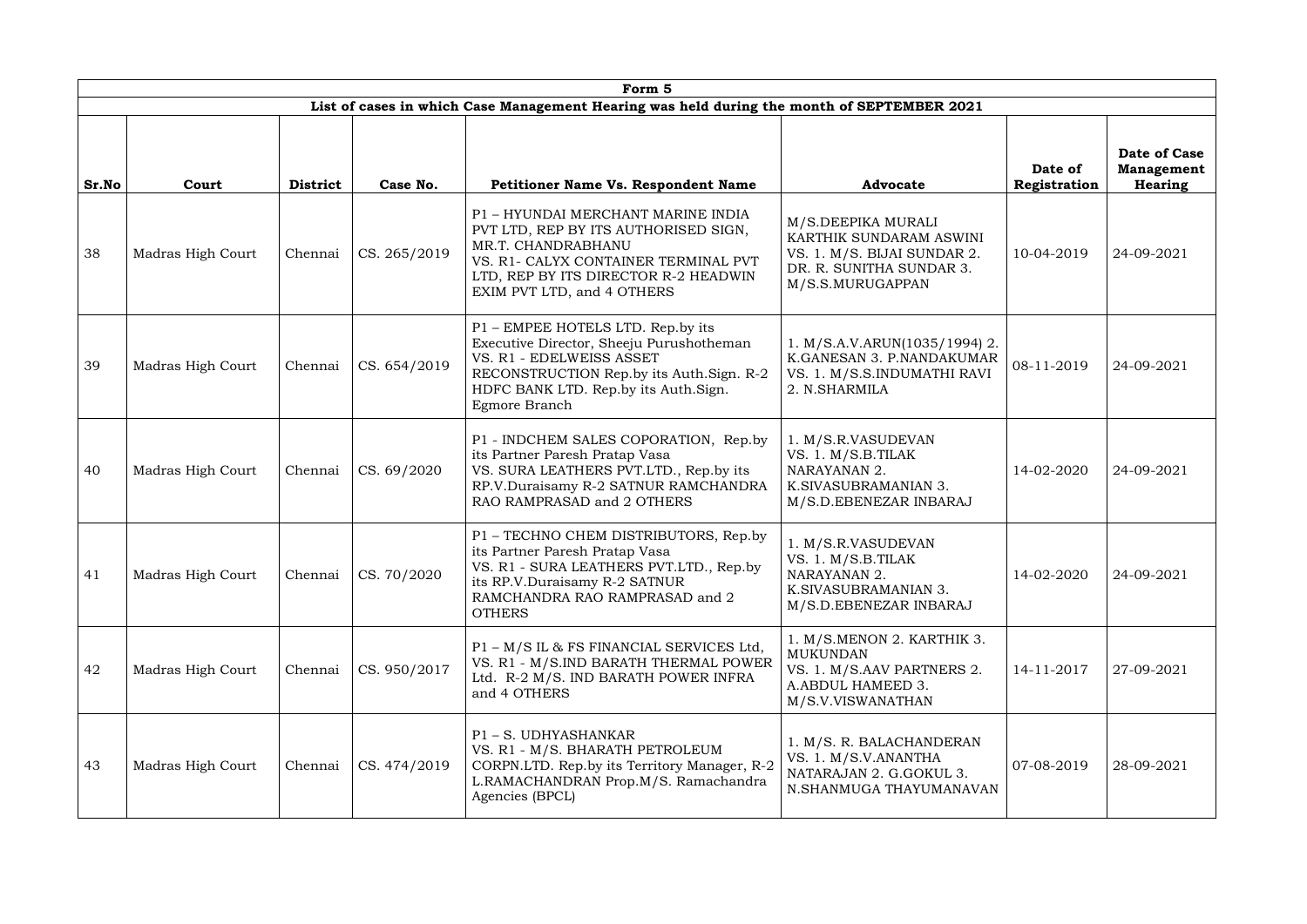| Form 5 |                   |                 |              |                                                                                                                                                                                                                  |                                                                                                                                                 |                         |                                                     |
|--------|-------------------|-----------------|--------------|------------------------------------------------------------------------------------------------------------------------------------------------------------------------------------------------------------------|-------------------------------------------------------------------------------------------------------------------------------------------------|-------------------------|-----------------------------------------------------|
|        |                   |                 |              | List of cases in which Case Management Hearing was held during the month of SEPTEMBER 2021                                                                                                                       |                                                                                                                                                 |                         |                                                     |
| Sr.No  | Court             | <b>District</b> | Case No.     | Petitioner Name Vs. Respondent Name                                                                                                                                                                              | <b>Advocate</b>                                                                                                                                 | Date of<br>Registration | Date of Case<br><b>Management</b><br><b>Hearing</b> |
| 44     | Madras High Court | Chennai         | CS.579/2019  | P1 - THE MADRAS SILKS INDIA PVT LIMITED<br>Rep.by its Director (Projects) PA. Ravindhiran<br>VS. R1 - THE NEW INDIA ASSURANCE CO.<br>LTD. Rep.by its Senior Divisional Manager                                   | 1. M/S.N.P.VIJAY KUMAR 2.<br><b>R.PRADEEP</b><br>VS. 1. M/S.S.R.SUNDAR 2.<br>A.S.SUBRAMANIAN 3.<br>P.SURESH SRINIVASAN                          | 25-09-2019              | 28-09-2021                                          |
| 45     | Madras High Court | Chennai         | CS. 79/2011  | P1 - AL ZAHARA PETROCHEMICALS LLC<br>VS. R1 - M/S.LUBECON PETRO PRODUCTS<br><b>PVT</b>                                                                                                                           | 1. MR.A.GANESH LLC A LTD<br>VS. 1. M/S.R.C.PAUL<br>KANAGARAJ 2.<br>K.SENDHILNATHAN 3.<br>SOUNDER VIJAY ARUL RAM                                 | 02-02-2011              | 28-09-2021                                          |
| 46     | Madras High Court | Chennai         | CS. 857/2015 | P1 - SHREE MAHALAXMI ENTERPRISES<br>Rep.by its Jt.Managing partner Yashumathi<br>H.Doshi<br>$VS. R1 - CASA$<br>GRANDE PVT.LTD.                                                                                   | 1. M/S.P.J.GEORGE 2. JACOB<br>KURIAN 3. NAJEEB USMAN<br><b>KHAN</b><br>VS. 1<br>M/S.R.PARTHASARATHY 2.<br>RAHUL BALAJI 3. MADHAN<br><b>BABU</b> | 15-10-2015              | 29-09-2021                                          |
| 47     |                   |                 |              | P1 - M/S.BHARANI PICTURES PVT LTD<br>Rep.by its Manager Ramakrishna<br>VS. R1 - RAMOJI RAO Propr., Ushakiron<br>Movies R-2 EENADU TELEVISION PVT.LTD.<br>Rep.by its Director, Bapineedu Chowdary and<br>2 OTHERS | 1. M/S.PL.NARAYANAN<br>VS. 1.<br>M/S.B.R.SHANKARALINGAM 2.<br>N.SELVARAJAN 3. N.RAVI                                                            | 04-12-2019              | 29-09-2021                                          |
| 48     | Madras High Court | Chennai         | CS. 51/2020  | P1 - K.T.RAJAKUMARAVEL<br>VS. R1 - BHARAT PETROLEUM CORPN. LTD,<br>Chennai. R-2 BHARAT PETROLEUM<br>CORPORATION LTD, Mumbai.                                                                                     | 1. M/S.A.K.BALAJI 2. S.NITHYA<br>VS. 1.<br>M/S.S.RAMASUBRAMANIAN &<br><b>ASSOCIATES</b>                                                         | 03-02-2020              | 29-09-2021                                          |
| 49     | Madras High Court | Chennai         | CS. 232/2020 | P1 - M/S.APEX LABORATORIES PVT. LTD.<br>Rep. by its Auth. Sign, D.Jude F.L.S. Durai<br>Pandian<br>VS. R1 -<br>MACLEODS PHARMACEUTICALS LIMITED                                                                   | 1. M/S.R.SATHISH KUMAR 2.<br>G.RAMJI 3. R.GOPIKA<br>VS. 1. M/S.MADHAN BABU 2.<br><b>JACOB KURIAN 3. NARAYANA</b><br><b>PRASAD</b>               | 16-09-2020              | 29-09-2021                                          |
| 50     | Madras High Court | Chennai         | CS. 759/2007 | P1-T.T.KRISHNAMACHARI & CO REP BY ITS<br>PARTNER MR.T.T.RAGHUNATHAN P-2<br>T.T.K.HEALTHCARE LTD REP BY ITS<br>DIRECTOR MR.K.VAIDYANATHAN<br>VS. R1 - GODREJ AGROVET LIMITED                                      | 1. M/S BRINDA MOHAN 2.<br>K.MUGUNTHAN<br>VS. 1. M/S RAHUL BALAJI                                                                                | 28-08-2007              | 30-09-2021                                          |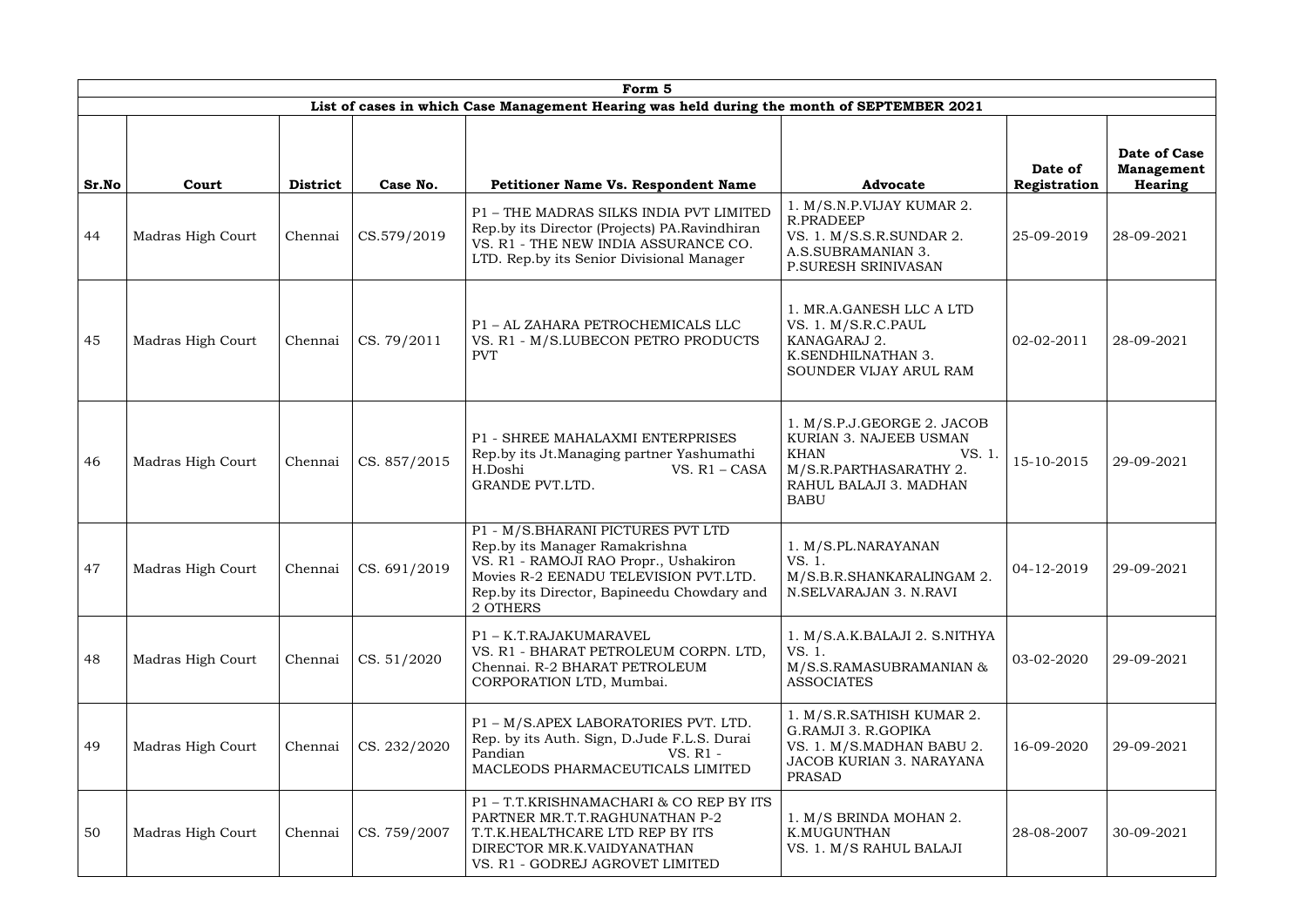| Form 5 |                   |                 |              |                                                                                                                                                                       |                                                                                                                                   |                         |                                              |  |  |
|--------|-------------------|-----------------|--------------|-----------------------------------------------------------------------------------------------------------------------------------------------------------------------|-----------------------------------------------------------------------------------------------------------------------------------|-------------------------|----------------------------------------------|--|--|
|        |                   |                 |              | List of cases in which Case Management Hearing was held during the month of SEPTEMBER 2021                                                                            |                                                                                                                                   |                         |                                              |  |  |
| Sr.No  | Court             | <b>District</b> | Case No.     | <b>Petitioner Name Vs. Respondent Name</b>                                                                                                                            | <b>Advocate</b>                                                                                                                   | Date of<br>Registration | Date of Case<br><b>Management</b><br>Hearing |  |  |
| 51     | Madras High Court | Chennai         | CS. 477/2017 | P1 - M/S.INDIAN OIL CORPORATION LTD<br>REp.by its Senior Manager/POA<br>VS. R1 - R.THIRUMALAI Sole Proprietrix Shri<br>Maruthi Agencies                               | 1. M/S.MOHAMMED FAYAZ ALI<br>VS. 1. M/S.S.RAVEEKUMAR 2.<br>M.HARIHARAN                                                            | 21-06-2017              | 30-09-2021                                   |  |  |
| 52     | Madras High Court | Chennai         | CS. 744/2018 | P1 - HINDUSTAN CLEANENERGY LTD, Rep by<br>its Authorised Signatory, Mr. R. Jaya Kumar<br>VS. R1 - ALLCARGO LOGISTICS LTD                                              | 1. M/S. RAJ KUMAR JHABAKH<br>2. PREETI MOHAN 3. S.<br><b>SREESH</b><br>VS. 1. M/S.PUSHPA MENON 2.<br><b>VIVEK MENON</b>           | 01-11-2018              | 30-09-2021                                   |  |  |
| 53     | Madras High Court | Chennai         | CS. 606/2019 | P1 - KROSS ENTERTAINMENT LLC, Rep.by<br>its Auth.Sign. Mayur Patel P2 - KROSS<br>PICTURES INDIA PVT.LTD., Rep.by its<br>Auth.Sign.Mayur Patel<br>$VS. R1 - B.PRADEEP$ | 1. M/S.RAJESH RAMANATHAN<br>2. S.SRIRAMAN 3. S.DIWAKAR<br>VS. 1. M/S.ARUN C.MOHAN 2.<br>VASUNDHARA ARUN 3. BRINDA<br><b>MOHAN</b> | 16-10-2019              | 30-09-2021                                   |  |  |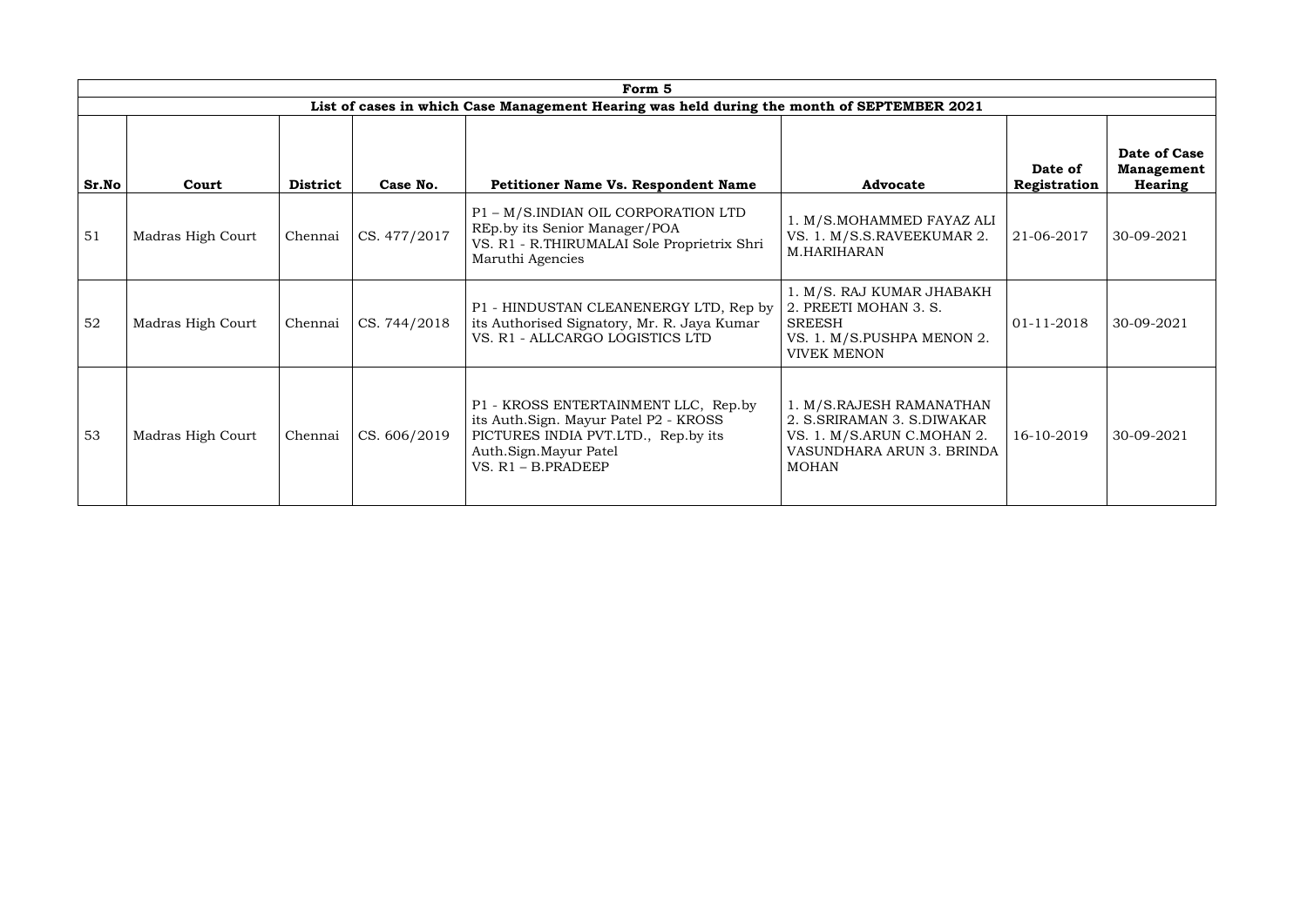|                      | Form 6<br>Contested commercial cases disposed during the month of SEPTEMBER 2021 |                 |                     |                                                                                                                                                           |                                                                                                                                                                                    |                             |                                                                                                                                      |                                   |                      |                                                                       |                                                         |                                                                                              |                           |
|----------------------|----------------------------------------------------------------------------------|-----------------|---------------------|-----------------------------------------------------------------------------------------------------------------------------------------------------------|------------------------------------------------------------------------------------------------------------------------------------------------------------------------------------|-----------------------------|--------------------------------------------------------------------------------------------------------------------------------------|-----------------------------------|----------------------|-----------------------------------------------------------------------|---------------------------------------------------------|----------------------------------------------------------------------------------------------|---------------------------|
|                      |                                                                                  |                 |                     |                                                                                                                                                           |                                                                                                                                                                                    |                             |                                                                                                                                      |                                   |                      |                                                                       |                                                         |                                                                                              |                           |
| Sr.N<br>$\mathbf{o}$ | Court                                                                            | <b>District</b> | Case<br>No.         | <b>Petitioner Name Vs. Respondent</b><br><b>Name</b>                                                                                                      | <b>Advocate</b>                                                                                                                                                                    | Date of<br>Registra<br>tion | Whether<br>Urgent<br><b>Relief was</b><br>sought and<br>Pre-<br>Institution<br><b>Mediation</b><br>did not<br>take place<br>(Yes/No) | <b>Date</b><br>of<br>Decisi<br>on | Days for<br>disposal | <b>Nature</b><br>of<br><b>Disposal</b><br>(Contest<br>ed/Settl<br>ed) | <b>Date</b><br>of<br>exec<br>utio<br>n of<br>decr<br>ee | <b>Number</b><br>of days<br>for<br>executio<br>n of<br>decree<br>from<br>date of<br>decision | Act<br><b>Secti</b><br>on |
|                      | Madras<br>High<br>Court                                                          | Chennai         | CS.<br>241/<br>2004 | P1 - M/S.SELLAPPAPA KEERAN<br>VS. R1 - MR.S.VIJAYARAGHAVAN<br>& ANOTHER PROP., VANI<br>RECORDING CO. R-2 VANI<br>RECORDING PVT., LTD., REP.BY<br>ITS M.D. | 1. M/S SIVAM AND<br>SIVANANDRAJ 2.<br><b>J.SIVANANDRAJ</b><br>VS. 1.<br>M/S.R.THIAGARAJA<br>N 2. VASUDHA<br>THIAGARAJAN 3.<br>R.RAVICHANDRAN                                       | $15-03-$<br>2004            |                                                                                                                                      | $01-09-$<br>2021                  |                      | Decreed                                                               |                                                         |                                                                                              |                           |
| $\overline{2}$       | Madras<br>High<br>Court                                                          | Chennai         | CS.<br>520/<br>2008 | P1 - T.S.J.MEDIA PVT.LTD, REP.<br>BY ITS DIRECTOR MR. ARUN<br><b>NATARAJAN</b><br>VS.<br>R1 - BOSTON ANALYSTICS PVT.<br>LTD R-2 BOSTON ANALYSTICS INC     | 1. M/S. R.SUNIL<br><b>KUMAR</b><br>VS. 1. M/S<br>S.RAGHUNATHAN 2.<br>C.J.SHYAMALA 3.<br><b>BIJESH THOMAS</b>                                                                       | $05 - 05 -$<br>2008         |                                                                                                                                      | $03-09-$<br>2021                  |                      | Allowed<br>wih Cost                                                   |                                                         |                                                                                              |                           |
| 3                    | Madras<br>High<br>Court                                                          | Chennai         | CS.<br>12/2<br>016  | P1 - R.AYUBKHAN Proprietor Khafa<br>VS. R1-<br>Exports,<br>LEHREN NETWORKS PVT.LTD. R-2<br>HAIDER KHAZMI R-3 ALFEEYA A<br>SHAIKH and 10 OTHERS            | 1.<br>M/S.M.V.SWAROOP<br>2. KRUTHIKA<br>PRAKASH 3.<br>V.PRASHANTH<br><b>KIRAN</b><br>VS. 1. M/S.KRISHNA<br>RAVINDRAN 2.<br><b>A.CHARLES DARWIN</b><br>3. S.PRAVEEN<br><b>KUMAR</b> | $22 - 01 -$<br>2016         |                                                                                                                                      | $06-09-$<br>2021                  |                      | Allowed                                                               |                                                         |                                                                                              |                           |
| $\overline{4}$       | Madras<br>High<br>Court                                                          | Chennai         | CS.<br>484/<br>2018 | P1 - ISHTA CAPITAL PVT LTD., Rep<br>by its Director, Mr. Arun<br>VS.<br>Jayatharan.<br>R1 - MR. ARVIND RAGHUNATHAN,<br>Proprietor/Chief Executive Officer | M/S.R.<br>PALANIANDAVAN G.<br>RAJKUMAR C.<br><b>BALASUBRAMANIAN</b><br>VS.                                                                                                         | $19-07-$<br>2018            |                                                                                                                                      | $06-09-$<br>2021                  |                      | Partly<br>Allowed                                                     |                                                         |                                                                                              |                           |
| 5                    | Madras<br>High<br>Court                                                          | Chennai         | CS.<br>742/<br>2018 | P1 - TTK PRESTIGE LIMITED<br>VS. R1 - ANNAS PRESTIGE HOME<br>SHOPPE R-2 ANNAS PRESTIGE<br><b>HOME SHOPPE</b>                                              | 1. M/S.ARUN<br>C.MOHAN 2.<br><b>VASUNDHARA ARUN</b><br>3. BRINDA MOHAN<br>VS.                                                                                                      | $31 - 10$<br>2018           |                                                                                                                                      | $06-09-$<br>2021                  |                      | Allowed<br>wih Cost                                                   |                                                         |                                                                                              |                           |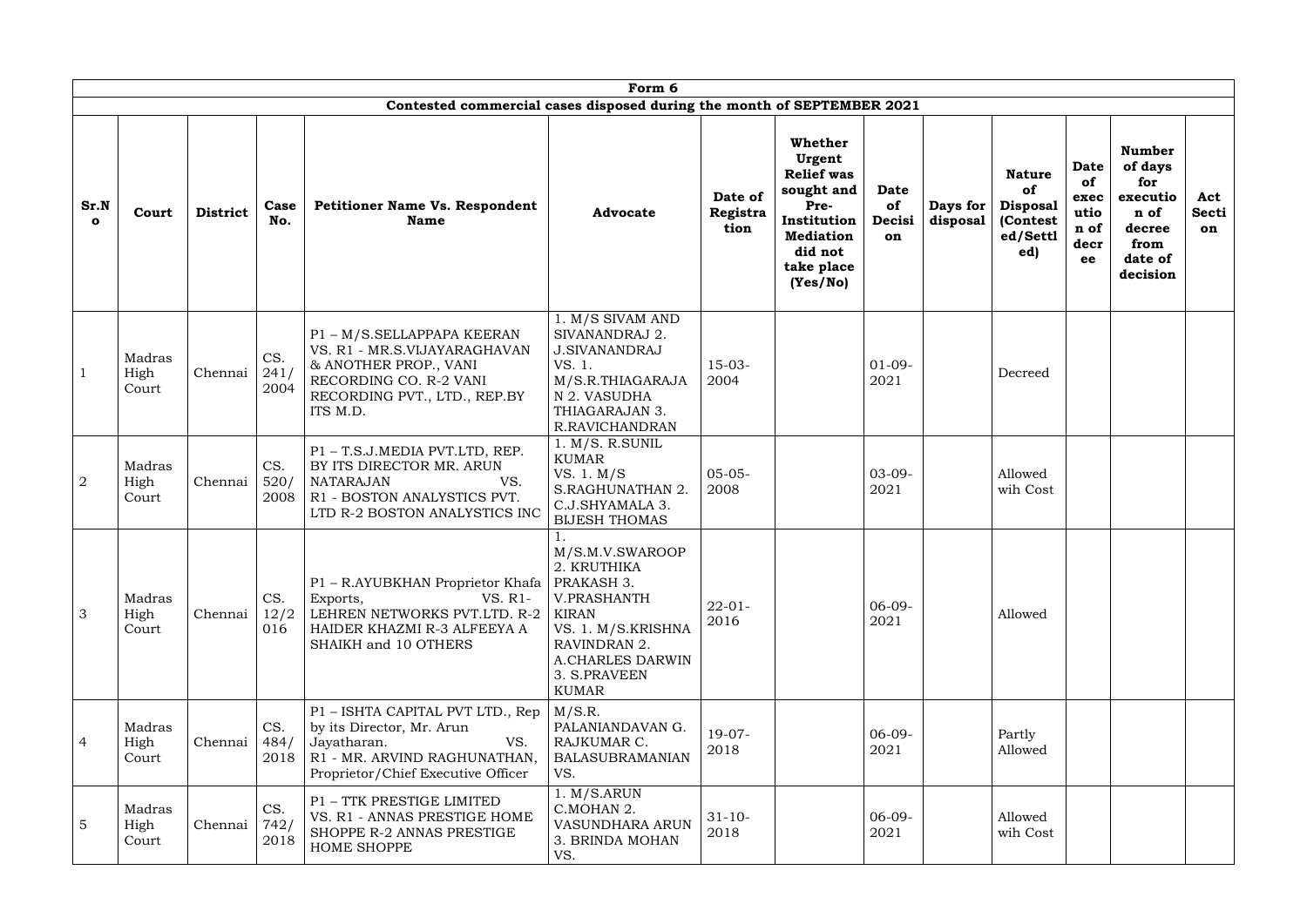|                      | Form 6                  |                 |                     |                                                                                                                                                                                                                          |                                                                                                                                         |                             |                                                                                                                                      |                                          |                      |                                                                               |                                                         |                                                                                              |                           |
|----------------------|-------------------------|-----------------|---------------------|--------------------------------------------------------------------------------------------------------------------------------------------------------------------------------------------------------------------------|-----------------------------------------------------------------------------------------------------------------------------------------|-----------------------------|--------------------------------------------------------------------------------------------------------------------------------------|------------------------------------------|----------------------|-------------------------------------------------------------------------------|---------------------------------------------------------|----------------------------------------------------------------------------------------------|---------------------------|
|                      |                         |                 |                     | Contested commercial cases disposed during the month of SEPTEMBER 2021                                                                                                                                                   |                                                                                                                                         |                             |                                                                                                                                      |                                          |                      |                                                                               |                                                         |                                                                                              |                           |
| Sr.N<br>$\mathbf{o}$ | Court                   | <b>District</b> | Case<br>No.         | <b>Petitioner Name Vs. Respondent</b><br><b>Name</b>                                                                                                                                                                     | <b>Advocate</b>                                                                                                                         | Date of<br>Registra<br>tion | Whether<br>Urgent<br><b>Relief was</b><br>sought and<br>Pre-<br>Institution<br><b>Mediation</b><br>did not<br>take place<br>(Yes/No) | <b>Date</b><br>of<br><b>Decisi</b><br>on | Days for<br>disposal | <b>Nature</b><br><b>of</b><br><b>Disposal</b><br>(Contest)<br>ed/Settl<br>ed) | <b>Date</b><br>of<br>exec<br>utio<br>n of<br>decr<br>ee | <b>Number</b><br>of days<br>for<br>executio<br>n of<br>decree<br>from<br>date of<br>decision | Act<br><b>Secti</b><br>on |
| 6                    | Madras<br>High<br>Court | Chennai         | CS.<br>408/<br>2020 | P1 - Y.V.SESHACHALAM AND CO.<br>Rep. by its Partner Y.V.Niranjan<br>Krishna<br>VS. R1 -<br><b>SRI OM SAI TRADERS</b>                                                                                                     | 1. M/SAPR<br><b>ASSOCIATES 2.</b><br><b>V.AVINESH</b><br>VS. 1.<br>MR.D.DURAIRAJ                                                        | $22 - 12$<br>2020           |                                                                                                                                      | $06-09-$<br>2021                         |                      | Partly<br>Allowed                                                             |                                                         |                                                                                              |                           |
| $\overline{7}$       | Madras<br>High<br>Court | Chennai         | CS.<br>192/<br>2016 | P1 - M/S.SUN TV NETWORK LTD.<br>Rep.by its Aut.Sign. M.Jyothi Basu<br>VS. R1- P.RAMESH, Mangala<br>Gowri FPD R-2 M/S.PUBLIC TV,<br>Rep.by its Aut.Sign.                                                                  | 1. M/S.M.SNEHA 2.<br><b>P.SURESH BABU 3.</b><br><b>M.A.VIMAL MOHAN</b><br>VS. 1.<br>M/S.R.ANITHA 2.<br>G.RAJKUMAR 3.<br>R.PALANIANDAVAN | $01 - 04 -$<br>2016         |                                                                                                                                      | $07-09-$<br>2021                         |                      | Allowed                                                                       |                                                         |                                                                                              |                           |
| 8                    | Madras<br>High<br>Court | Chennai         | CS.<br>194/<br>2016 | P1 - M/S.SUN TV NETWORK LTD.<br>Rep.by its Aut.Sign. M.Jyothi Basu<br>VS. R1- B.V. RAVINDRANATH R-2<br>$\vert$ M/S.PUBLIC TV, Rep.by its<br>Aut.Sign.                                                                    | 1. M/S.M.SNEHA 2.<br>P.SURESH BABU 3.<br><b>M.A.VIMAL MOHAN</b><br>VS.                                                                  | $01-04-$<br>2016            |                                                                                                                                      | $07-09-$<br>2021                         |                      | Allowed                                                                       |                                                         |                                                                                              |                           |
| 9                    | Madras<br>High<br>Court | Chennai         | CS.<br>195/         | P1 - M/S.SUN TV NETWORK LTD.<br>Rep.by its Aut.Sign. M.Jyothi Basu<br>VS. R1-M/S.SHREE CMR<br>PRODUCTIONS Rep.by Propr.<br>2016   K.S.Shankar Reddy, City Space<br>Properties R-2 M/S.PUBLIC TV,<br>Rep.by its Aut.Sign. | 1. M/S.M.SNEHA 2.<br><b>P.SURESH BABU 3.</b><br><b>M.A.VIMAL MOHAN</b><br>VS.                                                           | $01-04-$<br>2016            |                                                                                                                                      | $07-09-$<br>2021                         |                      | Allowed                                                                       |                                                         |                                                                                              |                           |
| 10                   | Madras<br>High<br>Court | Chennai         | CS.<br>193/<br>2016 | P1 - M/S.SUN TV NETWORK LTD.<br>Rep.by its Aut.Sign. M.Jyothi Basu<br>VS. R1- M/S.NITIN PRODUCTIONS<br>Rep.by its Propr. Babu ReddY R-2<br>M/S.PUBLIC TV, Rep.by its<br>Aut.Sign.                                        | 1. M/S.M.SNEHA 2.<br>P.SURESH BABU 3.<br><b>M.A.VIMAL MOHAN</b><br>VS.                                                                  | $01-04-$<br>2016            |                                                                                                                                      | $07-09-$<br>2021                         |                      | Allowed                                                                       |                                                         |                                                                                              |                           |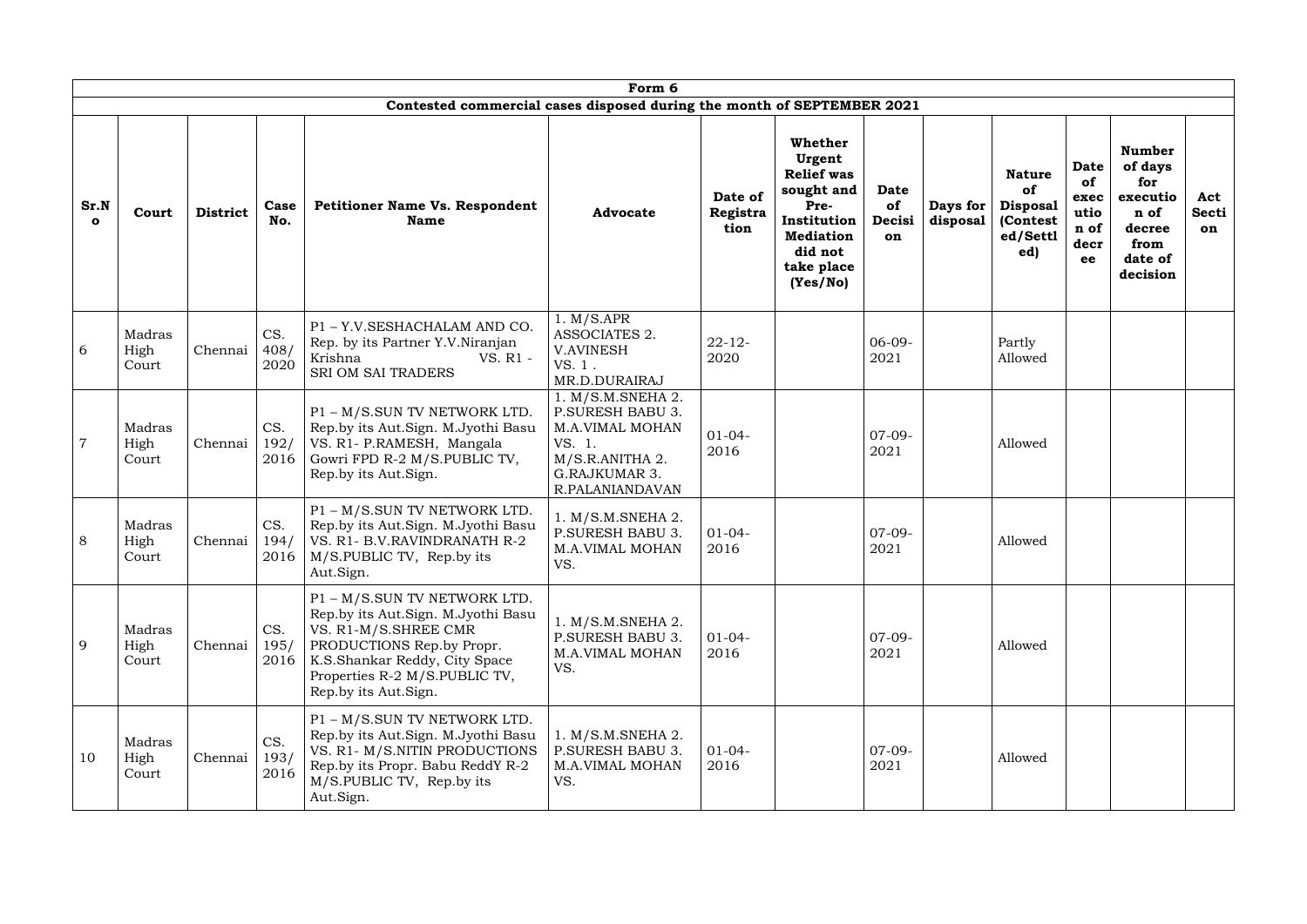|                      |                         |                 |                     |                                                                                                                                                                                                                                | Form 6                                                                                                                                                             |                             |                                                                                                                                      |                                   |                      |                                                                       |                                                         |                                                                                              |                           |
|----------------------|-------------------------|-----------------|---------------------|--------------------------------------------------------------------------------------------------------------------------------------------------------------------------------------------------------------------------------|--------------------------------------------------------------------------------------------------------------------------------------------------------------------|-----------------------------|--------------------------------------------------------------------------------------------------------------------------------------|-----------------------------------|----------------------|-----------------------------------------------------------------------|---------------------------------------------------------|----------------------------------------------------------------------------------------------|---------------------------|
|                      |                         |                 |                     | Contested commercial cases disposed during the month of SEPTEMBER 2021                                                                                                                                                         |                                                                                                                                                                    |                             |                                                                                                                                      |                                   |                      |                                                                       |                                                         |                                                                                              |                           |
| Sr.N<br>$\mathbf{o}$ | Court                   | <b>District</b> | Case<br>No.         | <b>Petitioner Name Vs. Respondent</b><br><b>Name</b>                                                                                                                                                                           | <b>Advocate</b>                                                                                                                                                    | Date of<br>Registra<br>tion | Whether<br>Urgent<br><b>Relief was</b><br>sought and<br>Pre-<br>Institution<br><b>Mediation</b><br>did not<br>take place<br>(Yes/No) | <b>Date</b><br>of<br>Decisi<br>on | Days for<br>disposal | <b>Nature</b><br>of<br><b>Disposal</b><br>(Contest<br>ed/Settl<br>ed) | <b>Date</b><br>of<br>exec<br>utio<br>n of<br>decr<br>ee | <b>Number</b><br>of days<br>for<br>executio<br>n of<br>decree<br>from<br>date of<br>decision | Act<br><b>Secti</b><br>on |
| 11                   | Madras<br>High<br>Court | Chennai         | CS.<br>9/20<br>21   | P1-M/S.CARBORUNDUM<br>UNIVERSAL LTD<br>VS. R1- KAILASH JAIN, Proprietor,<br>Divya Diamond Tools, Nagdev<br><b>Commerce Chambers</b>                                                                                            | 1. M/S.ARUN<br>C.MOHAN 2.<br>VASUNDHARA ARUN<br>3. BRINDA MOHAN<br>VS.                                                                                             | $08 - 01 -$<br>2021         |                                                                                                                                      | $07-09-$<br>2021                  |                      | Allowed<br>wih Cost                                                   |                                                         |                                                                                              |                           |
| 12                   | Madras<br>High<br>Court | Chennai         | CS.<br>396/<br>2020 | P1-SOUTH INDIA SURGICAL<br>COMPANY LTD.<br>VS. R1-GOLDEN SPORTS AND<br><b>SURGICAL INDUSTRIES</b>                                                                                                                              | $1.M/S$ M.S.BHARATH<br>2.K.PREMCHANDAR<br>3.L.RAMPRASAD<br>VS. 1.M/S.DEVI N.<br>2.R.VENMANI<br>3.R.PAVITHRA                                                        | $18 - 12$<br>2020           |                                                                                                                                      | $08-09-$<br>2021                  |                      | Allowed                                                               |                                                         |                                                                                              |                           |
| 13                   | Madras<br>High<br>Court | Chennai         | CS.<br>60/2<br>017  | P1-J.R.METAL CHENNAI PVT.LTD<br>REP.BY ITS SALES MANAGER<br><b>L.BEERU SINGH</b><br>VS. R1 - RAMKY<br><b>INFRASTRUCTURE LTD</b>                                                                                                | 1. M/S.P.SOLOMON<br>FRANCIS 2.<br><b>T.VASANTH</b><br>VS. 1.<br>M/S.K.SEETHARAM<br>2. P.SANKAR                                                                     | $31 - 01 -$<br>2017         |                                                                                                                                      | $09-09-$<br>2021                  |                      | Allowed                                                               |                                                         |                                                                                              |                           |
| 14                   | Madras<br>High<br>Court | Chennai         | CS.<br>276/<br>2020 | P1 - M/S.PASHA ASSOCIATES A<br>Partnership Firm, Rep. by its<br>Managing Partner V.Syed Hateem<br>Pasha<br>VS. R1 -<br>M/S.PRASAD GEMPEX Rep. by its<br>Partner A.Balakrishnan R-2<br>A.BALAKRISHNAN R-3 SHYAM<br><b>KUMAR</b> | 1. M/S.AAV<br>PARTNERS 2.<br><b>REVATHI</b><br><b>MANIVANNAN</b><br>VS.                                                                                            | $13 - 10 -$<br>2020         |                                                                                                                                      | $09-09-$<br>2021                  |                      | Decreed                                                               |                                                         |                                                                                              |                           |
| 15                   | Madras<br>High<br>Court | Chennai         | CS.<br>748/<br>2018 | P1 - HATSUN AGRO PRODUCT<br><b>LTD</b><br>VS. R1 - SRI<br>GANAPATHI DAIRY A Partnership<br>Firm, Rep.by its Partners                                                                                                           | 1. $M/S.SURANA &$<br>SURANA 2.<br><b>G.KALYAN JHABAKH</b><br>VS. $1. M/S.IYER$<br>AND THOMAS 2.<br>H.KARTHIK<br><b>SESHADRI 3.</b><br><b>ELIZABETH</b><br>SESHADRI | $02 - 11 -$<br>2018         |                                                                                                                                      | $14-09-$<br>2021                  |                      | Dismisse<br>d with<br>Cost                                            |                                                         |                                                                                              |                           |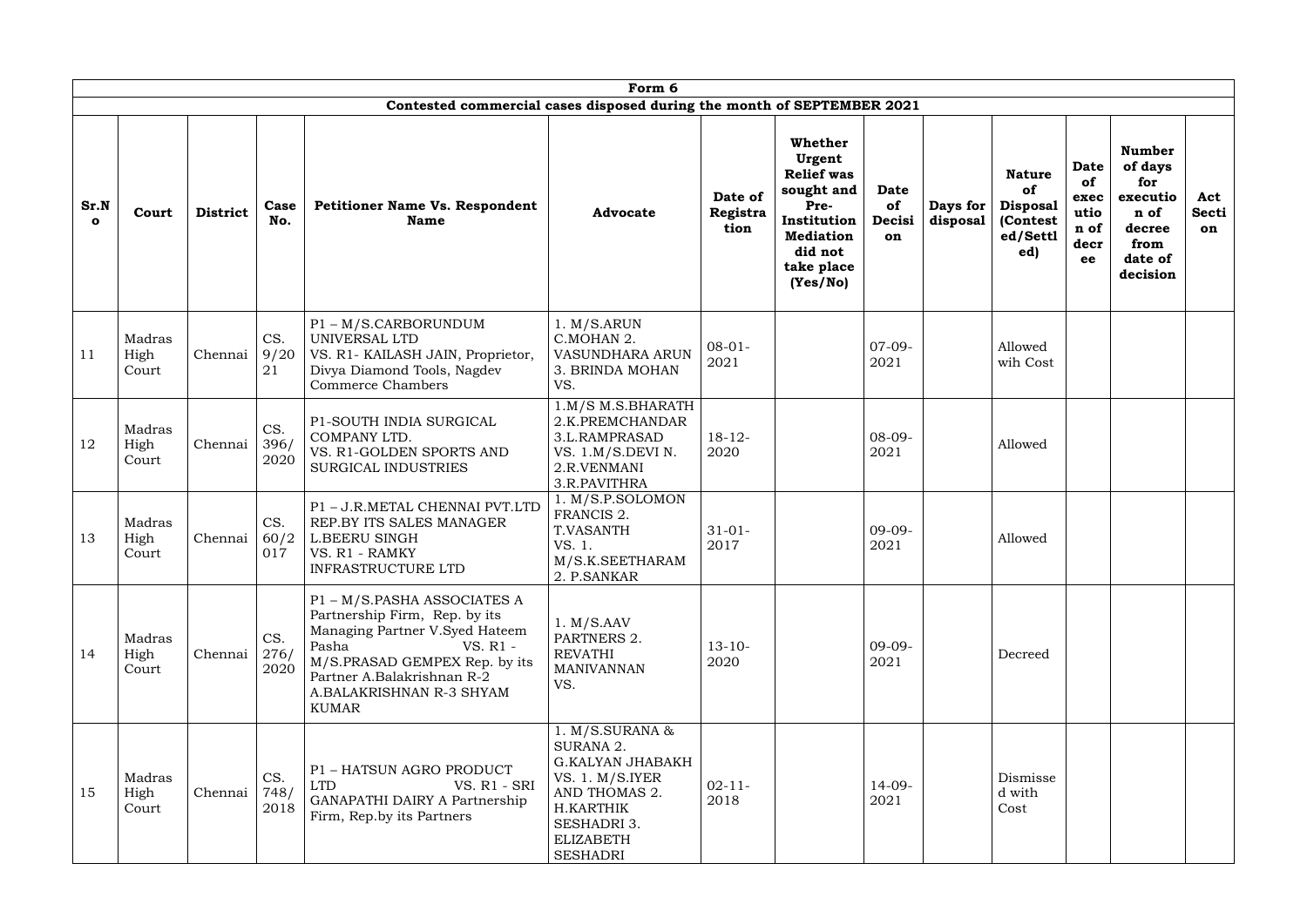|                      | Form 6                  |                 |                     |                                                                                                                                                                                                     |                                                                                                                     |                             |                                                                                                                                             |                                          |                      |                                                                       |                                                  |                                                                                              |                                  |
|----------------------|-------------------------|-----------------|---------------------|-----------------------------------------------------------------------------------------------------------------------------------------------------------------------------------------------------|---------------------------------------------------------------------------------------------------------------------|-----------------------------|---------------------------------------------------------------------------------------------------------------------------------------------|------------------------------------------|----------------------|-----------------------------------------------------------------------|--------------------------------------------------|----------------------------------------------------------------------------------------------|----------------------------------|
|                      |                         |                 |                     | Contested commercial cases disposed during the month of SEPTEMBER 2021                                                                                                                              |                                                                                                                     |                             |                                                                                                                                             |                                          |                      |                                                                       |                                                  |                                                                                              |                                  |
| Sr.N<br>$\mathbf{o}$ | Court                   | <b>District</b> | Case<br>No.         | <b>Petitioner Name Vs. Respondent</b><br><b>Name</b>                                                                                                                                                | <b>Advocate</b>                                                                                                     | Date of<br>Registra<br>tion | <b>Whether</b><br>Urgent<br><b>Relief was</b><br>sought and<br>Pre-<br>Institution<br><b>Mediation</b><br>did not<br>take place<br>(Yes/No) | <b>Date</b><br>of<br>Decisi<br><b>on</b> | Days for<br>disposal | <b>Nature</b><br>of<br><b>Disposal</b><br>(Contest<br>ed/Settl<br>ed) | Date<br>of<br>exec<br>utio<br>n of<br>decr<br>ee | <b>Number</b><br>of days<br>for<br>executio<br>n of<br>decree<br>from<br>date of<br>decision | Act<br><b>Secti</b><br><b>on</b> |
| 16                   | Madras<br>High<br>Court | Chennai         | CS.<br>152/<br>2021 | P1-A.D.PADMASINGH ISAAC<br>Propr.Aachi Spices and Foods and<br>2 OTHERS<br><b>VS. R1</b><br>-AACHI CATERING SERVICES AND<br><b>HOMELY MESS</b>                                                      | $1. M/S.C.DANIEL$ 2.<br><b>GLADYS DANIEL 3.</b><br><b>J.VENNILA</b><br>VS.                                          | $07-04-$<br>2021            |                                                                                                                                             | $22 - 09$<br>2021                        |                      | Allowed                                                               |                                                  |                                                                                              |                                  |
| 17                   | Madras<br>High<br>Court | Chennai         | CS.<br>687/<br>2014 | P1 - SUN PHARMA<br>LABORATORIES, REP BY ITS<br>AUTHORISED SIGNATORY MS<br>CHANDRA NAHATA<br>VS. R1 - D.D. PHARMACEUTICALS<br>PRIVATE LIMITED R-2 LIFECARE<br>FORMUALTIONS PRIVATE<br><b>LIMITED</b> | 1. M/S.ARUNC<br>MOHAN 2.<br>VASUNDHARA ARUN<br>3. BRINDA MOHAN<br>VS. 1. M/S.G.RAMJI<br>2. R.SATHISHKUMAR           | $29-10-$<br>2014            |                                                                                                                                             | $23 - 09$<br>2021                        |                      | Decreed                                                               |                                                  |                                                                                              |                                  |
| 18                   | Madras<br>High<br>Court | Chennai $ 703/$ | CS.                 | P1- SUN PHARMA LABORATORIES<br>LTD, REP BY ITS AUTHORISED<br>SIGNATORY MS CHANDRA<br>VS. R1-<br>$2014$   NAHATA<br>D.D.PHARMACEUTICALS PVT LTD                                                      | 1. M/S.ARUN C<br>MOHAN 2.<br>VASUNDHARA ARUN   03-11-<br>3. BRINDA MOHAN<br>VS. 1. M/S.G.RAMJI<br>2. R.SATHISHKUMAR | 2014                        |                                                                                                                                             | $23 - 09 -$<br>2021                      |                      | Decreed                                                               |                                                  |                                                                                              |                                  |
| 19                   | Madras<br>High<br>Court | Chennai         | CS.<br>704/         | P1- SUN PHARMA LABORATORIES<br>LT, REP BY ITS AUTHORISED<br>SIGNATORY MS CHANDRA<br>$2014$   NAHATA<br>VS. R1-<br>D.D.PHARMACEUTICALS PVT LTD                                                       | 1. M/S.ARUNC<br>MOHAN 2.<br>VASUNDHARA ARUN<br>3. BRINDA MOHAN<br>VS. 1. M/S.G.RAMJI<br>2. R.SATHISHKUMAR           | $03-11-$<br>2014            |                                                                                                                                             | $23-09-$<br>2021                         |                      | Decreed                                                               |                                                  |                                                                                              |                                  |
| 20                   | Madras<br>High<br>Court | Chennai         | CS.<br>829/<br>2008 | P1- MR.AD.PADMASINGH ISAAC<br>TRADING AS AACHI SPICES AND<br>FOODS P-2 M/S.AACHI MASALA<br>FOODS (P) LTD<br>VS. R1 - GANAPATHI COTTAGE<br><b>INDUSTRIES</b>                                         | $1. M/S.C.DANIEL$ 2.<br><b>GLADYS DANIEL</b><br>VS.                                                                 | $29 - 08 -$<br>2008         |                                                                                                                                             | $23-09-$<br>2021                         |                      | Decreed                                                               |                                                  |                                                                                              |                                  |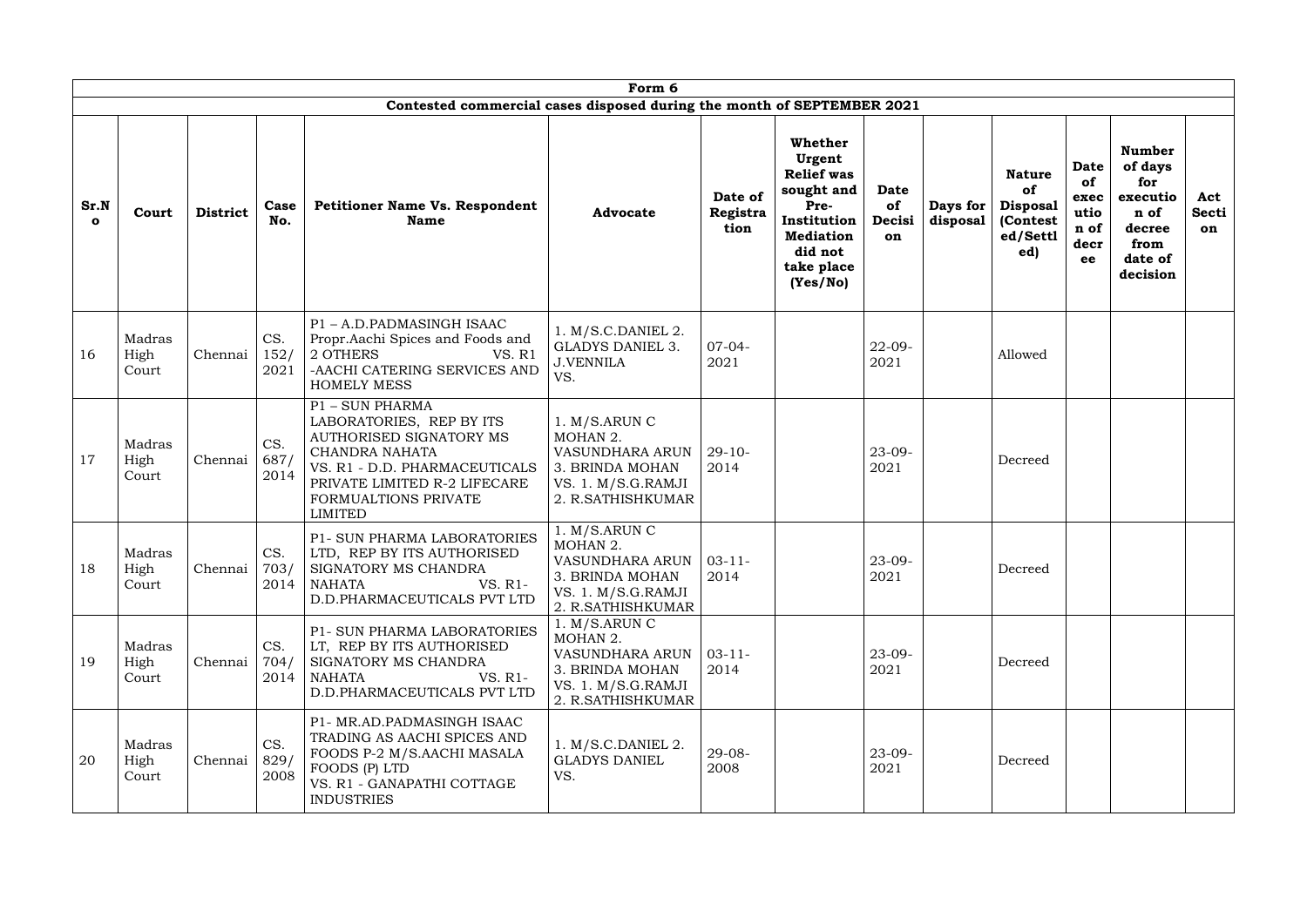|                      | Form 6                  |                 |                     |                                                                                                                                                                                                                            |                                                                                                                            |                             |                                                                                                                                             |                                   |                      |                                                                       |                                                         |                                                                                              |                           |
|----------------------|-------------------------|-----------------|---------------------|----------------------------------------------------------------------------------------------------------------------------------------------------------------------------------------------------------------------------|----------------------------------------------------------------------------------------------------------------------------|-----------------------------|---------------------------------------------------------------------------------------------------------------------------------------------|-----------------------------------|----------------------|-----------------------------------------------------------------------|---------------------------------------------------------|----------------------------------------------------------------------------------------------|---------------------------|
|                      |                         |                 |                     | Contested commercial cases disposed during the month of SEPTEMBER 2021                                                                                                                                                     |                                                                                                                            |                             |                                                                                                                                             |                                   |                      |                                                                       |                                                         |                                                                                              |                           |
| Sr.N<br>$\mathbf{o}$ | Court                   | <b>District</b> | Case<br>No.         | <b>Petitioner Name Vs. Respondent</b><br><b>Name</b>                                                                                                                                                                       | <b>Advocate</b>                                                                                                            | Date of<br>Registra<br>tion | <b>Whether</b><br>Urgent<br><b>Relief</b> was<br>sought and<br>Pre-<br>Institution<br><b>Mediation</b><br>did not<br>take place<br>(Yes/No) | <b>Date</b><br>of<br>Decisi<br>on | Days for<br>disposal | <b>Nature</b><br>of<br><b>Disposal</b><br>(Contest<br>ed/Settl<br>ed) | <b>Date</b><br>of<br>exec<br>utio<br>n of<br>decr<br>ee | <b>Number</b><br>of days<br>for<br>executio<br>n of<br>decree<br>from<br>date of<br>decision | Act<br><b>Secti</b><br>on |
| 21                   | Madras<br>High<br>Court | Chennai         | CS.<br>680/<br>2018 | P1 - JEEVA, PROPR. CHANNEL<br><b>VISION</b><br>VS. R1 -<br>C.DHANDAYUTHAPANI, REP.BY<br>PROPR. M/S.THEVAR FILMS, R-2<br>C. DHANDAYUTHAPANI, REP BY<br>ITS PROPRIETOR, M/S.<br>DHANDAYUTHAPANI FILMS and 3<br><b>OTHERS</b> | 1. M/S. WARAON<br><b>AND SAIRAMS</b><br>VS.                                                                                | $05-10-$<br>2018            |                                                                                                                                             | $28 - 09$<br>2021                 |                      | Allowed<br>with Cost                                                  |                                                         |                                                                                              |                           |
| 22                   | Madras<br>High<br>Court | Chennai         | CS.<br>914/<br>2010 | <b>P1 - AARUR TAMILNADAN</b><br>VS. R1 - S.SHANKAR FILM<br>DIRECTOR R-2 KALANIDHI MARAN<br>MANAGING DIRECTOR, SUN<br>PICTURES PRIVATE LIMITED and<br>1 OTHER                                                               | 1. M/S.PERUMAL 2.<br><b>L.SHIVAKUMAR</b><br>VS. 1.<br>M/S.B.K.GIRISH<br>NEELAKANDAN 2.<br>Y.ANILKUMAR 3.<br>M.A.VIMALMOHAN | $02 - 11 -$<br>2010         |                                                                                                                                             | $28 - 09 -$<br>2021               |                      | Partly<br>Allowed                                                     |                                                         |                                                                                              |                           |
| 23                   | Madras<br>High<br>Court | Chennai         | CS.<br>289/         | P1 - WISDOM PUBLICATIONS REP.<br>BY ITS PARTNER<br>  VS. R1 - SHAIL K.OJHA EDITOR<br>2000   PUBLISHER PRINTER AND OWNER<br><b>WISDOM</b>                                                                                   | M/S.S.UDAYAKUMA<br>R 2. S.H.S.MANIAN<br>VS.                                                                                | $18-04-$<br>2000            |                                                                                                                                             | $28 - 09 -$<br>2021               |                      | Decreed                                                               |                                                         |                                                                                              |                           |
| 24                   | Madras<br>High<br>Court | Chennai         | CS.<br>970/         | $P1 - M/S$ . VEPPOLODAI<br>CHEMICALS REP.BY TIS PARTNER<br>MR MICHAEL MOTHA<br>2005   VS. R1 - INDUS DIET SPECIALITE<br>$(P)$ LTD.                                                                                         | $1. M/S.C.DANIEL$ 2.<br><b>GLADYS DANIEL</b><br>VS.                                                                        | $15 - 11 -$<br>2005         |                                                                                                                                             | $28-09-$<br>2021                  |                      | Decreed                                                               |                                                         |                                                                                              |                           |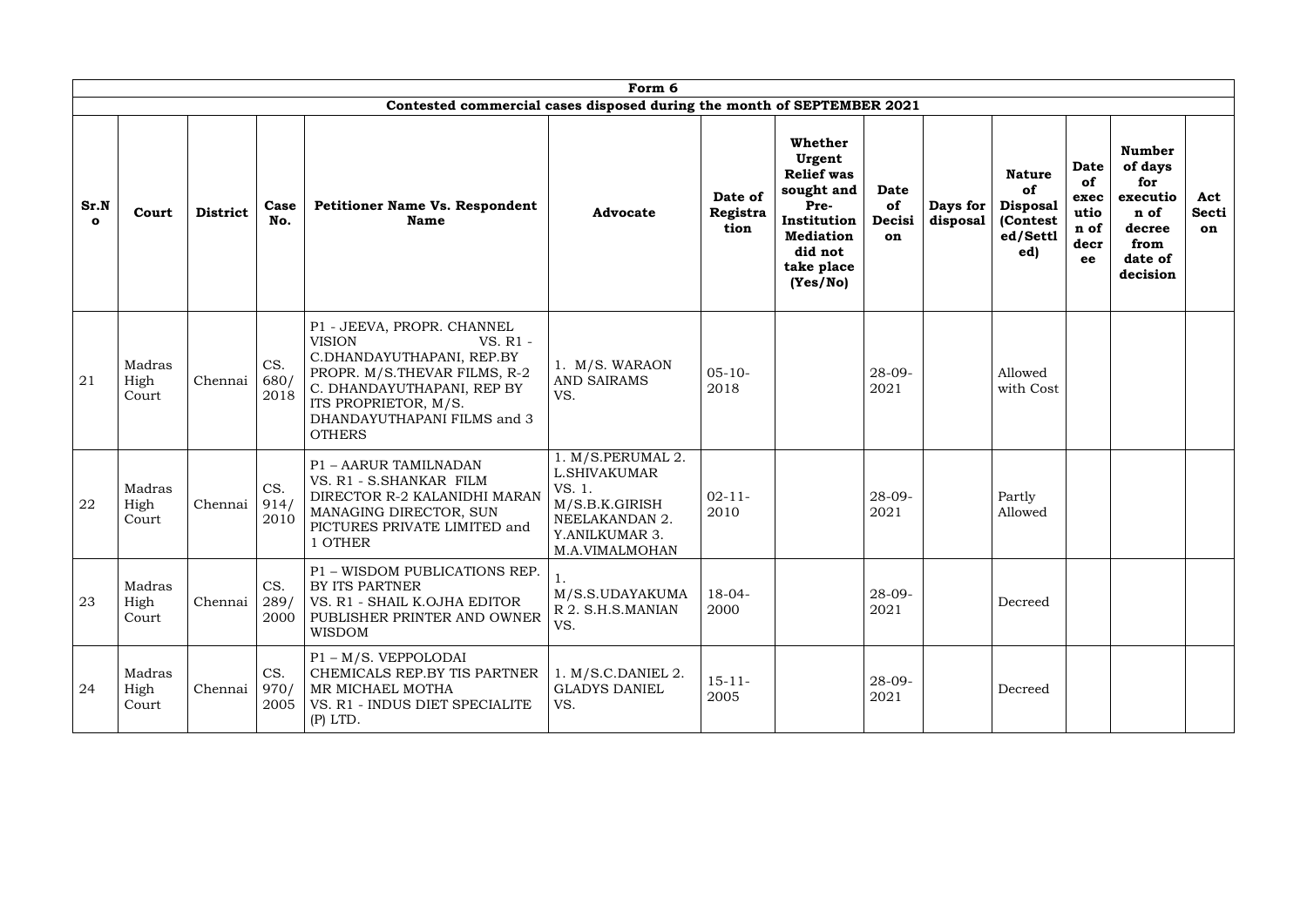|                    | Form 7             |                 |                                                              |                                                                |                                                       |                                                             |  |  |  |  |  |  |  |
|--------------------|--------------------|-----------------|--------------------------------------------------------------|----------------------------------------------------------------|-------------------------------------------------------|-------------------------------------------------------------|--|--|--|--|--|--|--|
|                    |                    |                 |                                                              | Summary of Commercial Cases during the month of SEPTEMBER 2021 |                                                       |                                                             |  |  |  |  |  |  |  |
| <b>Sr.No Court</b> |                    | <b>District</b> | Total number of cases pending<br>on the 1st day of the month | Total number of cases instituted<br>during the month           | Total number of<br>cases disposed<br>during the month | Total number of cases<br>pending at the end of the<br>month |  |  |  |  |  |  |  |
|                    | l Commercial Court | Chennai         | 907                                                          | 16                                                             | 78                                                    | 845                                                         |  |  |  |  |  |  |  |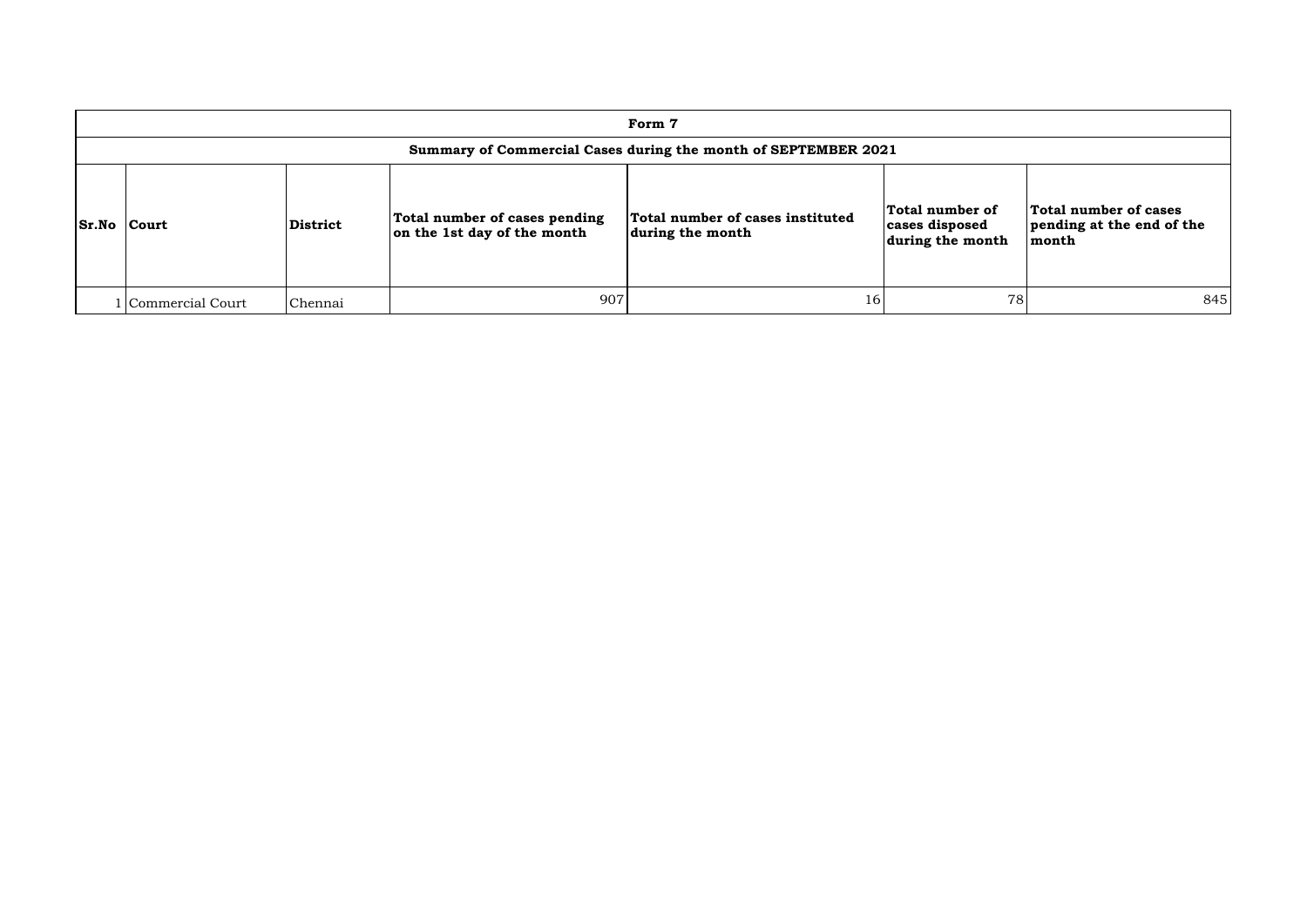# **SEPTEMBER 2021 COMMERCIAL APPELLATE DIVISION OF MADRAS HIGH COURT**

| Form 1                                                          |                                   |             |                                                      |                 |                                  |                        |                         |                      |  |  |
|-----------------------------------------------------------------|-----------------------------------|-------------|------------------------------------------------------|-----------------|----------------------------------|------------------------|-------------------------|----------------------|--|--|
| List of cases e-filed/e-mail during the month of SEPTEMBER 2021 |                                   |             |                                                      |                 |                                  |                        |                         |                      |  |  |
| <b>Sr.No Court</b>                                              | $ {\rm District} \Big  {\rm No}.$ | <b>Case</b> | <b>Petitioner Name Vs.</b><br><b>Respondent Name</b> | <b>Advocate</b> | <b>Advocate Mobile</b><br>Number | Advocate E-<br>mail Id | Date of<br>Registration | Date of e-<br>filing |  |  |
| <b>High Court Commercial</b><br>Appellate                       | Chennai                           | <b>NIL</b>  | $\mathsf{I}_{\text{NIL}}$                            | <b>NIL</b>      | <b>NIL</b>                       | <b>NIL</b>             | <b>NIL</b>              | <b>NIL</b>           |  |  |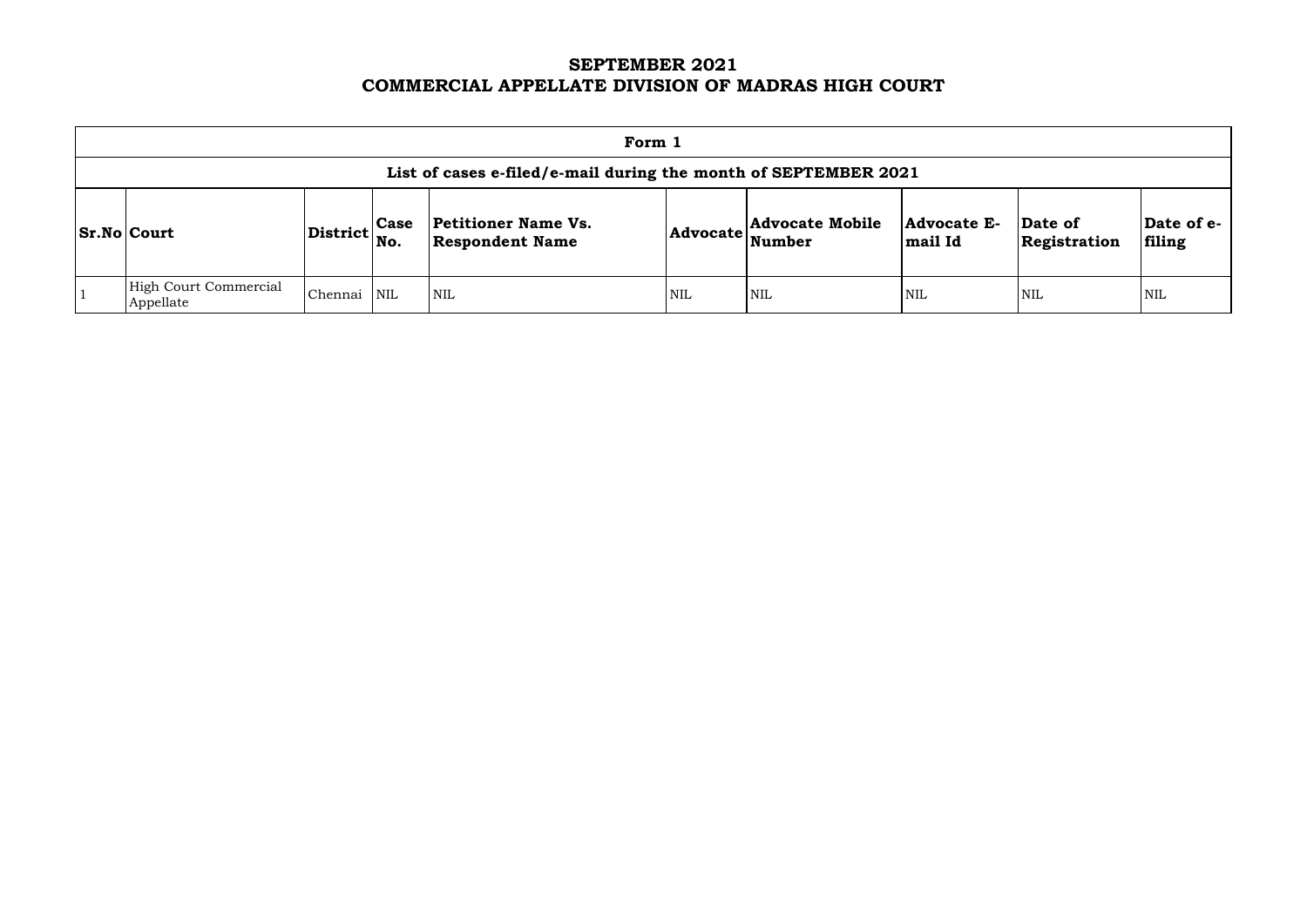| Form 2                             |                 |            |                                                                                            |                 |                         |                                    |  |  |  |
|------------------------------------|-----------------|------------|--------------------------------------------------------------------------------------------|-----------------|-------------------------|------------------------------------|--|--|--|
|                                    |                 |            | List of cases in which e-payment of Court fees was made during the month of SEPTEMBER 2021 |                 |                         |                                    |  |  |  |
| <b>Sr.No Court</b>                 | <b>District</b> | Case No.   | <b>Petitioner Name Vs.</b><br><b>Respondent Name</b>                                       | <b>Advocate</b> | Date of<br>Registration | Date of e-payment of Court<br>Fees |  |  |  |
| High Court Commercial<br>Appellate | Chennai         | <b>NIL</b> | <b>NIL</b>                                                                                 | <b>NIL</b>      | <b>NIL</b>              | <b>NIL</b>                         |  |  |  |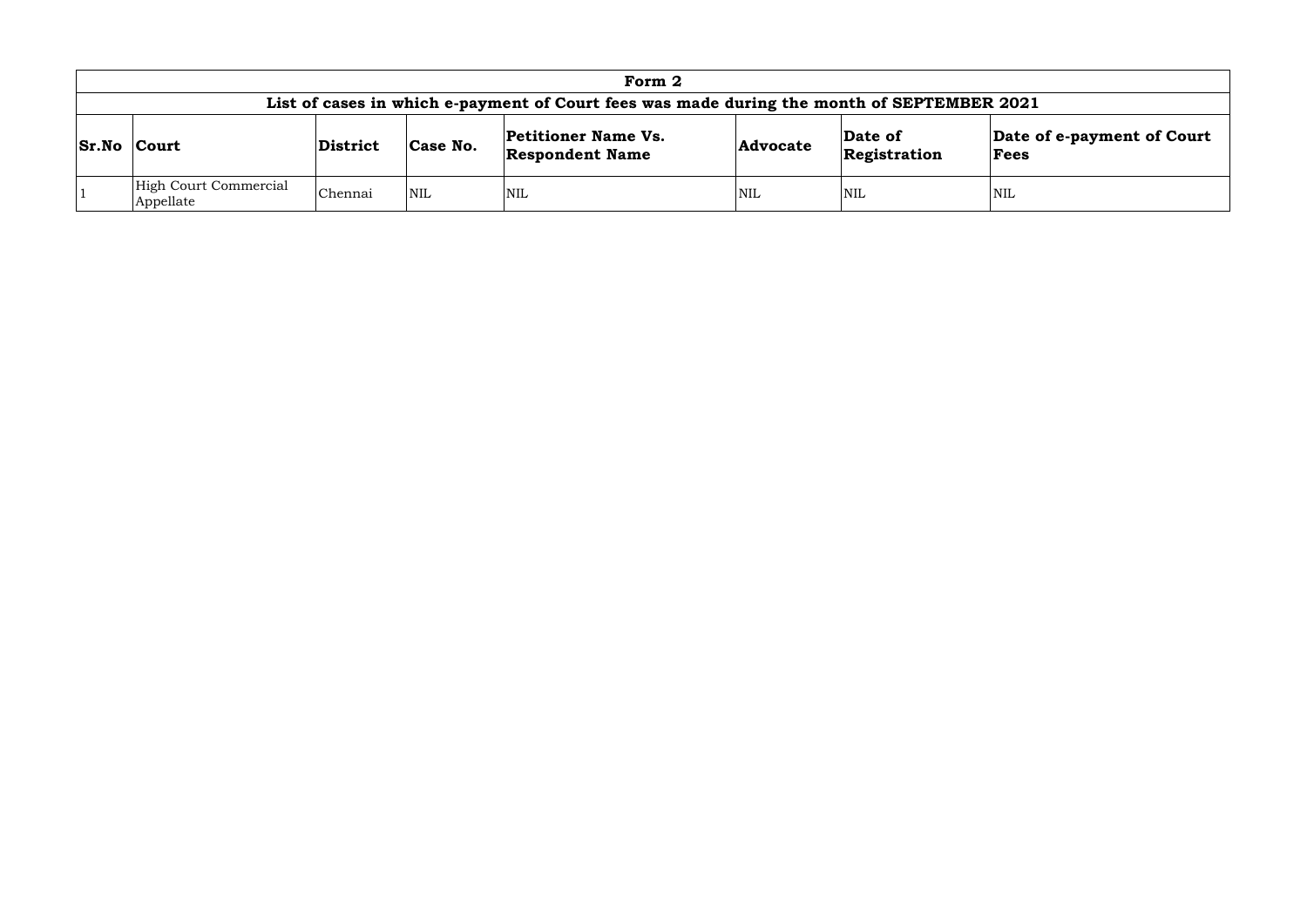|                                                                                                         |                         |                                  | Form 3     |            |      |     |  |  |  |  |  |
|---------------------------------------------------------------------------------------------------------|-------------------------|----------------------------------|------------|------------|------|-----|--|--|--|--|--|
| List of cases in which Electronic Service of Process has taken place during the month of SEPTEMBER 2021 |                         |                                  |            |            |      |     |  |  |  |  |  |
| <b>Sr.No Court</b>                                                                                      | Date of<br>Registration | Date of Electi<br><b>Process</b> |            |            |      |     |  |  |  |  |  |
| High Court Commercial<br>Appellate                                                                      | Chennai                 | <b>NIL</b>                       | <b>NIL</b> | <b>NIL</b> | NIL) | NIL |  |  |  |  |  |

## **Date of Electronic Service of Process**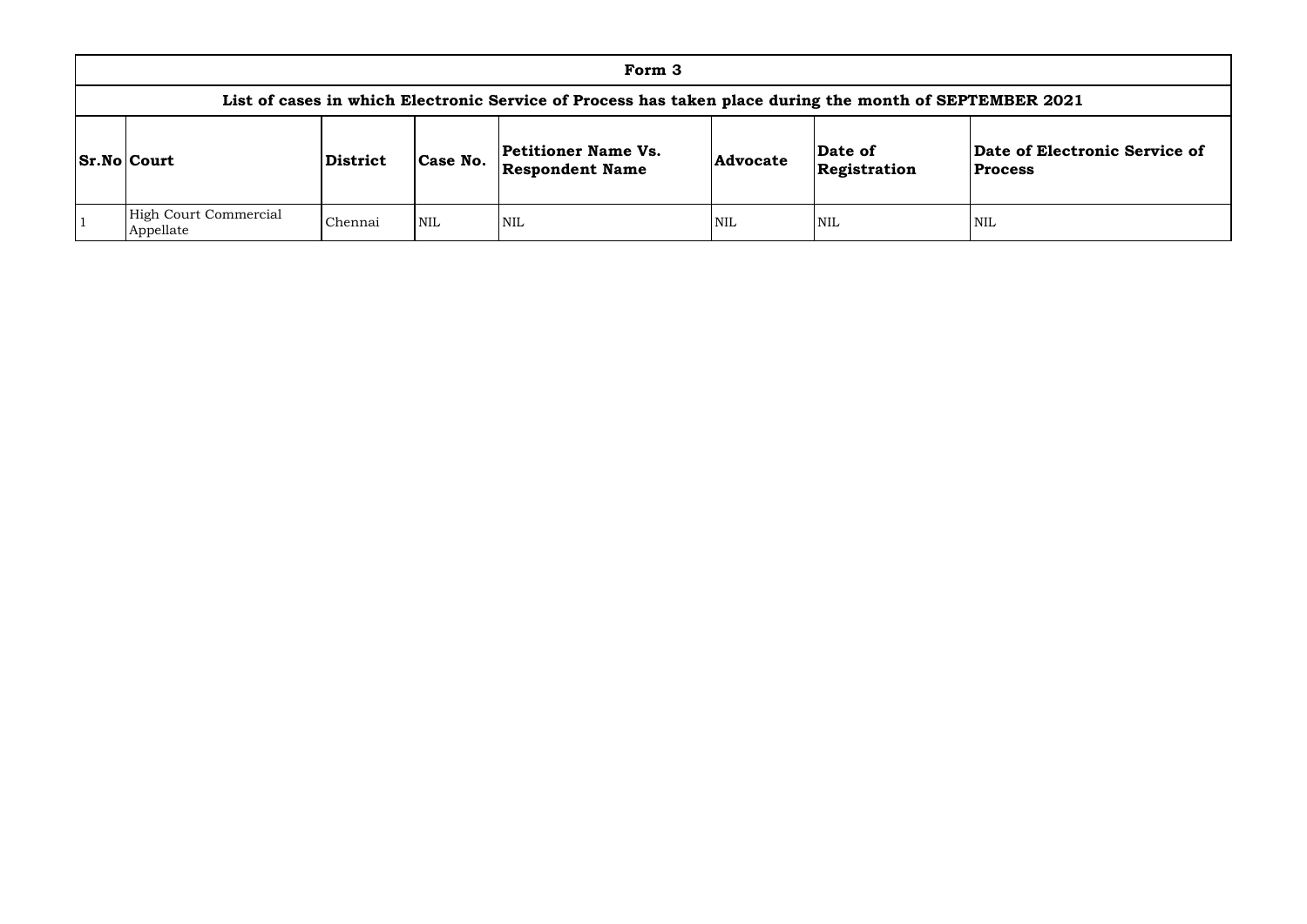|              |                                 |          |                                | Form 4 |     |                                                                                  |
|--------------|---------------------------------|----------|--------------------------------|--------|-----|----------------------------------------------------------------------------------|
|              |                                 |          |                                |        |     | List of total no. of cases randomly allocated during the month of SEPTEMBER 2021 |
| <b>Sr.No</b> | Court                           | District | Court Name Court No. Case Type |        |     | <b>Case Count (No. of can</b>                                                    |
|              | High Court Commercial Appellate | Chennai  | NIL                            | NIL    | NIL | NIL                                                                              |

# **Sr.No Court District Court Name Court No. Case Type Case Count (No. of cases randomly allocated)**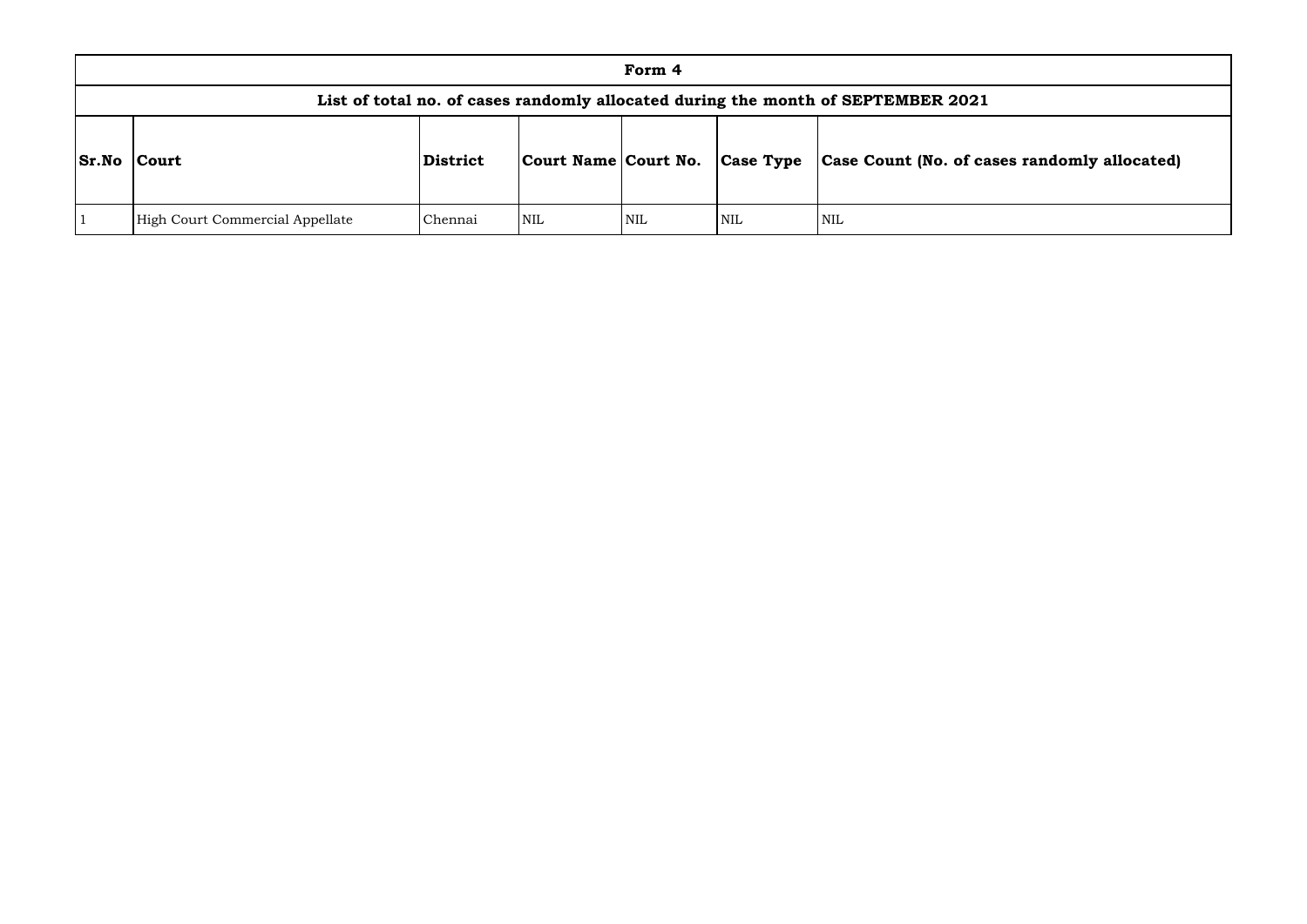| Form 5                                                                                     |                 |          |                                               |     |                                               |                    |  |  |  |  |  |  |  |
|--------------------------------------------------------------------------------------------|-----------------|----------|-----------------------------------------------|-----|-----------------------------------------------|--------------------|--|--|--|--|--|--|--|
| List of cases in which Case Management Hearing was held during the month of SEPTEMBER 2021 |                 |          |                                               |     |                                               |                    |  |  |  |  |  |  |  |
| <b>Sr.No Court</b>                                                                         | <b>District</b> | Case No. | Petitioner Name Vs.<br><b>Respondent Name</b> |     | $\left  \text{Advocate} \right $ Registration | Date of<br>Hearing |  |  |  |  |  |  |  |
| High Court Commercial<br>Appellate                                                         | Chennai         | NIL      | <b>NIL</b>                                    | NIL | NIL                                           | <b>NIL</b>         |  |  |  |  |  |  |  |

# **Date of Case Management Hearing**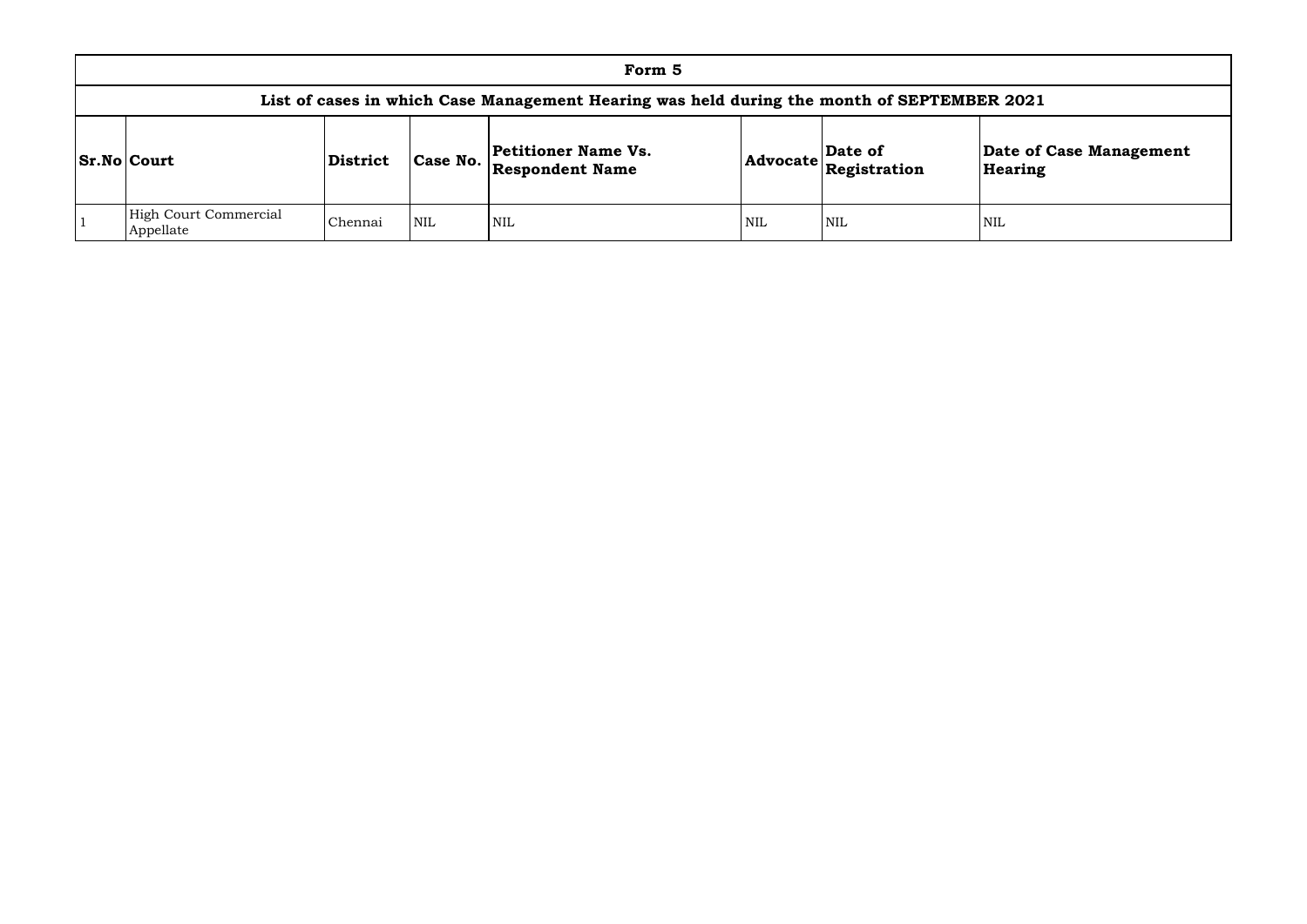|                  |                                              |                 |                        |                                                                                                                                                                                                                                                                                                                                                                          | Form 6                                                                    |                                              |                                                                                                                                      |                            |                              |                                                                |                                                      |                                                                                                      |                                         |
|------------------|----------------------------------------------|-----------------|------------------------|--------------------------------------------------------------------------------------------------------------------------------------------------------------------------------------------------------------------------------------------------------------------------------------------------------------------------------------------------------------------------|---------------------------------------------------------------------------|----------------------------------------------|--------------------------------------------------------------------------------------------------------------------------------------|----------------------------|------------------------------|----------------------------------------------------------------|------------------------------------------------------|------------------------------------------------------------------------------------------------------|-----------------------------------------|
| Sr.<br><b>No</b> | Court                                        | <b>District</b> | Case No.               | Contested commercial cases disposed during the month of SEPTEMBER 2021<br><b>Petitioner Name Vs. Respondent Name</b>                                                                                                                                                                                                                                                     | <b>Advocate</b>                                                           | <b>Date</b><br>of<br><b>Regist</b><br>ration | Whether<br>Urgent<br><b>Relief was</b><br>sought and<br>Pre-<br>Institution<br><b>Mediation</b><br>did not<br>take place<br>(Yes/No) | Date<br>of<br>Decisi<br>on | Day<br>s for<br>disp<br>osal | <b>Nature of</b><br><b>Disposal</b><br>(Contested/<br>Settled) | Dat<br>e of<br>exe<br>cuti<br>on<br>of<br>dec<br>ree | <b>Numbe</b><br>r of<br>days<br>for<br>executi<br>on of<br>decree<br>from<br>date of<br>decisio<br>n | Act<br><b>Sec</b><br>tio<br>$\mathbf n$ |
|                  | <b>High Court</b><br>Commercial<br>Appellate | Chennai         | <b>OSA</b><br>212/2019 | THE PROJECT DIRECTOR<br>TAMIL NADU ROAD SECTOR PROJECT,<br>TNMB COMPLEX-I FLOOR, 171 SOUTH<br>KESAVAPERUMAL PURAM, OFF<br>GREENWAYS ROAD, R.A.PURAM,<br>CHENNAI-28<br><b>VS</b><br>M/S.JSR CONSTRUCTIONS PVT LTD<br>BANGALORE, REP BY POWER OF<br>ATTORNEY HOLDER,<br>MR.R.PANEERSELVAM, 114-G1 GREEN<br>HOUSE APARTMENTS, MC.DONALDS<br>ROAD, CANTONMENT, TRICHY-620001 | <b>SPECIAL</b><br>GOVT.PLEA<br>DER(CS)<br>M/S.D.BAL<br><b>ARAMAN</b>      | $05-09-$<br>2019                             |                                                                                                                                      | $07-09-$<br>2021           | 733                          | <b>CONTESTED</b>                                               |                                                      |                                                                                                      |                                         |
| $\overline{2}$   | <b>High Court</b><br>Commercial<br>Appellate | Chennai         | <b>OSA</b><br>230/2019 | HINDUSTAN UNILEVER LTD<br>PONDS HOUSE, 101, SANTHOME HIGH<br>ROAD, CH-28.<br><b>VS</b><br><b>S.SHANTHI</b><br>PROPRIETRIX LAKSHMI SOAPS,<br>THROUGH HER POWER HOLDER<br>D.SUYARAJ, 139, ABC, S.M.ROAD,<br>SELVAPURAM, COIMBATORE 26. & 1<br><b>OTHER</b>                                                                                                                 | M/S.R.PART<br><b>HASARATH</b><br>Y<br>M/S.P.C.N.<br><b>RAGHUPAT</b><br>HY | $18-09-$<br>2019                             |                                                                                                                                      | $23-09-$<br>2021           | 736                          | <b>CONTESTED</b>                                               |                                                      |                                                                                                      |                                         |
| $\mathcal{S}$    | <b>High Court</b><br>Commercial<br>Appellate | Chennai         | <b>OSA</b><br>208/2021 | K.BHARAT,<br>New No.20, Old No.129, Chamiers Road,<br>Nandanam, Chennai - 600 035.<br><b>VS</b><br>IL AND FS FINANCIAL SERVICES<br>LIMITED,<br>NO.498, KARUMUTTU CENTRE, 3RD<br>FLOOR, SOUTH WING, ANNA SALAI,<br>NANDANAM, CHENNAI - 600 035.                                                                                                                           | $M/S$ .ADITH<br>YA REDDY<br>M/S.<br><b>MENON</b>                          | $30-04-$<br>2021                             |                                                                                                                                      | $23 - 09 -$<br>2021        | 146                          | <b>CONTESTED</b>                                               |                                                      |                                                                                                      |                                         |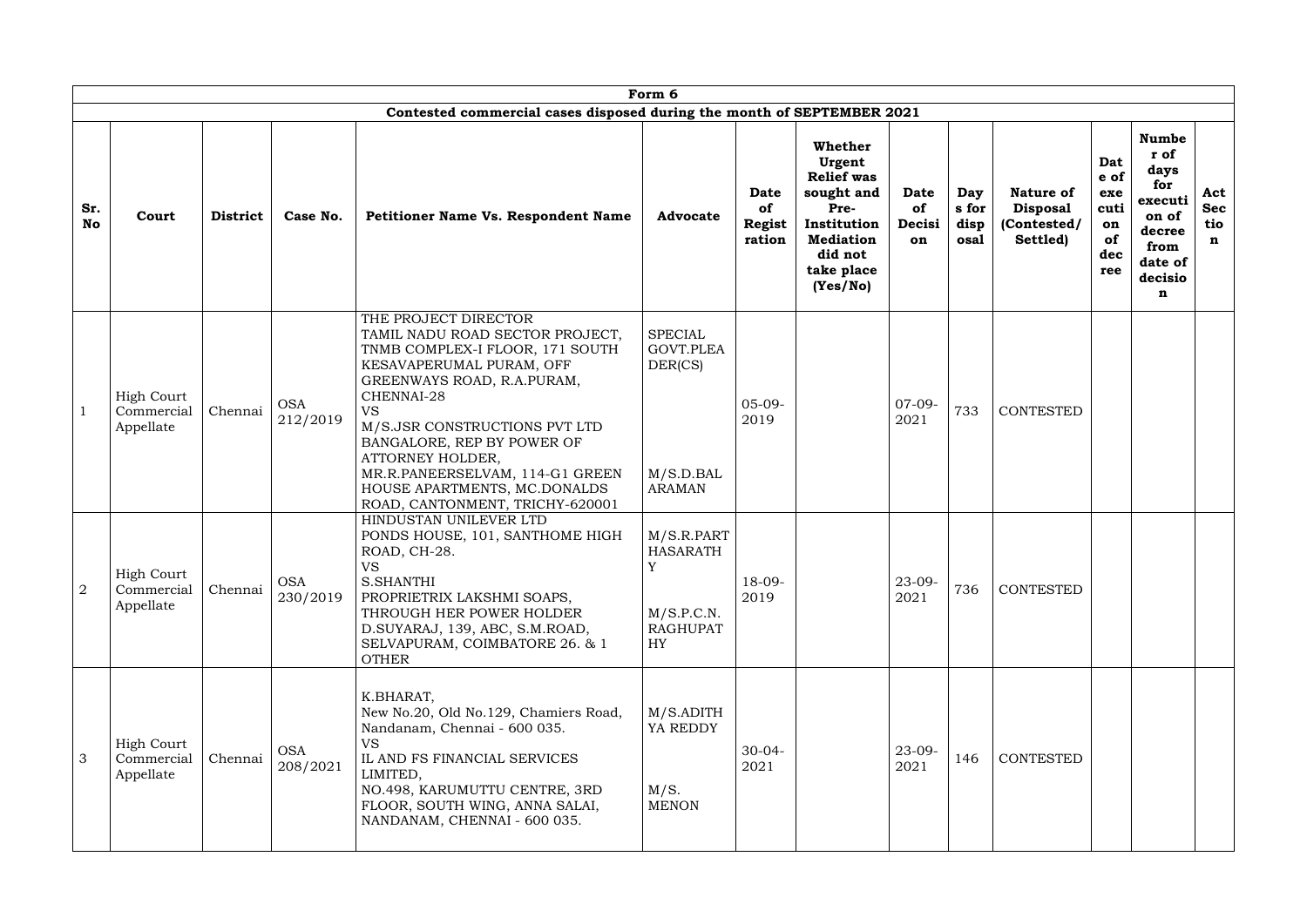|                  |                                              |                 |                          |                                                                                                                                                                                                                                                                                                                                                       | Form 6                                                                                            |                                              |                                                                                                                                      |                                   |                              |                                                                |                                                      |                                                                                                      |                                         |
|------------------|----------------------------------------------|-----------------|--------------------------|-------------------------------------------------------------------------------------------------------------------------------------------------------------------------------------------------------------------------------------------------------------------------------------------------------------------------------------------------------|---------------------------------------------------------------------------------------------------|----------------------------------------------|--------------------------------------------------------------------------------------------------------------------------------------|-----------------------------------|------------------------------|----------------------------------------------------------------|------------------------------------------------------|------------------------------------------------------------------------------------------------------|-----------------------------------------|
|                  |                                              |                 |                          | Contested commercial cases disposed during the month of SEPTEMBER 2021                                                                                                                                                                                                                                                                                |                                                                                                   |                                              |                                                                                                                                      |                                   |                              |                                                                |                                                      |                                                                                                      |                                         |
| Sr.<br><b>No</b> | Court                                        | <b>District</b> | Case No.                 | Petitioner Name Vs. Respondent Name                                                                                                                                                                                                                                                                                                                   | <b>Advocate</b>                                                                                   | <b>Date</b><br>of<br><b>Regist</b><br>ration | Whether<br>Urgent<br><b>Relief</b> was<br>sought and<br>Pre-<br>Institution<br><b>Mediation</b><br>did not<br>take place<br>(Yes/No) | Date<br><b>of</b><br>Decisi<br>on | Day<br>s for<br>disp<br>osal | <b>Nature of</b><br><b>Disposal</b><br>(Contested/<br>Settled) | Dat<br>e of<br>exe<br>cuti<br>on<br>of<br>dec<br>ree | <b>Numbe</b><br>r of<br>days<br>for<br>executi<br>on of<br>decree<br>from<br>date of<br>decisio<br>n | Act<br><b>Sec</b><br>tio<br>$\mathbf n$ |
| $\overline{4}$   | <b>High Court</b><br>Commercial<br>Appellate | Chennai         | <b>OSA CAD</b><br>1/2021 | V. SUNDARESAN<br>NO.3, KOMARAPALAYAM, MALLUR,<br>RASIPURAM TK, NAMAKKAL DT 636203.<br>ALSO BRANCH OFFICE AT 5/1, 6 TH<br>FLOOR, GOODWOOD APARTMENTS,<br>CENOTAPH ROAD, TEYNAMPET,<br>CHENNAI 18.& 4 OTHERS<br><b>VS</b><br>VARALAKSHMI STARCH INDUSTRIES<br><b>PVT LTD</b><br>NO.127/1, GANDHI ROAD,<br>HASTAMPATTY, SALEM 636007 & 1<br><b>OTHER</b> | <b>SUHRITH</b><br>PARTHASAR<br><b>ATHY</b><br>M/S.LAKSH<br>MI<br><b>KUMARAN</b><br>&<br>SRIDHARAN | $16-06-$<br>2021                             |                                                                                                                                      | $23 - 09 -$<br>2021               | 99                           | <b>CONTESTED</b>                                               |                                                      |                                                                                                      |                                         |
| 5                | <b>High Court</b><br>Commercial<br>Appellate | Chennai         | <b>OSA CAD</b><br>2/2021 | <b>V.SUNDARESAN</b><br>NO.3, KOMARAPALYAM, MALLUR,<br>RASIPURAM TALUK, NAMAKKAL<br>DISTRICT, TAMIL NADU 636 203. ALSO<br>BRANCH OFFICE AT 5/1, 6TH FLOOR,<br>GOODWOOD APARTMENTS, CENOTAPH<br>ROAD, TEYNAMPET, CHENNAI 600 018.<br><b>VS</b><br>VARALAKSHMI STARCH INDUSTRIES<br>PVT. LTD.,<br>NO.127/1 GANDHI ROAD,<br>HASTAMPATTY, SALEM 636 007    | <b>SUHRITH</b><br>PARTHASAR<br><b>ATHY</b><br>M/S.LAKSH<br>MI<br><b>KUMARAN</b><br>&<br>SRIDHARAN | $16-06-$<br>2021                             |                                                                                                                                      | $23 - 09 -$<br>2021               | 99                           | <b>CONTESTED</b>                                               |                                                      |                                                                                                      |                                         |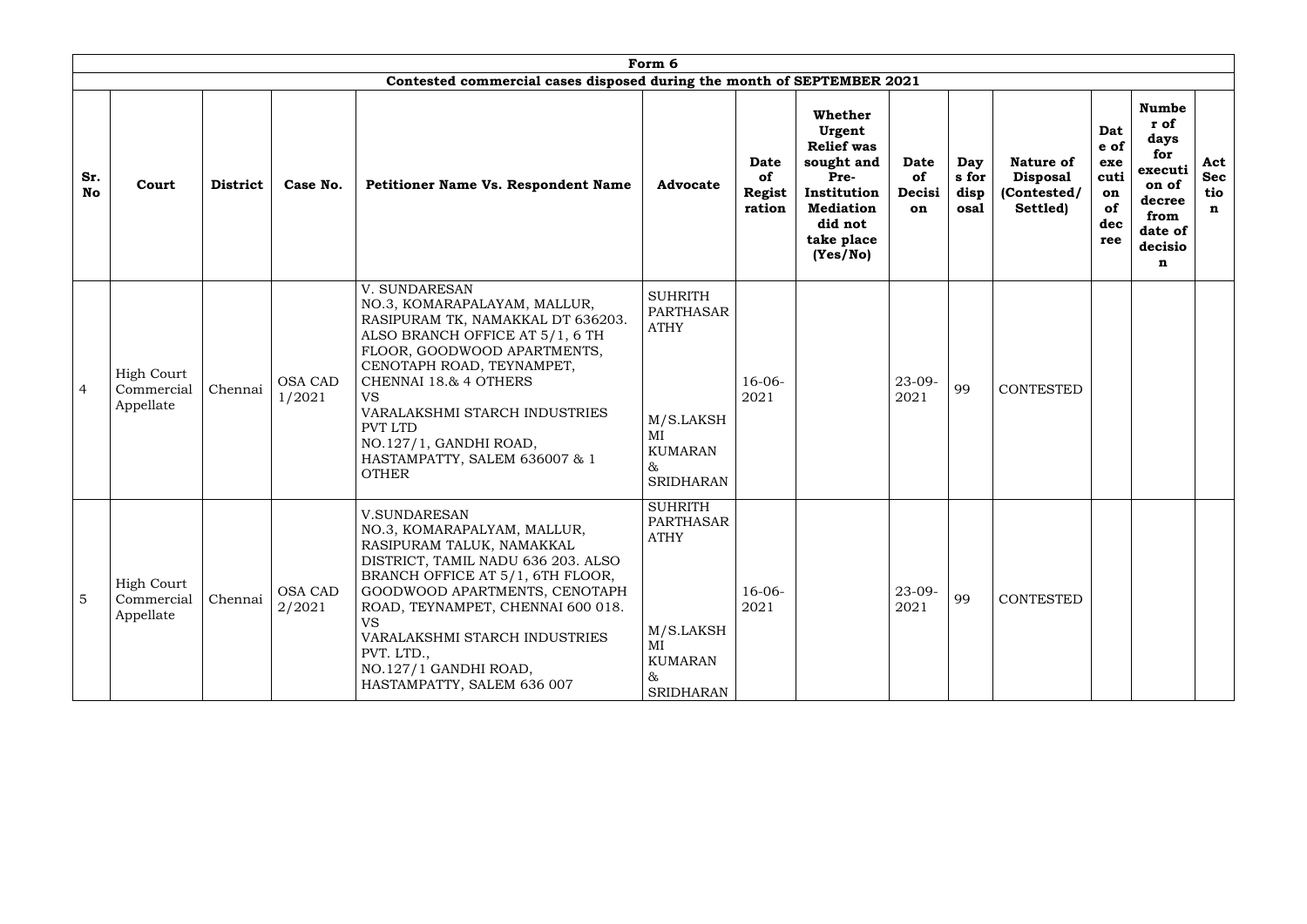|                  |                                              |                 |                           |                                                                                                                                                                                                                                                                                                                    | Form 6                                                                                                                     |                                              |                                                                                                                                             |                                   |                              |                                                                |                                                      |                                                                                                      |                                         |
|------------------|----------------------------------------------|-----------------|---------------------------|--------------------------------------------------------------------------------------------------------------------------------------------------------------------------------------------------------------------------------------------------------------------------------------------------------------------|----------------------------------------------------------------------------------------------------------------------------|----------------------------------------------|---------------------------------------------------------------------------------------------------------------------------------------------|-----------------------------------|------------------------------|----------------------------------------------------------------|------------------------------------------------------|------------------------------------------------------------------------------------------------------|-----------------------------------------|
| Sr.<br><b>No</b> | Court                                        | <b>District</b> | Case No.                  | Contested commercial cases disposed during the month of SEPTEMBER 2021<br><b>Petitioner Name Vs. Respondent Name</b>                                                                                                                                                                                               | <b>Advocate</b>                                                                                                            | <b>Date</b><br>of<br><b>Regist</b><br>ration | <b>Whether</b><br>Urgent<br><b>Relief was</b><br>sought and<br>Pre-<br>Institution<br><b>Mediation</b><br>did not<br>take place<br>(Yes/No) | <b>Date</b><br>of<br>Decisi<br>on | Day<br>s for<br>disp<br>osal | <b>Nature of</b><br><b>Disposal</b><br>(Contested/<br>Settled) | Dat<br>e of<br>exe<br>cuti<br>on<br>of<br>dec<br>ree | <b>Numbe</b><br>r of<br>days<br>for<br>executi<br>on of<br>decree<br>from<br>date of<br>decisio<br>n | Act<br><b>Sec</b><br>tio<br>$\mathbf n$ |
| 6                | <b>High Court</b><br>Commercial<br>Appellate | Chennai         | <b>OSA CAD</b><br>3/2021  | V. ANBALAGAN<br>NO.127/1, GANDHI ROAD,<br>HASTAMPATTY, SALEM-636007<br><b>VS</b><br>V. SUNDARESAN<br>NO.3, KOMARAPALAYAM, MALLUR,<br>RASIPURAM TALUK, NAMAKKAL<br>DISTRICT TAMILNADU-636203 BRANCH<br>OFFICE AT 5/1, 6TH FLOOR,<br>GREENWOOD APARTMENTS, CENOTAPH<br>ROAD, TEYNAMPET, CHENNAI-600018<br>& 5 OTHERS | <b>ARUN</b><br>C.MOHAN<br>M/S.<br><b>SUHRITH</b><br>PARTHASAR<br><b>ATHY</b>                                               | $28 - 06 -$<br>2021                          |                                                                                                                                             | $23-09-$<br>2021                  | 87                           | <b>CONTESTED</b>                                               |                                                      |                                                                                                      |                                         |
| $\overline{7}$   | <b>High Court</b><br>Commercial<br>Appellate | Chennai         | <b>OSA CAD</b><br>4/2021  | V. ANBALAGAN<br>NO.127/1, GANDHI ROAD,<br>HASTAMPATTY, SALEM-636007<br><b>VS</b><br>V. SUNDARESAN<br>NO.3, KOMARAPALAYAM, MALLUR,<br>RASIPURAM TALUK, NAMAKKAL<br>DISTRICT TAMILNADU-636203 BRANCH<br>OFFICE AT 5/1, 6TH FLOOR,<br>GREENWOOD APARTMENTS, CENOTAPH<br>ROAD, TEYNAMPET, CHENNAI-600018<br>& 5 OTHERS | <b>ARUN</b><br>C.MOHAN<br>M/S.<br><b>SUHRITH</b><br>PARTHASAR<br><b>ATHY</b>                                               | $28 - 06 -$<br>2021                          |                                                                                                                                             | $23 - 09 -$<br>2021               | 87                           | CONTESTED                                                      |                                                      |                                                                                                      |                                         |
| 8                | <b>High Court</b><br>Commercial<br>Appellate | Chennai         | <b>OSA CAD</b><br>19/2021 | VARALAKSHMI STARCH INDUSTRIES<br>PVT LTD.,<br>NO.127/1, GANDHI ROAD<br>, HASTAMPATTY, SALEM 636 007.<br><b>VS</b><br>V. SUNDARESAN<br>NO.3, KOMARAPALAYAM, MALLUR,<br>RASIPURAM TK, NAMAKKAL DT.<br>& 5 OTHERS                                                                                                     | M/S.<br>LAKSHMI<br><b>KUMARAN</b><br>$\circleda$<br><b>SRIDHARAN</b><br>M/S.<br><b>SUHRITH</b><br>PARTHASAR<br><b>ATHY</b> | $05-07-$<br>2021                             |                                                                                                                                             | $23-09-$<br>2021                  | 80                           | CONTESTED                                                      |                                                      |                                                                                                      |                                         |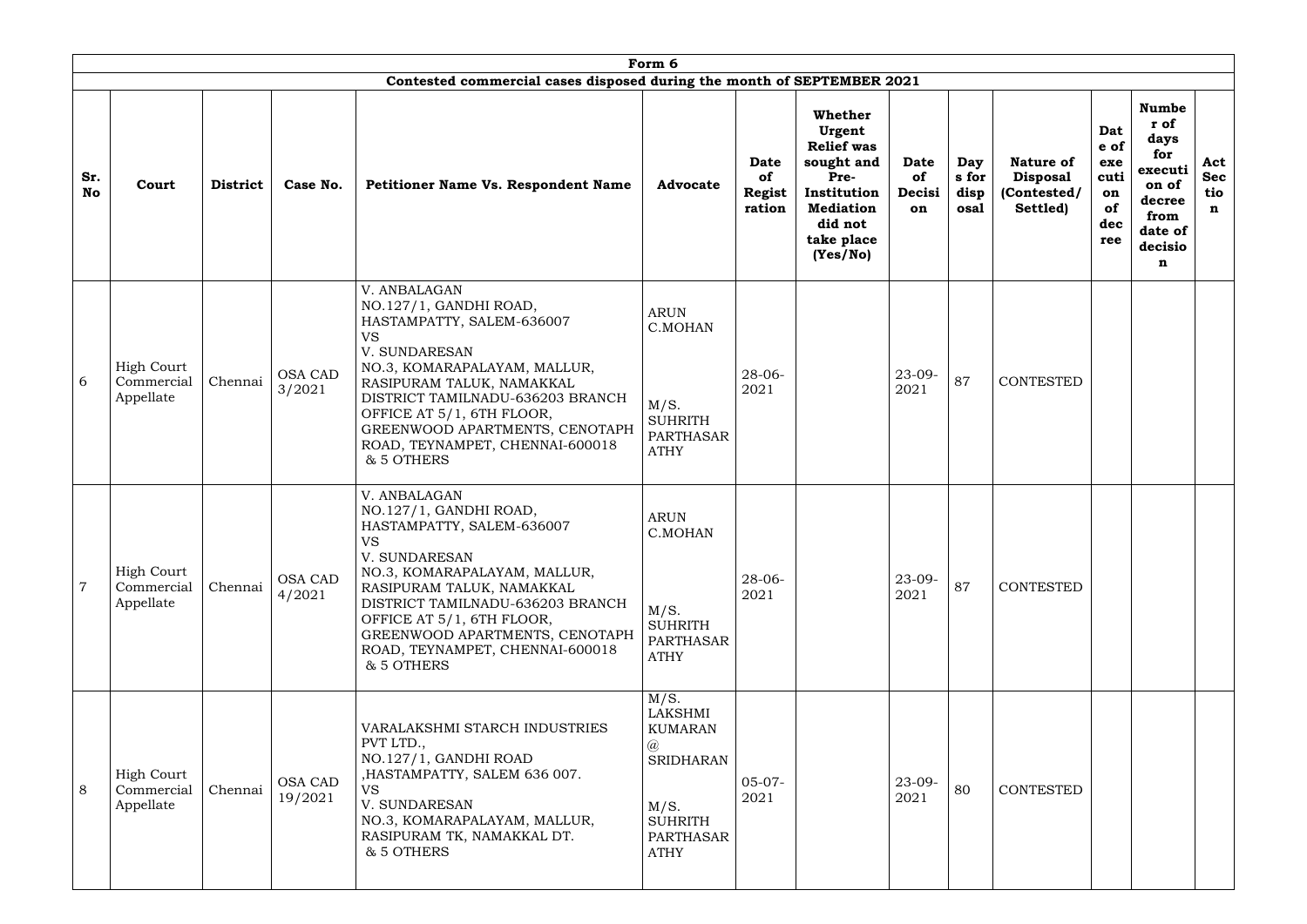|                  |                                              |                 |                           |                                                                                                                                                                                                                                                                                                                                                                                                                                                                | Form 6                                                                        |                                              |                                                                                                                                      |                                   |                              |                                                                |                                                      |                                                                                                      |                                         |
|------------------|----------------------------------------------|-----------------|---------------------------|----------------------------------------------------------------------------------------------------------------------------------------------------------------------------------------------------------------------------------------------------------------------------------------------------------------------------------------------------------------------------------------------------------------------------------------------------------------|-------------------------------------------------------------------------------|----------------------------------------------|--------------------------------------------------------------------------------------------------------------------------------------|-----------------------------------|------------------------------|----------------------------------------------------------------|------------------------------------------------------|------------------------------------------------------------------------------------------------------|-----------------------------------------|
| Sr.<br><b>No</b> | Court                                        | <b>District</b> | Case No.                  | Contested commercial cases disposed during the month of SEPTEMBER 2021<br>Petitioner Name Vs. Respondent Name                                                                                                                                                                                                                                                                                                                                                  | <b>Advocate</b>                                                               | <b>Date</b><br>of<br><b>Regist</b><br>ration | Whether<br>Urgent<br><b>Relief</b> was<br>sought and<br>Pre-<br>Institution<br><b>Mediation</b><br>did not<br>take place<br>(Yes/No) | Date<br><b>of</b><br>Decisi<br>on | Day<br>s for<br>disp<br>osal | <b>Nature of</b><br><b>Disposal</b><br>(Contested/<br>Settled) | Dat<br>e of<br>exe<br>cuti<br>on<br>of<br>dec<br>ree | <b>Numbe</b><br>r of<br>days<br>for<br>executi<br>on of<br>decree<br>from<br>date of<br>decisio<br>n | Act<br><b>Sec</b><br>tio<br>$\mathbf n$ |
| 9                | <b>High Court</b><br>Commercial<br>Appellate | Chennai         | <b>OSA CAD</b><br>24/2021 | M/S.63 MOONS TECHNOLOGIES LTD<br>(FORMERLY KNOWN AS FINANCIAL<br>TECHNOLOGIES (INDIA) LTD), REP BY<br>ITS AUTHORIZED SIGNATORY<br>MR.D.JOHN DHEEPAK, HAVING ITS<br>REGISTERED OFFICE AT SAKTHI<br>TOWER 1, 7TH FLOOR, E-766, ANNA<br>SALAI, THOUSAND LIGHTS, CHENNAI<br>600002.<br><b>VS</b><br>M/S.BRICKWORK RATINGS INDIA PVT<br><b>LTD</b><br>2ND FLOOR, B WING, SWELECT HOUSE,<br>NO.5 SIR P.S.SIVASAMY SALAI,<br>MYLAPORE, CHENNAI 600004.<br>& 10 OTHERS | M/S.NITHY<br><b>AESH AND</b><br><b>VAIBHAV</b><br>M/S. R.<br><b>RAVINDRAN</b> | $08-07-$<br>2021                             |                                                                                                                                      | $23 - 09 -$<br>2021               | 77                           | <b>CONTESTED</b>                                               |                                                      |                                                                                                      |                                         |
| 10               | <b>High Court</b><br>Commercial<br>Appellate | Chennai         | <b>OSA CAD</b><br>25/2021 | M/S.63 MOONS TECHNOLOGIES<br><b>LIMITED</b><br>(FORMERLY KNONW AS FINANCIAL<br>TECHNOLOGIES(INDIA) LTD REP BY ITS<br>AUTHORIZED SIGNATORY MR.D.JOHN<br>DHEEPAK REGD SAKTHI TOWER-1,7TH<br>FR, E-766 ANNA SALAI, THOUSAND<br>LIGHTS, CH 02.<br>VS.<br><b>HARSHIL MEHTA</b><br>FORMER CHIEF EXEUCTIVE OFFICER,<br>DHFL OFFICE AT WARDEN HOUSE, 2ND<br>FLR, SIR PM ROAD, FORT, MUMBAI 400<br>001.& 10 OTHERS                                                      | M/S.NITHY<br><b>AESH AND</b><br><b>VAIBHAV</b><br>M/S.ARUN<br>C.MOHAN         | $08-07-$<br>2021                             |                                                                                                                                      | $23-09-$<br>2021                  | 77                           | <b>CONTESTED</b>                                               |                                                      |                                                                                                      |                                         |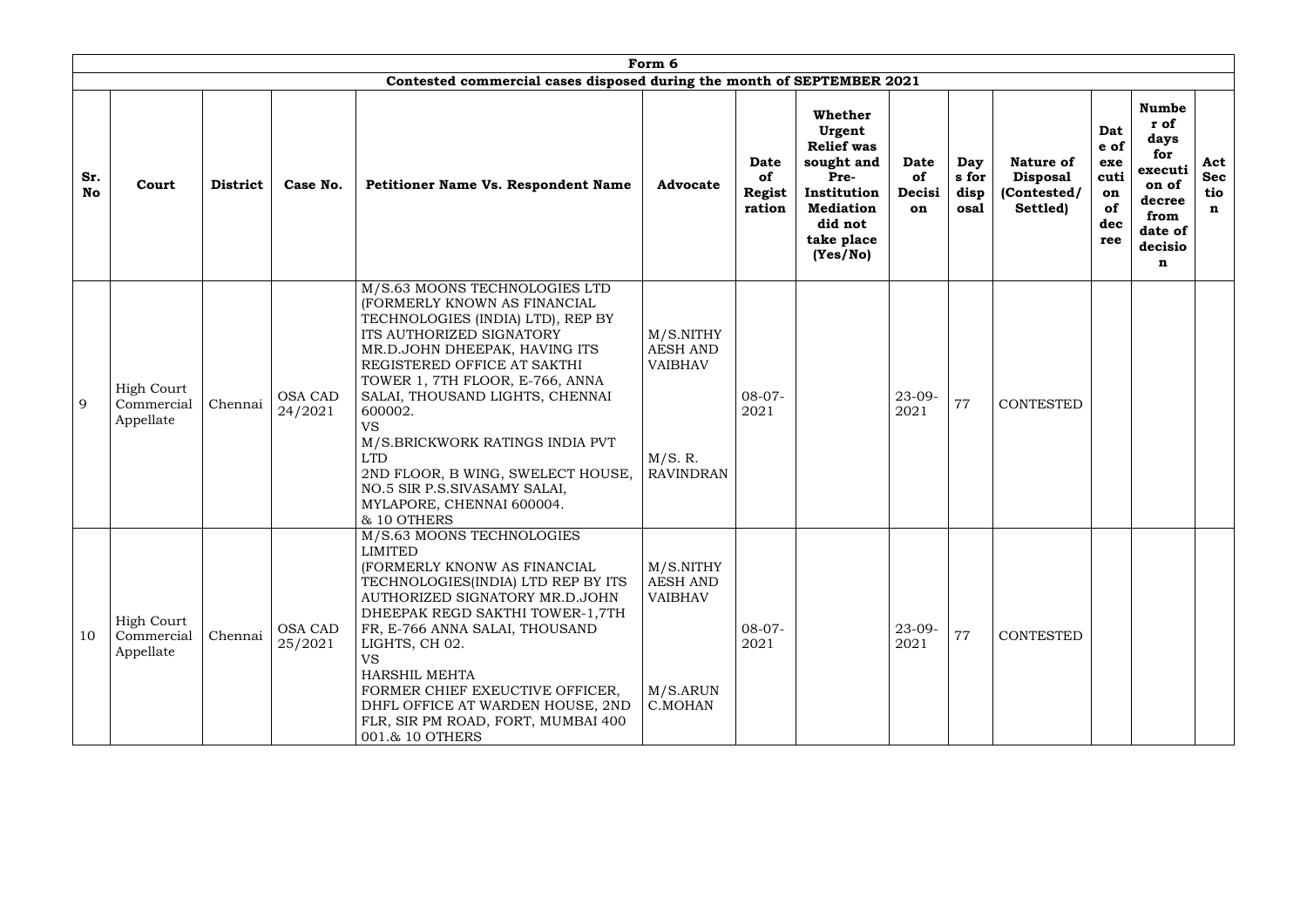|                  |                                              |                 |                           |                                                                                                                                                                                                                                                                                                                                                                                                                                                                                                                                    | Form 6                                                                          |                                       |                                                                                                                                      |                                   |                              |                                                                |                                                      |                                                                                                      |                                         |
|------------------|----------------------------------------------|-----------------|---------------------------|------------------------------------------------------------------------------------------------------------------------------------------------------------------------------------------------------------------------------------------------------------------------------------------------------------------------------------------------------------------------------------------------------------------------------------------------------------------------------------------------------------------------------------|---------------------------------------------------------------------------------|---------------------------------------|--------------------------------------------------------------------------------------------------------------------------------------|-----------------------------------|------------------------------|----------------------------------------------------------------|------------------------------------------------------|------------------------------------------------------------------------------------------------------|-----------------------------------------|
|                  |                                              |                 |                           | Contested commercial cases disposed during the month of SEPTEMBER 2021                                                                                                                                                                                                                                                                                                                                                                                                                                                             |                                                                                 |                                       |                                                                                                                                      |                                   |                              |                                                                |                                                      |                                                                                                      |                                         |
| Sr.<br><b>No</b> | Court                                        | <b>District</b> | Case No.                  | <b>Petitioner Name Vs. Respondent Name</b>                                                                                                                                                                                                                                                                                                                                                                                                                                                                                         | <b>Advocate</b>                                                                 | Date<br>of<br><b>Regist</b><br>ration | Whether<br>Urgent<br><b>Relief</b> was<br>sought and<br>Pre-<br>Institution<br><b>Mediation</b><br>did not<br>take place<br>(Yes/No) | <b>Date</b><br>of<br>Decisi<br>on | Day<br>s for<br>disp<br>osal | <b>Nature of</b><br><b>Disposal</b><br>(Contested/<br>Settled) | Dat<br>e of<br>exe<br>cuti<br>on<br>of<br>dec<br>ree | <b>Numbe</b><br>r of<br>days<br>for<br>executi<br>on of<br>decree<br>from<br>date of<br>decisio<br>n | Act<br><b>Sec</b><br>tio<br>$\mathbf n$ |
| 11               | <b>High Court</b><br>Commercial<br>Appellate | Chennai         | <b>OSA CAD</b><br>26/2021 | M/S.63 MOONS TECHNOLOGIES<br><b>LIMITED</b><br>(FORMERLY KNONW AS FINANCIAL<br>TECHNOLOGIES(INDA) LTD., REP. BY ITS<br>AUTHORIZED SIGNATORY MR.D.JOHN<br>DHEEPAK, REGD SAKTHI TOWER-1, 7TH<br>FLOOR, E-766 ANNA SALAI, THOUSAND<br>LIGHTS, CH 02.<br><b>VS</b><br>KAPIL RAJESHKUMAR WADHAWAN<br>FORMER CHAIRMAN AND MANAGING<br>DIRECTOR, DHFL AT THE RELEVANT<br>TIME, WARDEN HOUSE, 2ND FLOOR,<br>SIR P M RD, FORT, MUMBAI 01, 22/23,<br>SEA VIEW PALACE, PALI HILL,<br>BANDRA(WEST) MUMBAI 400 050. & 10<br><b>OTHERS</b>       | M/S.NITHY<br><b>AESH AND</b><br><b>VAIBHAV</b><br><b>AAV</b><br><b>PARTNERS</b> | $08-07-$<br>2021                      |                                                                                                                                      | $23 - 09 -$<br>2021               | 77                           | <b>CONTESTED</b>                                               |                                                      |                                                                                                      |                                         |
| 12               | <b>High Court</b><br>Commercial<br>Appellate | Chennai         | <b>OSA CAD</b><br>27/2021 | M/S.63 MOONS TECHNOLOGIES LTD<br>(FORMERLY KNOWN AS FINANCIAL<br>TECHNOLOGIES (INDIA) LTD), REP BY<br>ITS AUTHORIZED SIGNATORY<br>MR.D.JOHN DHEEPAK, REGD. OFFICE<br>AT SAKTHI TOWER 1, 7TH FLOOR, E-<br>766, ANNA SALAI, THOUSAND LIGHTS,<br>CHENNAI 600002.<br><b>VS</b><br>M/S.CHATURVEDI AND SHAH<br>CHARTERED ACCOUNTANTS A<br>PARTNERSHIP FIRM REGISTERED<br>UNDER THE PROVISIONS OF THE<br>INDIAN PARTNERSHIP ACT, 1932<br>HAVING OFFICE AT 714-715, TULSIANI<br>CHAMBERS, 212, NARIMAN POINT,<br>MUMBAI-400021 & 10 OTHERS | M/S.NITHY<br><b>AESH AND</b><br><b>VAIBHAV</b><br>M/S. R.<br><b>RAVINDRAN</b>   | $08-07-$<br>2021                      |                                                                                                                                      | $23 - 09 -$<br>2021               | 77                           | <b>CONTESTED</b>                                               |                                                      |                                                                                                      |                                         |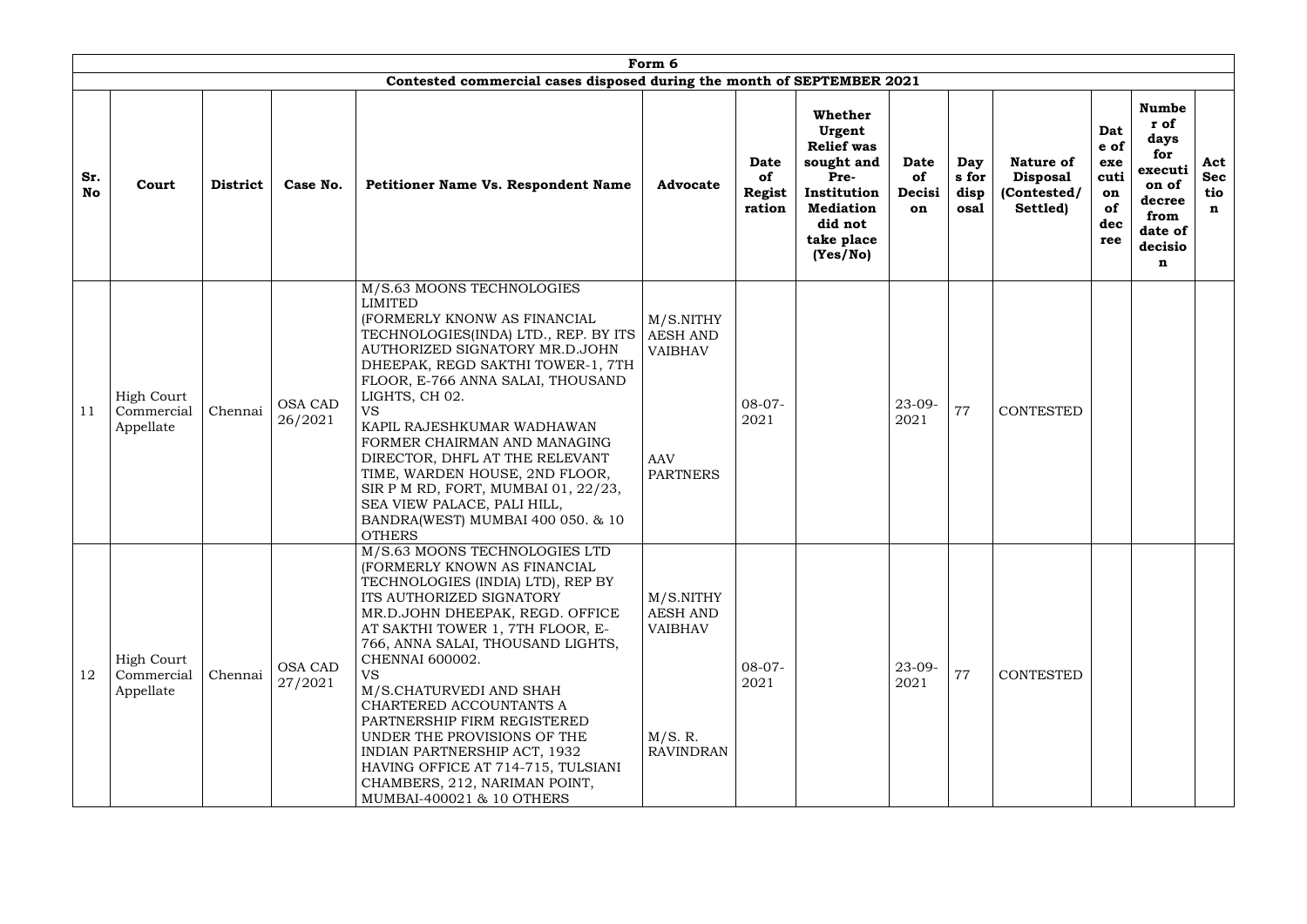|                  |                                              |                 |                           |                                                                                                                                                                                                                                                                                                                                                                                | Form 6                                                                   |                                              |                                                                                                                                      |                                   |                              |                                                                |                                                      |                                                                                                      |                                         |
|------------------|----------------------------------------------|-----------------|---------------------------|--------------------------------------------------------------------------------------------------------------------------------------------------------------------------------------------------------------------------------------------------------------------------------------------------------------------------------------------------------------------------------|--------------------------------------------------------------------------|----------------------------------------------|--------------------------------------------------------------------------------------------------------------------------------------|-----------------------------------|------------------------------|----------------------------------------------------------------|------------------------------------------------------|------------------------------------------------------------------------------------------------------|-----------------------------------------|
|                  |                                              |                 |                           | Contested commercial cases disposed during the month of SEPTEMBER 2021                                                                                                                                                                                                                                                                                                         |                                                                          |                                              |                                                                                                                                      |                                   |                              |                                                                |                                                      |                                                                                                      |                                         |
| Sr.<br><b>No</b> | Court                                        | <b>District</b> | Case No.                  | <b>Petitioner Name Vs. Respondent Name</b>                                                                                                                                                                                                                                                                                                                                     | <b>Advocate</b>                                                          | <b>Date</b><br>of<br><b>Regist</b><br>ration | Whether<br>Urgent<br><b>Relief was</b><br>sought and<br>Pre-<br>Institution<br><b>Mediation</b><br>did not<br>take place<br>(Yes/No) | <b>Date</b><br>of<br>Decisi<br>on | Day<br>s for<br>disp<br>osal | <b>Nature of</b><br><b>Disposal</b><br>(Contested/<br>Settled) | Dat<br>e of<br>exe<br>cuti<br>on<br>of<br>dec<br>ree | <b>Numbe</b><br>r of<br>days<br>for<br>executi<br>on of<br>decree<br>from<br>date of<br>decisio<br>n | Act<br><b>Sec</b><br>tio<br>$\mathbf n$ |
| 13               | High Court<br>Commercial<br>Appellate        | Chennai         | <b>OSA CAD</b><br>29/2021 | PRONK MULTI SURVICE INDIA PVT LTD<br>REP. BY ITS AUTHORISED SIGNATORY,<br>797 THIRUVALLUR HIGH ROAD,<br>ANDERSONPET, NEMAM, CHENNAI-<br>600124 & 1 OTHER<br><b>VS</b><br>CAMFIL AIR FILTRATION INDIA PVT LTD<br>REP. BY ITS AUTHORISED SIGNATORY,<br>MR.SANJAY SHARMA, SF 107/37<br>DEVARAYANERI ROAD, ASOOR POST,<br>TANJORE HIGHWAY, TRICHY 620015,<br>TAMIL NADU & 2 OTHERS | P.GIRIDHAR<br>AN<br>M/S. K.<br><b>JAGANNAT</b><br><b>HAN</b>             | $12-07-$<br>2021                             |                                                                                                                                      | $23 - 09 -$<br>2021               | 73                           | <b>CONTESTED</b>                                               |                                                      |                                                                                                      |                                         |
| 14               | <b>High Court</b><br>Commercial<br>Appellate | Chennai         | OSA CAD<br>30/2021        | PRONK MULTI SERVICE INDIA PVT LTD<br>REP. BY ITS AUTHORISED SIGNATORY,<br>797 THIRUVALLUR HIGH ROD,<br>ANDERSONPET NEMAM, CHENNAI<br>600124 & 1 OTHER<br><b>VS</b><br>CAMFIL AIR FILTRATION INDIA PVT LTD<br>REP. BY ITS AUTHORISED SIGNATORY,<br>MR.SANJAY SHARMA, SF 107/37<br>DEVARAYANERI ROAD, ASOOR POST,<br>TANJORE HIGHWAY, TRICHY 620015,<br>TAMIL NADU & 2 OTHERS    | P.GIRIDHAR<br>AN<br>M/S.K<br><b>JAGANNAT</b><br>HAN                      | $12-07-$<br>2021                             |                                                                                                                                      | $23-09-$<br>2021                  | 73                           | <b>CONTESTED</b>                                               |                                                      |                                                                                                      |                                         |
| 15               | <b>High Court</b><br>Commercial<br>Appellate | Chennai         | <b>OSA</b><br>163/2019    | ON EXHCANGE INDIA LTD<br>Address - REP BY ITS BUSINESS<br>ADVISOR AND AUTHORIZED<br>SIGNATORY, MR.T.D SRINIVASAN,<br>TIECION HOUSE, DR.E.MOSES ROAD,<br>MAHALAXMI, MUMBAI 400011.<br>VS.<br>M/S.ANGERIPALAYAM COMMON<br>EFFLUENT TREAMENT PLANT LTD<br>SF NO.88, GARDEN KANJAMPALAYAM,<br>PITCHAMPALAYAM, PUDUR (PO),<br><b>TIRUPUR 641603.</b>                                | M/S.G.SIVA<br><b>SHANKARA</b><br>N<br>M/S.R.VIDH<br>YA<br><b>SHANKAR</b> | $08-07-$<br>2019                             |                                                                                                                                      | $24 - 09 -$<br>2021               | 809                          | <b>SETTLED</b>                                                 |                                                      |                                                                                                      |                                         |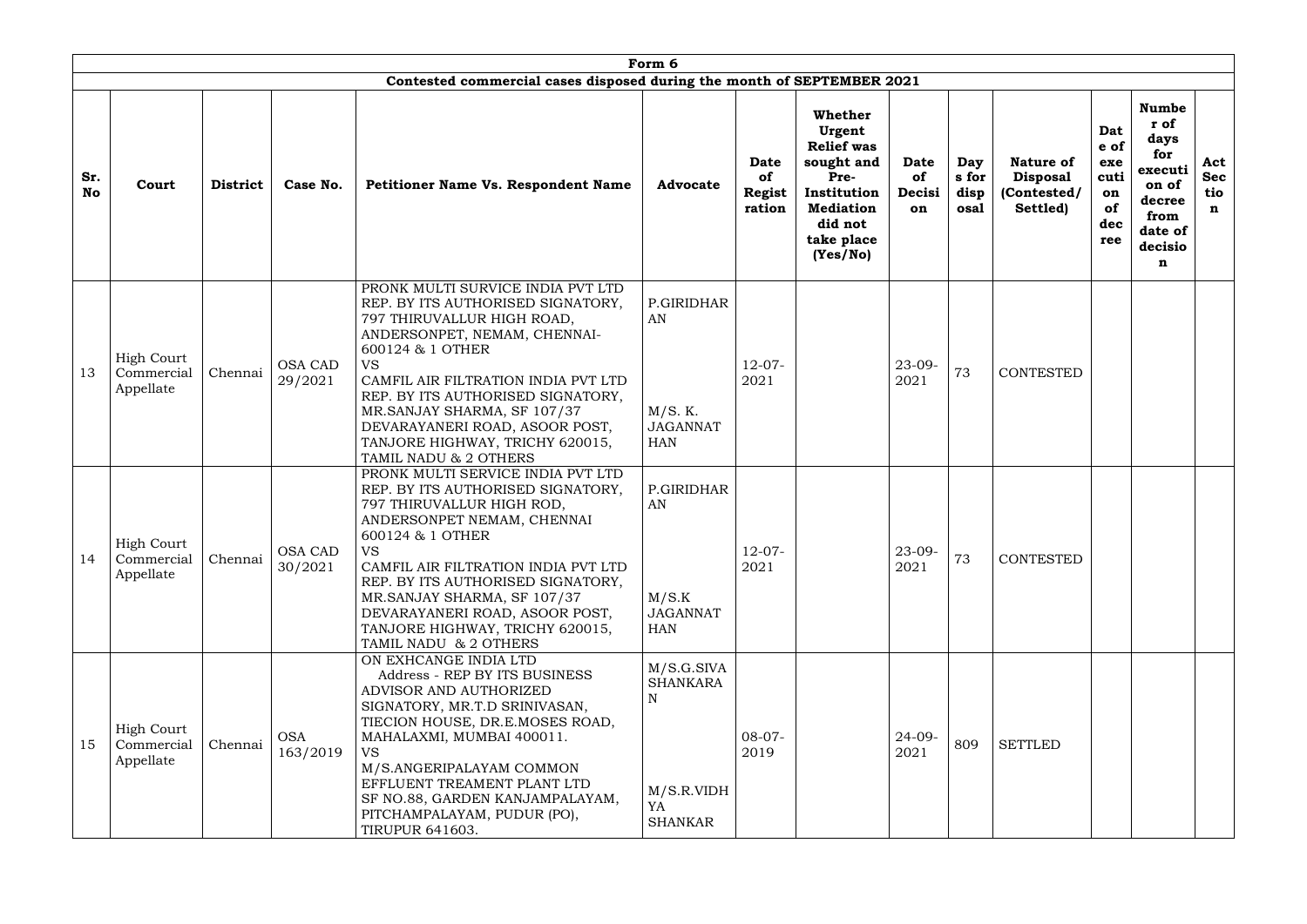|                  | Form 6<br>Contested commercial cases disposed during the month of SEPTEMBER 2021 |                 |                        |                                                                                                                                                                                                                                                                                                                                                   |                                                  |                                              |                                                                                                                                      |                            |                              |                                                                |                                                      |                                                                                                      |                                         |
|------------------|----------------------------------------------------------------------------------|-----------------|------------------------|---------------------------------------------------------------------------------------------------------------------------------------------------------------------------------------------------------------------------------------------------------------------------------------------------------------------------------------------------|--------------------------------------------------|----------------------------------------------|--------------------------------------------------------------------------------------------------------------------------------------|----------------------------|------------------------------|----------------------------------------------------------------|------------------------------------------------------|------------------------------------------------------------------------------------------------------|-----------------------------------------|
|                  |                                                                                  |                 |                        |                                                                                                                                                                                                                                                                                                                                                   |                                                  |                                              |                                                                                                                                      |                            |                              |                                                                |                                                      |                                                                                                      |                                         |
| Sr.<br><b>No</b> | Court                                                                            | <b>District</b> | Case No.               | <b>Petitioner Name Vs. Respondent Name</b>                                                                                                                                                                                                                                                                                                        | <b>Advocate</b>                                  | <b>Date</b><br>of<br><b>Regist</b><br>ration | Whether<br>Urgent<br><b>Relief was</b><br>sought and<br>Pre-<br>Institution<br><b>Mediation</b><br>did not<br>take place<br>(Yes/No) | Date<br>of<br>Decisi<br>on | Day<br>s for<br>disp<br>osal | <b>Nature of</b><br><b>Disposal</b><br>(Contested/<br>Settled) | Dat<br>e of<br>exe<br>cuti<br>on<br>of<br>dec<br>ree | <b>Numbe</b><br>r of<br>days<br>for<br>executi<br>on of<br>decree<br>from<br>date of<br>decisio<br>n | Act<br><b>Sec</b><br>tio<br>$\mathbf n$ |
| 16               | High Court<br>Commercial<br>Appellate                                            | Chennai         | <b>OSA</b><br>188/2019 | M/s.NAPC Limited<br>184/214, Royapettah High Road<br>MMPDA Tower, 2<br>nd Floor, Royapettah,<br>Chennai 600 014.<br><b>VS</b><br>The Superintending Engineer,<br>National Highways, TNSCC Complex,<br>Jai Nagar, 206/N, Jawaharlal Nehru<br>Salai,<br>Opp. Mofussil Bus Stand, Chennai 600<br>106. & 1 OTHER                                      | Mr.Satish<br>Parasaran<br>Mr.Edwin<br>Prabhakar, | $13 - 08 -$<br>2019                          |                                                                                                                                      | $30 - 09 -$<br>2021        | 779                          | <b>CONTESTED</b>                                               |                                                      |                                                                                                      |                                         |
| 17               | <b>High Court</b><br>Commercial<br>Appellate                                     | Chennai         | <b>OSA</b><br>189/2019 | M/s.NAPC Limited<br>184/214, Royapettah High Road<br>MMPDA Tower, 2<br>nd Floor, Royapettah,<br>Chennai 600 014.<br><b>VS</b><br>The Superintending Engineer,<br>National Highways, TNSCC Complex,<br>Jai Nagar, 206/N, Jawaharlal Nehru<br>Salai,<br>Opp. Mofussil Bus Stand, Chennai 600<br>106. & 1 OTHER                                      | Mr.Satish<br>Parasaran<br>Mr.Edwin<br>Prabhakar, | $13 - 08 -$<br>2019                          |                                                                                                                                      | $30 - 09 -$<br>2021        | 779                          | <b>CONTESTED</b>                                               |                                                      |                                                                                                      |                                         |
| 18               | <b>High Court</b><br>Commercial<br>Appellate                                     | Chennai         | <b>OSA</b><br>126/2020 | M/s.The Tamil Nadu Cements<br>Corporation Limited,<br>LLA Building, II Floor,<br>No.735, Anna Salai, Chennai - 600 002.<br>rep. by the Manager (Materials) in Charge.<br><b>VS</b><br>M/s.Unicon Engineers,<br>513-A/6, Bharathi Road,<br>Chinnavedampatty,<br>Coimbatore $-641049$ ,<br>rep. by its Managing Partner Ponram. & 1<br><b>OTHER</b> | Mr.A.Sivaji<br>Mr.E.OmPra<br>kash                | $10-03-$<br>2020                             |                                                                                                                                      | $16-09-$<br>2021           | 555                          | <b>SETTLED</b>                                                 |                                                      |                                                                                                      |                                         |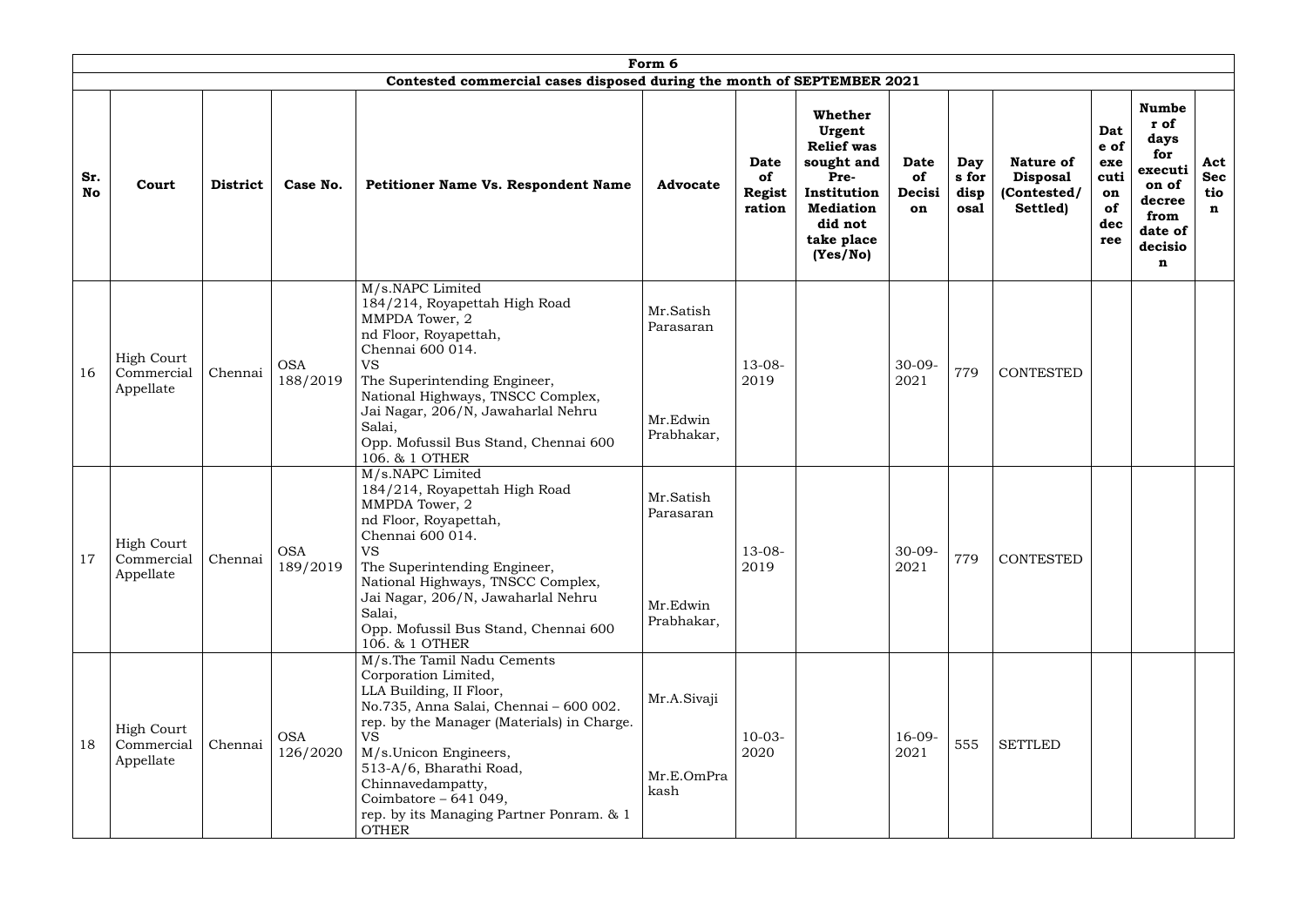|                  | Form 6<br>Contested commercial cases disposed during the month of SEPTEMBER 2021 |                 |                        |                                                                                                                                                                                                                                                                                                                                                             |                                                            |                                              |                                                                                                                                      |                            |                              |                                                         |                                                      |                                                                                                      |                                         |
|------------------|----------------------------------------------------------------------------------|-----------------|------------------------|-------------------------------------------------------------------------------------------------------------------------------------------------------------------------------------------------------------------------------------------------------------------------------------------------------------------------------------------------------------|------------------------------------------------------------|----------------------------------------------|--------------------------------------------------------------------------------------------------------------------------------------|----------------------------|------------------------------|---------------------------------------------------------|------------------------------------------------------|------------------------------------------------------------------------------------------------------|-----------------------------------------|
|                  |                                                                                  |                 |                        |                                                                                                                                                                                                                                                                                                                                                             |                                                            |                                              |                                                                                                                                      |                            |                              |                                                         |                                                      |                                                                                                      |                                         |
| Sr.<br><b>No</b> | Court                                                                            | <b>District</b> | Case No.               | <b>Petitioner Name Vs. Respondent Name</b>                                                                                                                                                                                                                                                                                                                  | <b>Advocate</b>                                            | <b>Date</b><br>of<br><b>Regist</b><br>ration | Whether<br>Urgent<br><b>Relief was</b><br>sought and<br>Pre-<br>Institution<br><b>Mediation</b><br>did not<br>take place<br>(Yes/No) | Date<br>of<br>Decisi<br>on | Day<br>s for<br>disp<br>osal | Nature of<br><b>Disposal</b><br>(Contested/<br>Settled) | Dat<br>e of<br>exe<br>cuti<br>on<br>of<br>dec<br>ree | <b>Numbe</b><br>r of<br>days<br>for<br>executi<br>on of<br>decree<br>from<br>date of<br>decisio<br>n | Act<br><b>Sec</b><br>tio<br>$\mathbf n$ |
| 19               | <b>High Court</b><br>Commercial<br>Appellate                                     | Chennai         | <b>OSA</b><br>174/2021 | M/S.ENEXIO POWER COOLING<br>SOLUTIONS INDIA PVT. LTD.,<br>No.443, Anna Salai, Teynampet, Chennai<br>- 600 018. Rep. by President and CEO<br>T.Parasuram.<br><b>VS</b><br>GITA POWER AND INFRASTRUCTURE<br>PVT. LTD.,<br>Rep. by its Authorised Signatory,<br>Mr.Kaushik Ganguly, No.6, Sardar Patel<br>Road, Guindy, Chennai - 600 032. & 1<br><b>OTHER</b> | M/S.S.MUK<br><b>UNDAN</b><br>M/S.KRISH<br><b>NA PRASAD</b> | $31 - 03 -$<br>2021                          |                                                                                                                                      | $01-09-$<br>2021           | 154                          | <b>CONTESTED</b>                                        |                                                      |                                                                                                      |                                         |
| 20               | <b>High Court</b><br>Commercial<br>Appellate                                     | Chennai         | <b>OSA</b><br>175/2021 | M/S.ENEXIO POWER COOLING<br>SOLUTIONS INDIA PVT. LTD.,<br>No.443, Anna Salai, Teynampet, Chennai<br>- 600 018. Rep. by President and CEO<br>T.Parasuram.<br><b>VS</b><br>GITA POWER AND INFRASTRUCTURE<br>PVT. LTD.,<br>Rep. by its Authorised Signatory,<br>Mr.Kaushik Ganguly, No.6, Sardar Patel<br>Road, Guindy, Chennai - 600 032. & 1<br><b>OTHER</b> | M/S.S.MUK<br><b>UNDAN</b><br>M/S.KRISH<br><b>NA PRASAD</b> | $31-03-$<br>2021                             |                                                                                                                                      | $01-09-$<br>2021           | 154                          | <b>CONTESTED</b>                                        |                                                      |                                                                                                      |                                         |
| 21               | <b>High Court</b><br>Commercial<br>Appellate                                     | Chennai         | <b>OSA</b><br>59/2021  | AACHI CARGO CHENNELS PVT LTD<br>D NO.9, III FLOOR, VGP MURPHY<br>SQUIRE, NO.19, GST ROAD, ST THOMAS<br>MOUNT, CHENNAI 600016, TN.<br><b>VS</b><br>A.D.PADMASINGH ISAAC<br>TRADING AS AACHI SPICES AND<br>FOODS, OLD NO.4, NEW NO.181/1, 6TH<br>AVENUE, THANGAM COLONY, ANNA<br>NAGAR, CHENNAI 600040. & 1 OTHER                                             | M/S.REVAT<br>HI<br>G.MOHAN<br>M/S.C.DANI<br>EL             | $09-02-$<br>2021                             |                                                                                                                                      | $02 - 09 -$<br>2021        | 205                          | <b>SETTLED</b>                                          |                                                      |                                                                                                      |                                         |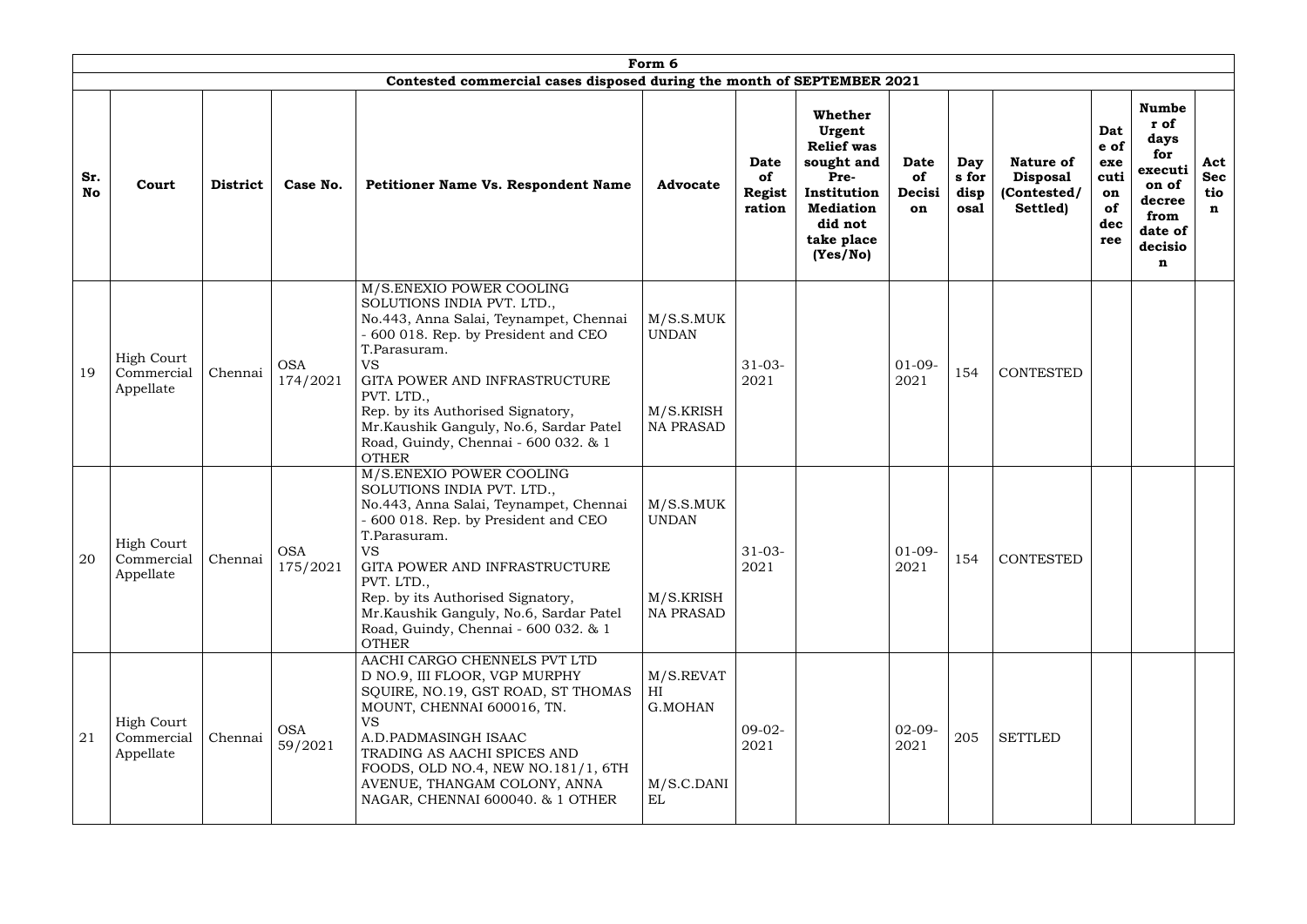|                  | Form 6                                       |                 |                        |                                                                                                                                                                                                                                                                                                                                             |                                             |                                              |                                                                                                                                      |                                   |                              |                                                         |                                                      |                                                                                                      |                                         |
|------------------|----------------------------------------------|-----------------|------------------------|---------------------------------------------------------------------------------------------------------------------------------------------------------------------------------------------------------------------------------------------------------------------------------------------------------------------------------------------|---------------------------------------------|----------------------------------------------|--------------------------------------------------------------------------------------------------------------------------------------|-----------------------------------|------------------------------|---------------------------------------------------------|------------------------------------------------------|------------------------------------------------------------------------------------------------------|-----------------------------------------|
|                  |                                              |                 |                        | Contested commercial cases disposed during the month of SEPTEMBER 2021                                                                                                                                                                                                                                                                      |                                             |                                              |                                                                                                                                      |                                   |                              |                                                         |                                                      |                                                                                                      |                                         |
| Sr.<br><b>No</b> | Court                                        | <b>District</b> | Case No.               | <b>Petitioner Name Vs. Respondent Name</b>                                                                                                                                                                                                                                                                                                  | <b>Advocate</b>                             | <b>Date</b><br>of<br><b>Regist</b><br>ration | Whether<br>Urgent<br><b>Relief</b> was<br>sought and<br>Pre-<br>Institution<br><b>Mediation</b><br>did not<br>take place<br>(Yes/No) | Date<br><b>of</b><br>Decisi<br>on | Day<br>s for<br>disp<br>osal | Nature of<br><b>Disposal</b><br>(Contested/<br>Settled) | Dat<br>e of<br>exe<br>cuti<br>on<br>of<br>dec<br>ree | <b>Numbe</b><br>r of<br>days<br>for<br>executi<br>on of<br>decree<br>from<br>date of<br>decisio<br>n | Act<br><b>Sec</b><br>tio<br>$\mathbf n$ |
| 22               | <b>High Court</b><br>Commercial<br>Appellate | Chennai         | <b>OSA</b><br>217/2021 | M/S.V.N.R.AUTO LOGISTICS<br>REP.BY PROPRIETOR, 4/84, I ST CROSS<br>ST, THIRUMAL NAGAR, POONAMALLEE,<br>TIRUVALLUR 600 056. & 1 OTHER<br>VS<br>M/S.EQUITAS SMALL FINANCE BANK<br><b>LTD</b><br>4 TH FLOOR, PHAS E- II, SPENEERS<br>PLAZA, 760, ANNA SALAI, CHENNAI.<br>REP.BY AUTHORISED SIGNATORY MR.<br>R.S. BHARATH (EMP.31681) & 1 OTHER | S.S.RAJESH                                  | $01-06-$<br>2021                             |                                                                                                                                      | $03 - 09 -$<br>2021               | 94                           | <b>SETTLED</b>                                          |                                                      |                                                                                                      |                                         |
| 23               | <b>High Court</b><br>Commercial<br>Appellate | Chennai         | <b>OSA</b><br>50/2021  | WAAREE ENERGIES LIMITED<br>602, WESTERN EDGE 1, WESTERN<br>EXPRESS HIGHWAY, BORIVALI (E),<br>MUMBAI 400 006, REPRESENTED BY ITS<br>AUTHORISED SIGNATORY MR.SRIDHAR<br><b>VS</b><br>SAHASRADHARA ENERGY PVT LTD<br>NEW NO.25, OLD NO.10, SRI MADHAVAN<br>NAIR ROAD, MAHALINGAPURAM,<br>NUNGAMBAKKAM, CHENNAI 600 034                         | M/S.HEMA<br><b>SRINIVASA</b><br>$\mathbf N$ | $03-02-$<br>2021                             |                                                                                                                                      | $08 - 09 -$<br>2021               | 217                          | CONTESTED                                               |                                                      |                                                                                                      |                                         |
| 24               | <b>High Court</b><br>Commercial<br>Appellate | Chennai         | <b>OSA</b><br>51/2021  | WAAREE ENERGIES LIMITED<br>602, WESTERN EDGE 1, WESTERN<br>EXPRESS HIGHWAY, BORIVALI (E),<br>MUMBAI 400 006, REPRESENTED BY ITS<br>AUTHORISED SIGNATORY MR.SRIDHAR<br>VS.<br>SAHASRADHARA ENERGY PVT LTD<br>NEW NO.25, OLD NO.10, SRI MADHAVAN<br>NAIR ROAD, MAHALINGAPURAM,<br>NUNGAMBAKKAM, CHENNAI 600 034                               | M/S.HEMA<br><b>SRINIVASA</b><br>N           | $03-02-$<br>2021                             |                                                                                                                                      | $08-09-$<br>2021                  | 217                          | <b>CONTESTED</b>                                        |                                                      |                                                                                                      |                                         |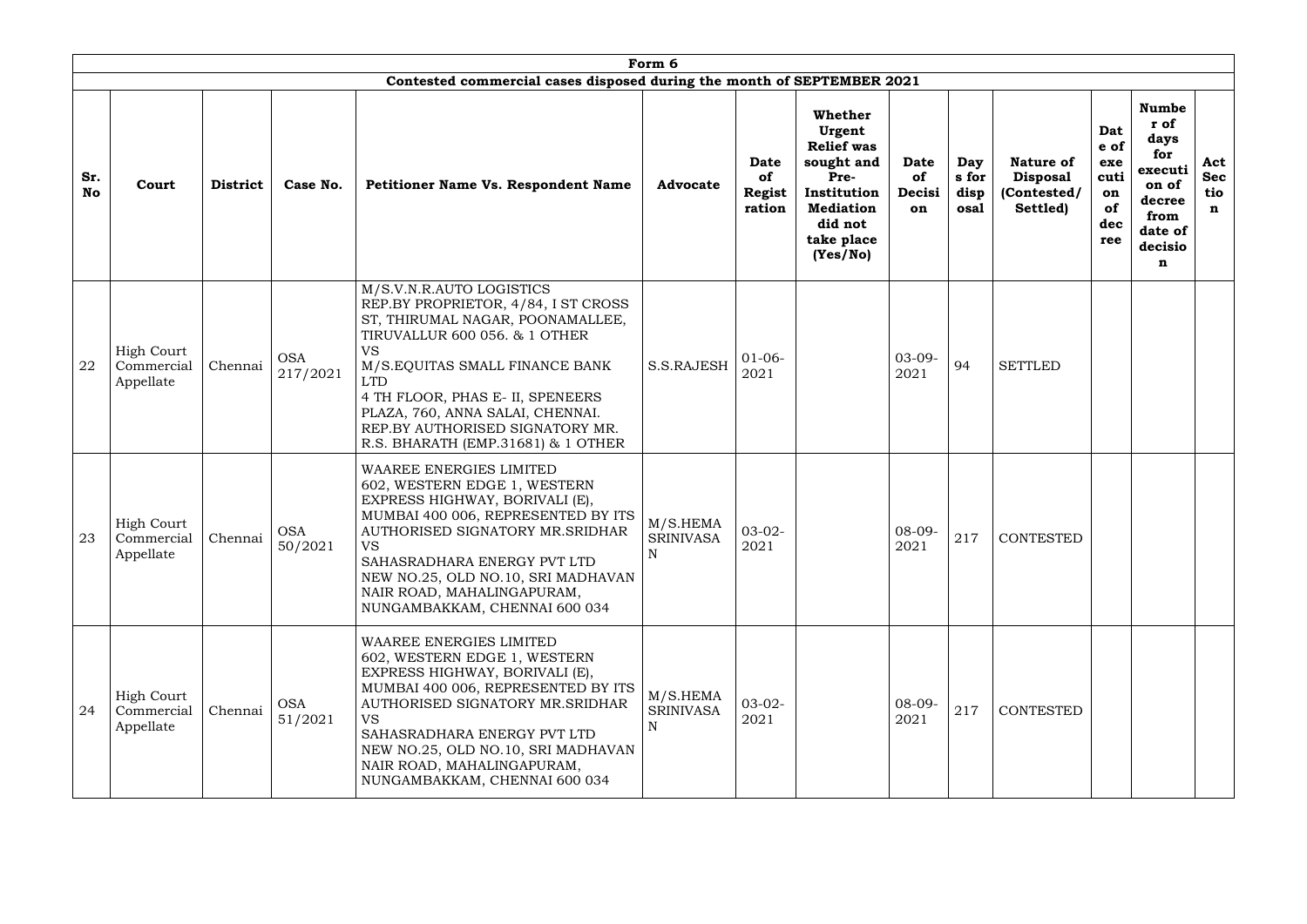|                  | Form 6                                       |                 |                        |                                                                                                                                                                                                                                                                                                                     |                                                                                         |                                              |                                                                                                                                      |                                   |                              |                                                                |                                                      |                                                                                                      |                                         |
|------------------|----------------------------------------------|-----------------|------------------------|---------------------------------------------------------------------------------------------------------------------------------------------------------------------------------------------------------------------------------------------------------------------------------------------------------------------|-----------------------------------------------------------------------------------------|----------------------------------------------|--------------------------------------------------------------------------------------------------------------------------------------|-----------------------------------|------------------------------|----------------------------------------------------------------|------------------------------------------------------|------------------------------------------------------------------------------------------------------|-----------------------------------------|
|                  |                                              |                 |                        | Contested commercial cases disposed during the month of SEPTEMBER 2021                                                                                                                                                                                                                                              |                                                                                         |                                              |                                                                                                                                      |                                   |                              |                                                                |                                                      |                                                                                                      |                                         |
| Sr.<br><b>No</b> | Court                                        | <b>District</b> | Case No.               | <b>Petitioner Name Vs. Respondent Name</b>                                                                                                                                                                                                                                                                          | <b>Advocate</b>                                                                         | <b>Date</b><br>of<br><b>Regist</b><br>ration | Whether<br>Urgent<br><b>Relief was</b><br>sought and<br>Pre-<br>Institution<br><b>Mediation</b><br>did not<br>take place<br>(Yes/No) | <b>Date</b><br>of<br>Decisi<br>on | Day<br>s for<br>disp<br>osal | <b>Nature of</b><br><b>Disposal</b><br>(Contested/<br>Settled) | Dat<br>e of<br>exe<br>cuti<br>on<br>of<br>dec<br>ree | <b>Numbe</b><br>r of<br>days<br>for<br>executi<br>on of<br>decree<br>from<br>date of<br>decisio<br>n | Act<br><b>Sec</b><br>tio<br>$\mathbf n$ |
| 25               | <b>High Court</b><br>Commercial<br>Appellate | Chennai         | <b>OSA</b><br>54/2021  | WAAREE ENERGIES LIMITED<br>602, WESTERN EDGE 1, WESTERN<br>EXPRESS HIGHWAY, BORIVALI (E),<br>MUMBAI 400 006, REPRESENTED BY ITS<br>AUTHORISED SIGNATORY MR.SRIDHAR<br><b>VS</b><br>SAHASRADHARA ENERGY PVT LTD<br>NEW NO.25, OLD NO.10, SRI MADHAVAN<br>NAIR ROAD, MAHALINGAPURAM,<br>NUNGAMBAKKAM, CHENNAI 600 034 | M/S.HEMA<br><b>SRINIVASA</b><br>N                                                       | $03-02-$<br>2021                             |                                                                                                                                      | $08 - 09 -$<br>2021               | 217                          | <b>CONTESTED</b>                                               |                                                      |                                                                                                      |                                         |
| 26               | <b>High Court</b><br>Commercial<br>Appellate | Chennai         | <b>OSA</b><br>135/2021 | NEW PATTUKOTTAI KAMATCHI MESS<br>REP BY ITS PROPREITOR, G.SUTHAKAR,<br>NO.22, GOVINDHAN ST, T NAGAR,<br>CHENNAI 600017.<br>VS<br>NEW PATTUKOTTAI KAMATCHI MESS<br>NUNPAHAL UNAVAGAM LLP REP BY ITS<br>DESIGNATED PARTNER,<br>K.SELVAKUMAR, NO.119, 3RD AVENUE,<br>BHARATHI PURAM, ANNA NAGAR,<br>CHENNAI 600102.    | M/S.T.S.BA<br><b>SKARAN</b><br>S.K.RAAME<br><b>SHUWAR</b>                               | $23-03-$<br>2021                             |                                                                                                                                      | $15-09-$<br>2021                  | 176                          | <b>CONTESTED</b>                                               |                                                      |                                                                                                      |                                         |
| 27               | <b>High Court</b><br>Commercial<br>Appellate | Chennai         | <b>OSA</b><br>143/2021 | ANAND CITI CENTRE HOLDINGS<br>PRIVATE LTD.,<br>NO. 10 AND 11 CHENNAI CITI CENTRE,<br>RADHAKRISHNANSALAI, MYLAPORE,<br>CHENNAI-600004<br><b>VS</b><br>CONSOLIDATED CONSTRUCTION<br>CONSORTIUM LTD<br>NO. 5, 2ND LINK STREET CIT COLONY,<br>MYLAPORE, CHENNAI - 600004                                                | M/S.SRINA<br><b>TH</b><br><b>SRIDEVAN</b><br>M/S.S.KART<br><b>HIKEI</b><br><b>BALAN</b> | $26 - 03 -$<br>2021                          |                                                                                                                                      | $20 - 09 -$<br>2021               | 178                          | <b>CONTESTED</b>                                               |                                                      |                                                                                                      |                                         |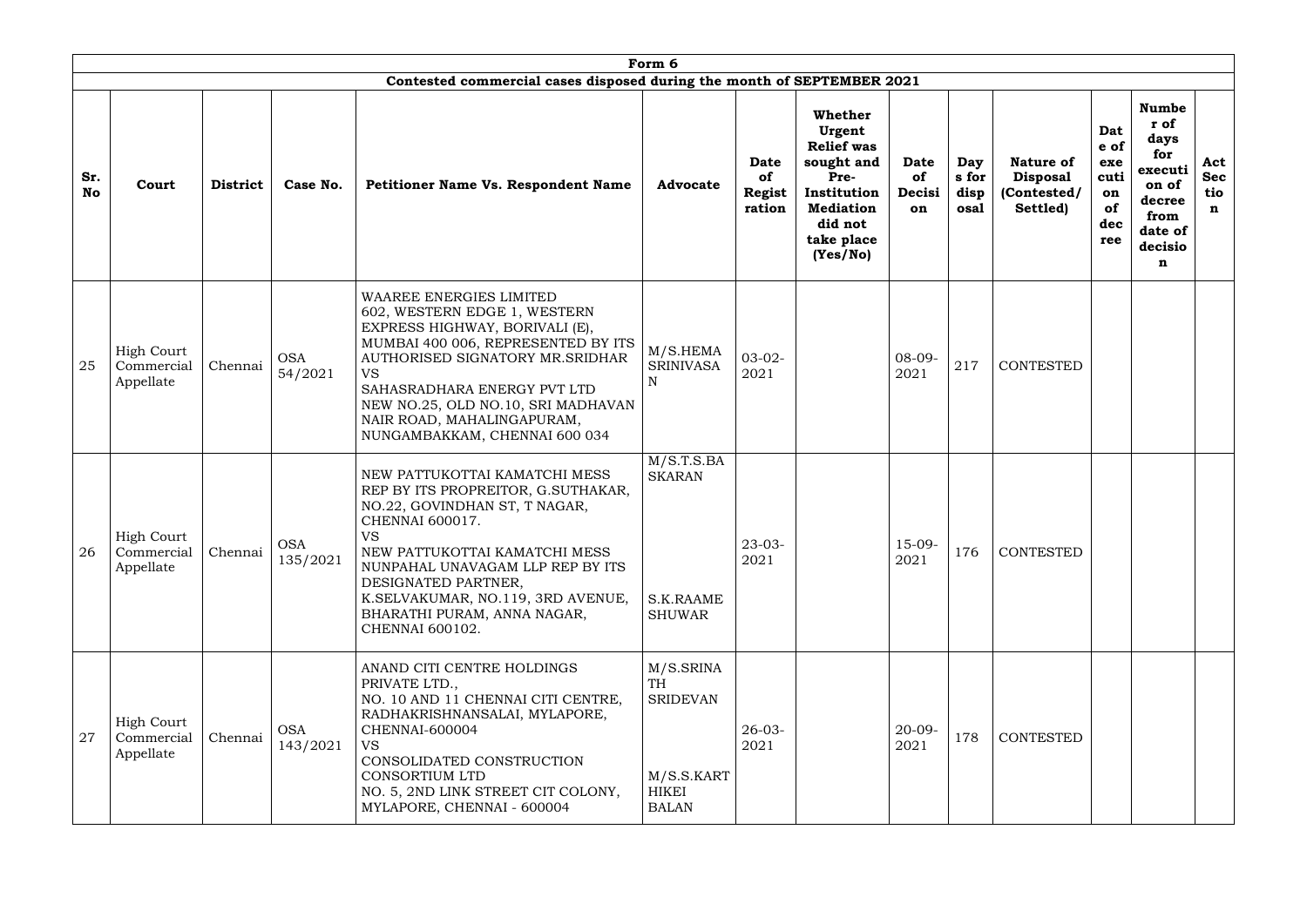|                  |                                              |                 |                       |                                                                                                                                                                                                                                                                                                                                                                                                                                                  | Form 6                                                                          |                                              |                                                                                                                                             |                                   |                              |                                                                |                                                      |                                                                                                      |                               |
|------------------|----------------------------------------------|-----------------|-----------------------|--------------------------------------------------------------------------------------------------------------------------------------------------------------------------------------------------------------------------------------------------------------------------------------------------------------------------------------------------------------------------------------------------------------------------------------------------|---------------------------------------------------------------------------------|----------------------------------------------|---------------------------------------------------------------------------------------------------------------------------------------------|-----------------------------------|------------------------------|----------------------------------------------------------------|------------------------------------------------------|------------------------------------------------------------------------------------------------------|-------------------------------|
|                  |                                              |                 |                       | Contested commercial cases disposed during the month of SEPTEMBER 2021                                                                                                                                                                                                                                                                                                                                                                           |                                                                                 |                                              |                                                                                                                                             |                                   |                              |                                                                |                                                      |                                                                                                      |                               |
| Sr.<br><b>No</b> | Court                                        | <b>District</b> | Case No.              | <b>Petitioner Name Vs. Respondent Name</b>                                                                                                                                                                                                                                                                                                                                                                                                       | <b>Advocate</b>                                                                 | <b>Date</b><br>of<br><b>Regist</b><br>ration | <b>Whether</b><br>Urgent<br><b>Relief was</b><br>sought and<br>Pre-<br>Institution<br><b>Mediation</b><br>did not<br>take place<br>(Yes/No) | <b>Date</b><br>of<br>Decisi<br>on | Day<br>s for<br>disp<br>osal | <b>Nature of</b><br><b>Disposal</b><br>(Contested/<br>Settled) | Dat<br>e of<br>exe<br>cuti<br>on<br>of<br>dec<br>ree | <b>Numbe</b><br>r of<br>days<br>for<br>executi<br>on of<br>decree<br>from<br>date of<br>decisio<br>n | Act<br><b>Sec</b><br>tio<br>n |
| 28               | <b>High Court</b><br>Commercial<br>Appellate | Chennai         | <b>OSA</b><br>39/2021 | KOTAK SECURITIES LTD<br>1ST FLOOR BAKTHAVAR, NO.229,<br>NARIMAN POINT MUMBAI-21<br><b>VS</b><br>K.V.JANARDHANA PAI<br>KNG TEXTILES, 38/1017-A,<br>GOPALAPRABHU ROAD, COCHIN-35 & 3<br><b>OTHERS</b>                                                                                                                                                                                                                                              | A.R.KARUN<br><b>AKARAN</b><br>V.RAGHAVA<br><b>CHARI</b>                         | $04-01-$<br>2021                             |                                                                                                                                             | $21-09-$<br>2021                  | 260                          | <b>CONTESTED</b>                                               |                                                      |                                                                                                      |                               |
| 29               | <b>High Court</b><br>Commercial<br>Appellate | Chennai         | <b>OSA</b><br>2/2021  | M/S.OLYMPIA TECH PARK (CHENNAI)<br>PVT LTD.<br>PLOT NO.1, SIDCO INDUSTRIAL ESTATE,<br>GUINDY, CHENNAI-600032<br>(RESPONDENT IS SUBSTITUTED IN THE<br>PLACE OF M/S.OLYMPIA INFRATECH<br>PVT. LTD. AND M/S. OPALINE HOTELS<br>PVT. LTD. BASED ON THE MEMO FILED)<br><b>VS</b><br>M/S.KARISHMAA FOUNDATIONS<br>REP. BY ITS MANAGING DIRECTOR,<br>MR.RAKESH SETH, NO.340, 1ST SOUTH<br>MAIN ROAD, KAPELESWARAR NAGAR,<br>NEELANKARAI, CHENNAI-600115 | C.T.MURUG<br><b>APPAN</b><br>M/S.KARIS<br>HMAA<br><b>FOUNDATIO</b><br><b>NS</b> | $05 - 01 -$<br>2021                          |                                                                                                                                             | $23 - 09 -$<br>2021               | 261                          | <b>CONTESTED</b>                                               |                                                      |                                                                                                      |                               |
| 30               | <b>High Court</b><br>Commercial<br>Appellate | Chennai         | <b>OSA</b><br>3/2021  | M/S.OLYMPIA TECH PARK (CHENNAI)<br>PVT LTD.<br>PLOT NO.1, SIDCO INDUSTRIAL ESTATE,<br>GUINDY, CHENNAI-600032<br>(RESPONDENT IS SUBSTITUTED IN THE<br>PLACE OF M/S.OLYMPIA INFRATECH<br>PVT. LTD. AND M/S. OPALINE HOTELS<br>PVT. LTD. BASED ON THE MEMO FILED)<br><b>VS</b><br>M/S.KARISHMAA FOUNDATIONS<br>REP. BY ITS MANAGING DIRECTOR,<br>MR.RAKESH SETH, NO.340, 1ST SOUTH<br>MAIN ROAD, KAPELESWARAR NAGAR,<br>NEELANKARAI, CHENNAI-600115 | C.T.MURUG<br><b>APPAN</b><br><b>NITHYAESH</b><br>AND<br><b>VAIBHAV</b>          | $05-01-$<br>2021                             |                                                                                                                                             | 23-09-<br>2021                    | 261                          | CONTESTED                                                      |                                                      |                                                                                                      |                               |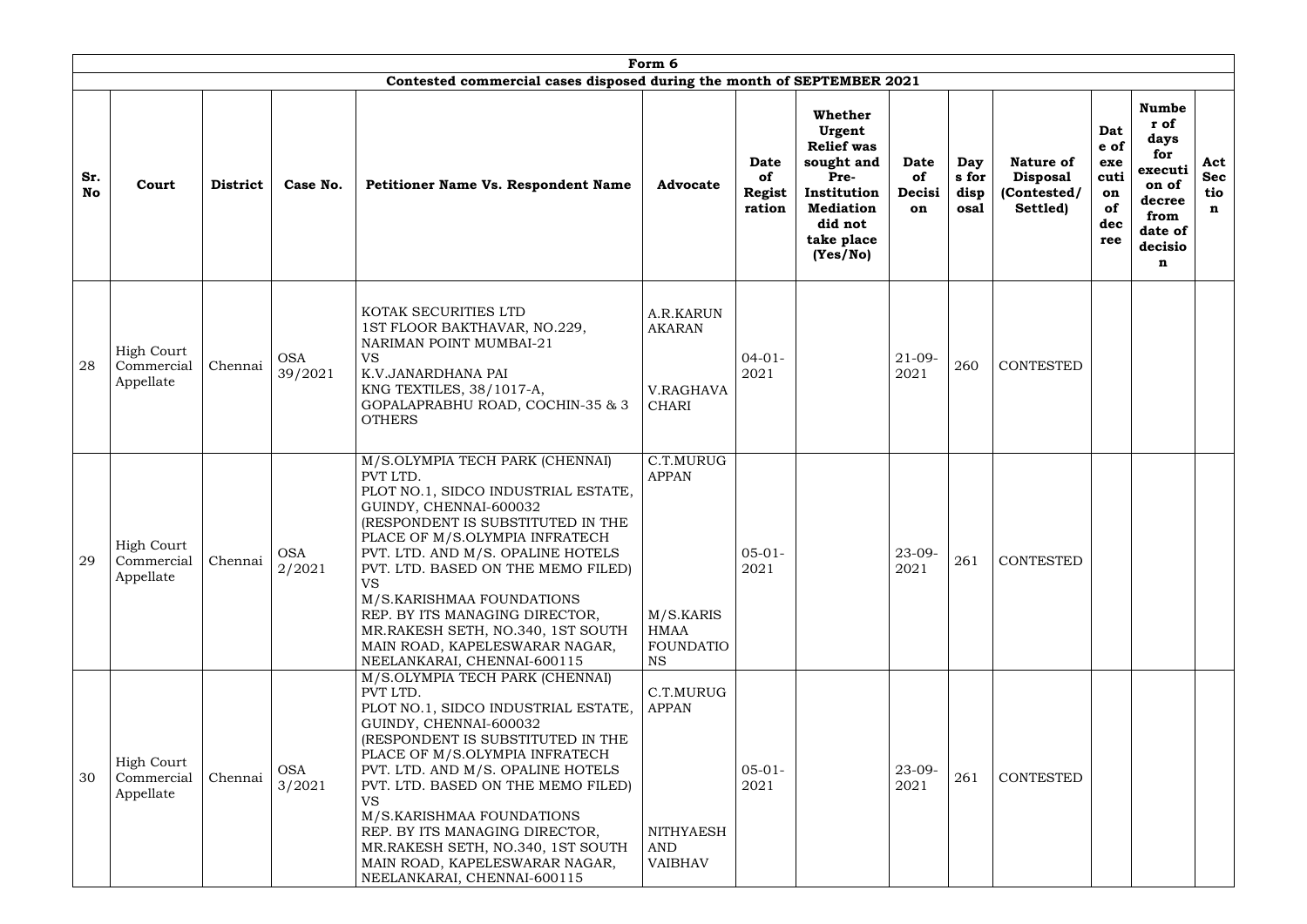|           |                                              |                 |                           |                                                                                                                                                                                                                                                                                                                              | Form 6                                                                           |                                       |                                                                                                                                      |                                   |                              |                                                         |                                                      |                                                                                                      |                                         |
|-----------|----------------------------------------------|-----------------|---------------------------|------------------------------------------------------------------------------------------------------------------------------------------------------------------------------------------------------------------------------------------------------------------------------------------------------------------------------|----------------------------------------------------------------------------------|---------------------------------------|--------------------------------------------------------------------------------------------------------------------------------------|-----------------------------------|------------------------------|---------------------------------------------------------|------------------------------------------------------|------------------------------------------------------------------------------------------------------|-----------------------------------------|
|           |                                              |                 |                           | Contested commercial cases disposed during the month of SEPTEMBER 2021                                                                                                                                                                                                                                                       |                                                                                  |                                       |                                                                                                                                      |                                   |                              |                                                         |                                                      |                                                                                                      |                                         |
| Sr.<br>No | Court                                        | <b>District</b> | Case No.                  | <b>Petitioner Name Vs. Respondent Name</b>                                                                                                                                                                                                                                                                                   | <b>Advocate</b>                                                                  | Date<br>of<br><b>Regist</b><br>ration | Whether<br>Urgent<br><b>Relief</b> was<br>sought and<br>Pre-<br>Institution<br><b>Mediation</b><br>did not<br>take place<br>(Yes/No) | Date<br><b>of</b><br>Decisi<br>on | Day<br>s for<br>disp<br>osal | Nature of<br><b>Disposal</b><br>(Contested/<br>Settled) | Dat<br>e of<br>exe<br>cuti<br>on<br>of<br>dec<br>ree | <b>Numbe</b><br>r of<br>days<br>for<br>executi<br>on of<br>decree<br>from<br>date of<br>decisio<br>n | Act<br><b>Sec</b><br>tio<br>$\mathbf n$ |
| 31        | <b>High Court</b><br>Commercial<br>Appellate | Chennai         | <b>OSA</b><br>102/2021    | M/S. KARISMAA FOUNDATIONS PVT<br>LTD.,<br>REP.BY ITS DIRECTOR MR. C. RAJESH,<br>NO.340, 1 ST SOUTH MAIN ROAD,<br>KAPALESWARAR NAGAR, NEELANKARAI,<br>CHENNAI 115.<br>VS<br>M/S. OLYMPIA TECH PARK (CHENNAI)<br>PVT LTD.,<br>PLOT NO.1, SIDCO INDUSTRIAL ESTATE,<br>GUINDY, CHENNAI 12.                                       | <b>NITHYAESH</b><br><b>AND</b><br><b>VAIBHAV</b><br>M/S.CT.MU<br><b>RUGAPPAN</b> | $09 - 03 -$<br>2021                   |                                                                                                                                      | $23 - 09 -$<br>2021               | 198                          | <b>CONTESTED</b>                                        |                                                      |                                                                                                      |                                         |
| 32        | <b>High Court</b><br>Commercial<br>Appellate | Chennai         | OSA CAD<br>40/2021        | M. PALLONJI LOGISTICS PRIVATE LTD.,<br>REP. BY ITS DIRECTOR, NO.44, CAWASJI<br>PATEL STREET, FORT, MUMBAI - 400<br>001.<br><b>VS</b><br>M/S. POOMPUHAR SHIPPING<br>CORPORATION LTD.,<br>REP. BY ITS MANAGING DIRECTOR,<br>REGISTERED OFFICE AT NO.692, ANNA<br>SALAI, IV FLOOR, NANDANAM, CHENNAI<br>$-600035.$ & $4$ OTHERS | M/S.S.VAS<br><b>UDEVAN</b><br>M/S.<br><b>RAJENDRA</b><br>N RAGAVAN               | $23-07-$<br>2021                      |                                                                                                                                      | $03-09-$<br>2021                  | 42                           | <b>CONTESTED</b>                                        |                                                      |                                                                                                      |                                         |
| 33        | <b>High Court</b><br>Commercial<br>Appellate | Chennai         | <b>OSA CAD</b><br>41/2021 | M. PALLONJI LOGISTICS PRIVATE LTD.,<br>REP. BY ITS DIRECTOR, NO.44, CAWASJI<br>PATEL STREET, FORT, MUMBAI - 400<br>001.<br><b>VS</b><br>M/S. POOMPUHAR SHIPPING<br>CORPORATION LTD.,<br>REP. BY ITS MANAGING DIRECTOR,<br>REGISTERED OFFICE AT NO.692, ANNA<br>SALAI, IV FLOOR, NANDANAM, CHENNAI<br>$-600035.$ & $4$ OTHERS | M/S.S.VAS<br><b>UDEVAN</b><br>M/S.<br><b>MOHANA</b><br><b>KRISHNAN</b>           | $23 - 07 -$<br>2021                   |                                                                                                                                      | $03-09-$<br>2021                  | 42                           | <b>CONTESTED</b>                                        |                                                      |                                                                                                      |                                         |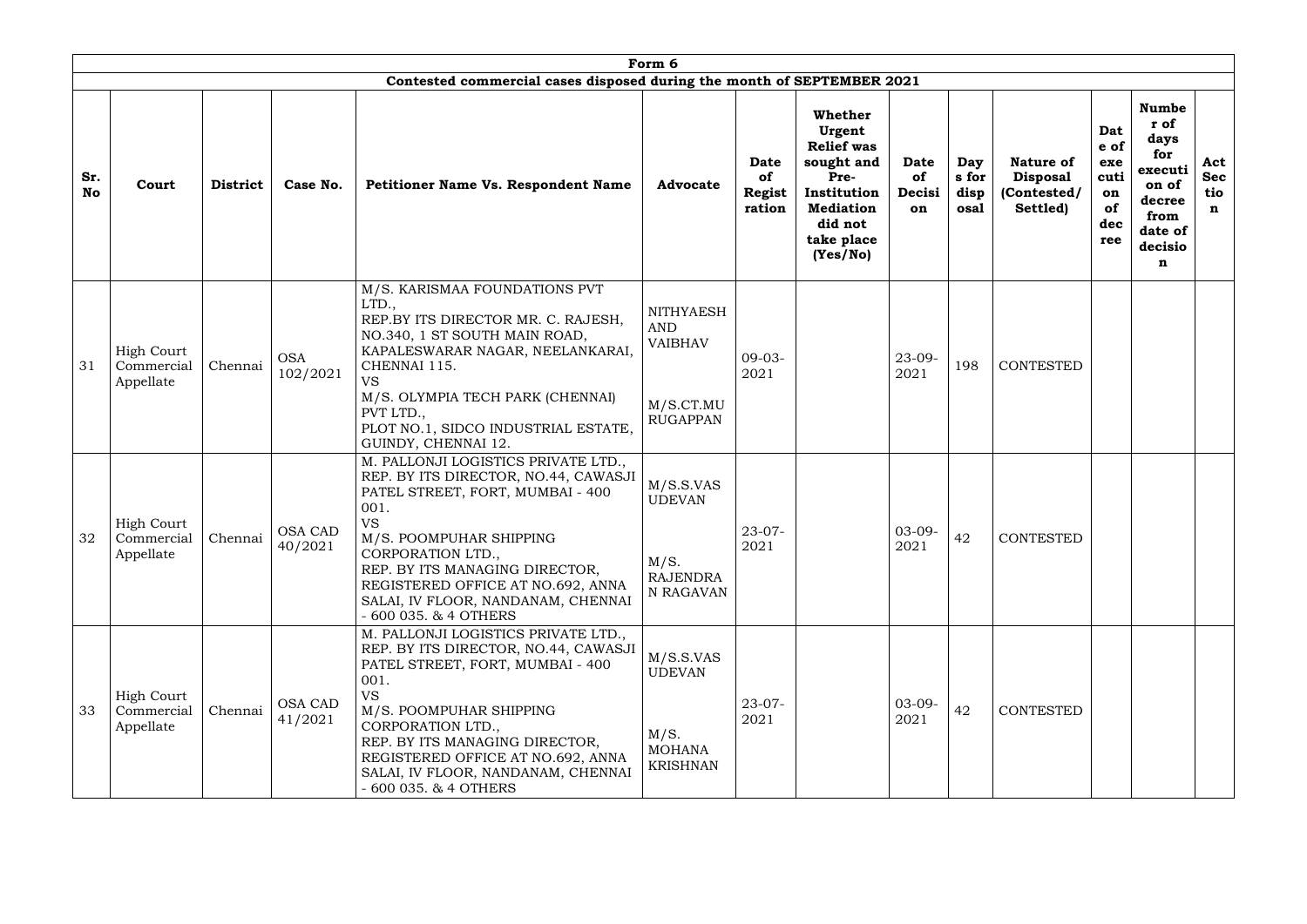|           |                                              |                 |                           |                                                                                                                                                                                                                                                                                                                                                                                                                       | Form 6                                                                            |                                                     |                                                                                                                                      |                            |                              |                                                                |                                                      |                                                                                                      |                                         |
|-----------|----------------------------------------------|-----------------|---------------------------|-----------------------------------------------------------------------------------------------------------------------------------------------------------------------------------------------------------------------------------------------------------------------------------------------------------------------------------------------------------------------------------------------------------------------|-----------------------------------------------------------------------------------|-----------------------------------------------------|--------------------------------------------------------------------------------------------------------------------------------------|----------------------------|------------------------------|----------------------------------------------------------------|------------------------------------------------------|------------------------------------------------------------------------------------------------------|-----------------------------------------|
|           |                                              |                 |                           | Contested commercial cases disposed during the month of SEPTEMBER 2021                                                                                                                                                                                                                                                                                                                                                |                                                                                   |                                                     |                                                                                                                                      |                            |                              |                                                                |                                                      |                                                                                                      |                                         |
| Sr.<br>No | Court                                        | <b>District</b> | Case No.                  | <b>Petitioner Name Vs. Respondent Name</b>                                                                                                                                                                                                                                                                                                                                                                            | <b>Advocate</b>                                                                   | <b>Date</b><br><b>of</b><br><b>Regist</b><br>ration | Whether<br>Urgent<br><b>Relief was</b><br>sought and<br>Pre-<br>Institution<br><b>Mediation</b><br>did not<br>take place<br>(Yes/No) | Date<br>of<br>Decisi<br>on | Day<br>s for<br>disp<br>osal | <b>Nature of</b><br><b>Disposal</b><br>(Contested/<br>Settled) | Dat<br>e of<br>exe<br>cuti<br>on<br>of<br>dec<br>ree | <b>Numbe</b><br>r of<br>days<br>for<br>executi<br>on of<br>decree<br>from<br>date of<br>decisio<br>n | Act<br><b>Sec</b><br>tio<br>$\mathbf n$ |
| 34        | <b>High Court</b><br>Commercial<br>Appellate | Chennai         | <b>OSA CAD</b><br>72/2021 | M/S.INDIA PISTONS LIMITED<br>REPRESENTED BY ITS MANGING<br>DIRECTOR, HAZUR GARDENS,<br>SEMBIUM, CHENNAI 600 011<br><b>VS</b><br>M/S.RHENUS CONTRACT LOGISTICS<br><b>LTD</b><br>(EARLIER KNOWN AS RHENUS PROLOG<br>LOGISTICS LIMITED) REPRESENTED BY<br>ITS SENIOR MANAGER, MR.A.KAMAL<br>NATH, NO.C8, LAXMI TOWERS,<br>BANDRAKURLA COMPLEX, MUMBAI 400<br>051                                                         | M/S.S<br><b>RAMASUBR</b><br><b>AMANIAM</b><br><b>AND</b><br><b>ASSOCIATE</b><br>S | $31 - 08 -$<br>2021                                 |                                                                                                                                      | $03-09-$<br>2021           | 3                            | CONTESTED                                                      |                                                      |                                                                                                      |                                         |
| 35        | <b>High Court</b><br>Commercial<br>Appellate | Chennai         | <b>OSA CAD</b><br>28/2021 | BANQUE CANTONALE DE GENEVE<br>HAVING ITS OFFICE AT CASE POSTALE<br>2251, 1211 GENEVE 2, REP HEREIN BY<br>ITS POWER OF ATTORNEY AGENT<br>V.PADANABHAN<br><b>VS</b><br>OWNERS AND PARTIES INTERESTED IN<br>THE VESSEL M V POLARIS GALAXY<br>IMO 9339648 NOW LYING AT THE<br>OUTER ANCHORAGE OF THE PORT OF<br>TUTICORIN (V.O)cHIDAMBARANAR<br>PORT), TUTICORIN 628004                                                   | S.RAGHUNA<br><b>THAN</b>                                                          | $ 08-07-$<br>2021                                   |                                                                                                                                      | $03-09-$<br>2021           | 57                           | <b>SETTLED</b>                                                 |                                                      |                                                                                                      |                                         |
| 36        | <b>High Court</b><br>Commercial<br>Appellate | Chennai         | <b>OSA CAD</b><br>32/2021 | M/S.ROYAL WELDING WIRES PVT TLD<br>NO.2, UTHIRAMERUR ROAD,<br>MALAIYAPALAYAM PO,<br>MATHURANTHAGAM TK, KANCHIPURAM<br>DISTRICT 603303, TN.<br><b>VS</b><br>M/S.V.N.C.ELECTRODES<br>NO.3, INDUSTRIAL ESTATE,<br>S.VELLALAPATTI, KARUR 639004,<br>T.N.ADMINISTRATIVE OFFICE AT 11/4<br>MRC NAGAR, RAJA ANNAMALAI PURAM,<br>CHENNAI, TN 600028 A REGISTERED<br>PARTNERSHIP FIRM REP BY ITS<br>MANAGING PARTNER C.BASKER. | M/S.KRIA<br><b>LAW</b><br>M/S.KRIA<br>LAW                                         | $14-07-$<br>2021                                    |                                                                                                                                      | $08-09-$<br>2021           | 56                           | CONTESTED                                                      |                                                      |                                                                                                      |                                         |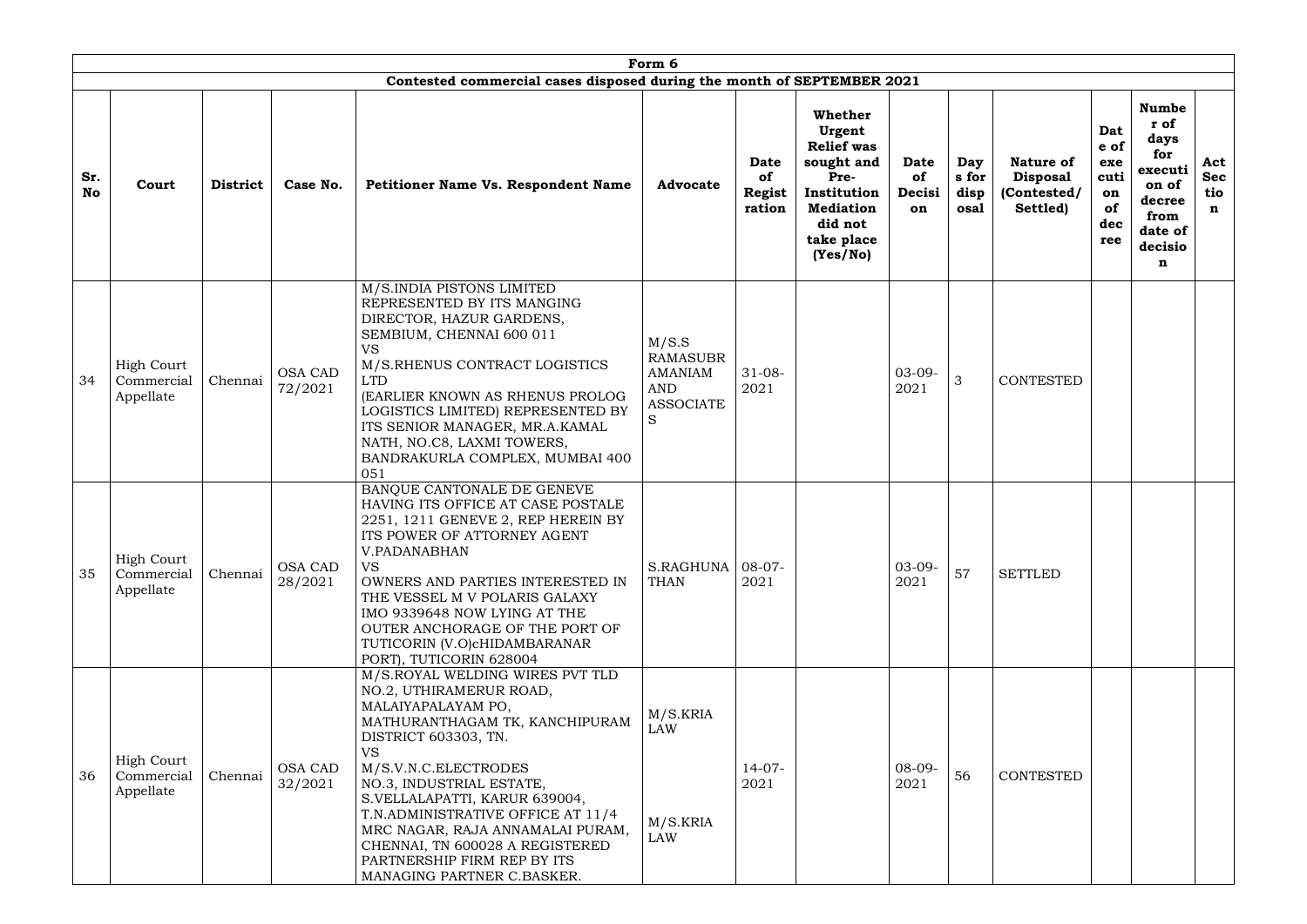|                  |                                              |                 |                           |                                                                                                                                                                                                                                                                                                                                                                                                                       | Form 6                                    |                                              |                                                                                                                                             |                                   |                              |                                                                |                                                      |                                                                                                      |                                         |
|------------------|----------------------------------------------|-----------------|---------------------------|-----------------------------------------------------------------------------------------------------------------------------------------------------------------------------------------------------------------------------------------------------------------------------------------------------------------------------------------------------------------------------------------------------------------------|-------------------------------------------|----------------------------------------------|---------------------------------------------------------------------------------------------------------------------------------------------|-----------------------------------|------------------------------|----------------------------------------------------------------|------------------------------------------------------|------------------------------------------------------------------------------------------------------|-----------------------------------------|
| Sr.<br><b>No</b> | Court                                        | <b>District</b> | Case No.                  | Contested commercial cases disposed during the month of SEPTEMBER 2021<br>Petitioner Name Vs. Respondent Name                                                                                                                                                                                                                                                                                                         | <b>Advocate</b>                           | <b>Date</b><br>of<br><b>Regist</b><br>ration | <b>Whether</b><br>Urgent<br><b>Relief was</b><br>sought and<br>Pre-<br>Institution<br><b>Mediation</b><br>did not<br>take place<br>(Yes/No) | <b>Date</b><br>of<br>Decisi<br>on | Day<br>s for<br>disp<br>osal | <b>Nature of</b><br><b>Disposal</b><br>(Contested/<br>Settled) | Dat<br>e of<br>exe<br>cuti<br>on<br>of<br>dec<br>ree | <b>Numbe</b><br>r of<br>days<br>for<br>executi<br>on of<br>decree<br>from<br>date of<br>decisio<br>n | Act<br><b>Sec</b><br>tio<br>$\mathbf n$ |
| 37               | <b>High Court</b><br>Commercial<br>Appellate | Chennai         | <b>OSA CAD</b><br>33/2021 | M/S.ROYAL WELDING WIRES PVT TLD<br>NO.2, UTHIRAMERUR ROAD,<br>MALAIYAPALAYAM PO,<br>MATHURANTHAGAM TK, KANCHIPURAM<br>DISTRICT 603303, TN.<br><b>VS</b><br>M/S.V.N.C.ELECTRODES<br>NO.3, INDUSTRIAL ESTATE,<br>S.VELLALAPATTI, KARUR 639004,<br>T.N.ADMINISTRATIVE OFFICE AT 11/4<br>MRC NAGAR, RAJA ANNAMALAI PURAM,<br>CHENNAI, TN 600028 A REGISTERED<br>PARTNERSHIP FIRM REP BY ITS<br>MANAGING PARTNER C.BASKER. | M/S.KRIA<br><b>LAW</b><br>M/S.KRIA<br>LAW | $14-07-$<br>2021                             |                                                                                                                                             | $08-09-$<br>2021                  | 56                           | CONTESTED                                                      |                                                      |                                                                                                      |                                         |
| 38               | <b>High Court</b><br>Commercial<br>Appellate | Chennai         | <b>OSA CAD</b><br>34/2021 | M/S.ROYAL WELDING WIRES PVT TLD<br>NO.2, UTHIRAMERUR ROAD,<br>MALAIYAPALAYAM PO,<br>MATHURANTHAGAM TK, KANCHIPURAM<br>DISTRICT 603303, TN.<br><b>VS</b><br>M/S.V.N.C.ELECTRODES<br>NO.3, INDUSTRIAL ESTATE,<br>S.VELLALAPATTI, KARUR 639004,<br>T.N.ADMINISTRATIVE OFFICE AT 11/4<br>MRC NAGAR, RAJA ANNAMALAI PURAM,<br>CHENNAI, TN 600028 A REGISTERED<br>PARTNERSHIP FIRM REP BY ITS<br>MANAGING PARTNER C.BASKER. | M/S.KRIA<br><b>LAW</b><br>M/S.KRIA<br>LAW | $14-07-$<br>2021                             |                                                                                                                                             | $08-09-$<br>2021                  | 56                           | CONTESTED                                                      |                                                      |                                                                                                      |                                         |
| 39               | <b>High Court</b><br>Commercial<br>Appellate | Chennai         | <b>OSA CAD</b><br>35/2021 | M/S.ROYAL WELDING WIRES PVT TLD<br>NO.2, UTHIRAMERUR ROAD,<br>MALAIYAPALAYAM PO,<br>MATHURANTHAGAM TK, KANCHIPURAM<br>DISTRICT 603303, TN.<br><b>VS</b><br>M/S.V.N.C.ELECTRODES<br>NO.3, INDUSTRIAL ESTATE,<br>S.VELLALAPATTI, KARUR 639004,<br>T.N.ADMINISTRATIVE OFFICE AT 11/4<br>MRC NAGAR, RAJA ANNAMALAI PURAM,                                                                                                 | M/S.KRIA<br>LAW<br>M/S.KRIA<br><b>LAW</b> | $14-07-$<br>2021                             |                                                                                                                                             | $08-09-$<br>2021                  | 56                           | <b>CONTESTED</b>                                               |                                                      |                                                                                                      |                                         |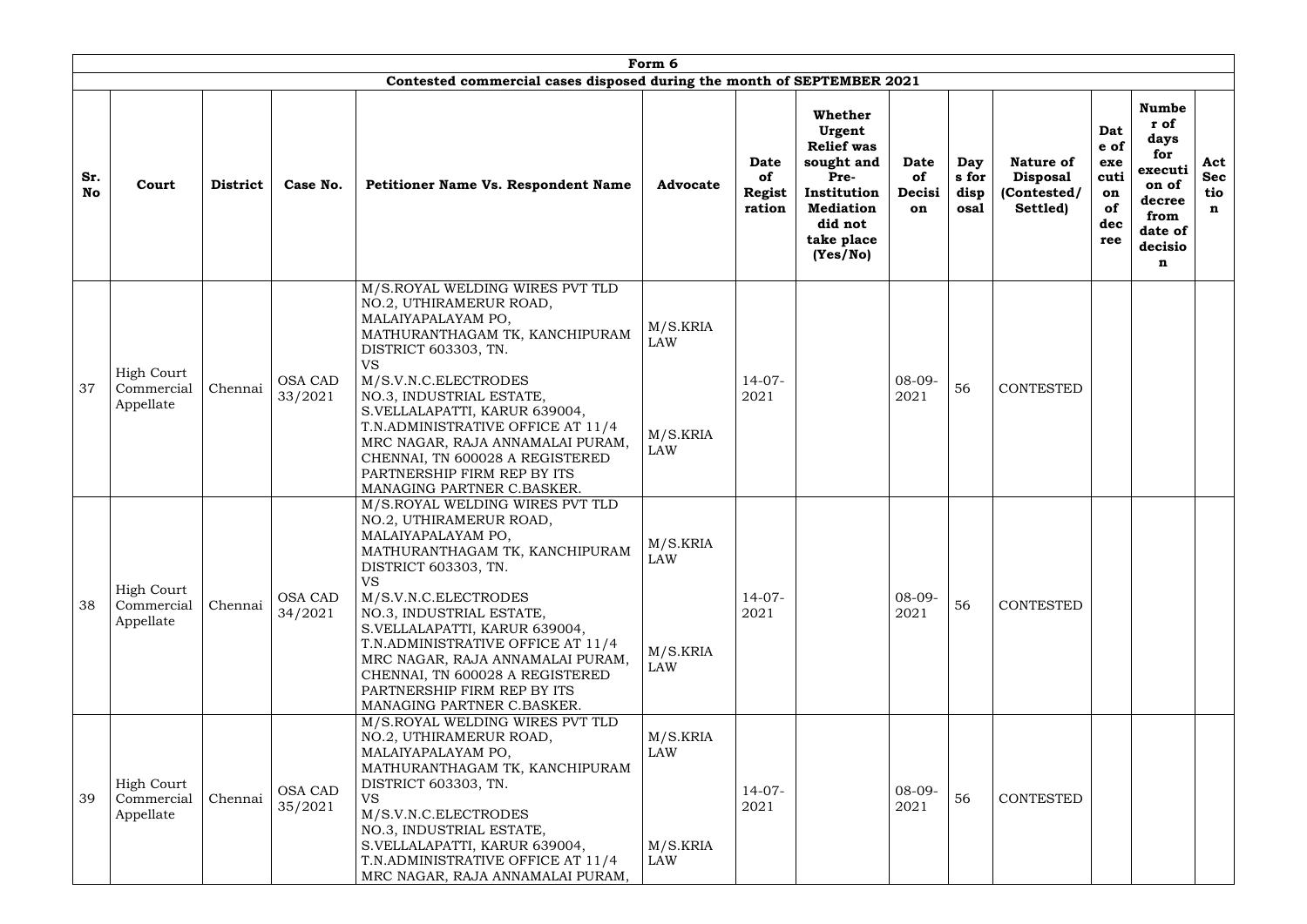|                  |                                              |                 |                           |                                                                                                                                                                                                                                                                                                                                                                                                                       | Form 6                                           |                                       |                                                                                                                                      |                            |                              |                                                                |                                                      |                                                                                                      |                                         |
|------------------|----------------------------------------------|-----------------|---------------------------|-----------------------------------------------------------------------------------------------------------------------------------------------------------------------------------------------------------------------------------------------------------------------------------------------------------------------------------------------------------------------------------------------------------------------|--------------------------------------------------|---------------------------------------|--------------------------------------------------------------------------------------------------------------------------------------|----------------------------|------------------------------|----------------------------------------------------------------|------------------------------------------------------|------------------------------------------------------------------------------------------------------|-----------------------------------------|
|                  |                                              |                 |                           | Contested commercial cases disposed during the month of SEPTEMBER 2021                                                                                                                                                                                                                                                                                                                                                |                                                  |                                       |                                                                                                                                      |                            |                              |                                                                |                                                      |                                                                                                      |                                         |
| Sr.<br><b>No</b> | Court                                        | <b>District</b> | Case No.                  | Petitioner Name Vs. Respondent Name                                                                                                                                                                                                                                                                                                                                                                                   | <b>Advocate</b>                                  | Date<br>of<br><b>Regist</b><br>ration | Whether<br>Urgent<br><b>Relief was</b><br>sought and<br>Pre-<br>Institution<br><b>Mediation</b><br>did not<br>take place<br>(Yes/No) | Date<br>of<br>Decisi<br>on | Day<br>s for<br>disp<br>osal | <b>Nature of</b><br><b>Disposal</b><br>(Contested/<br>Settled) | Dat<br>e of<br>exe<br>cuti<br>on<br>of<br>dec<br>ree | <b>Numbe</b><br>r of<br>days<br>for<br>executi<br>on of<br>decree<br>from<br>date of<br>decisio<br>n | Act<br><b>Sec</b><br>tio<br>$\mathbf n$ |
|                  |                                              |                 |                           | CHENNAI, TN 600028 A REGISTERED<br>PARTNERSHIP FIRM REP BY ITS<br>MANAGING PARTNER C.BASKER.                                                                                                                                                                                                                                                                                                                          |                                                  |                                       |                                                                                                                                      |                            |                              |                                                                |                                                      |                                                                                                      |                                         |
| 40               | <b>High Court</b><br>Commercial<br>Appellate | Chennai         | <b>OSA CAD</b><br>36/2021 | M/S.ROYAL WELDING WIRES PVT TLD<br>NO.2, UTHIRAMERUR ROAD,<br>MALAIYAPALAYAM PO,<br>MATHURANTHAGAM TK, KANCHIPURAM<br>DISTRICT 603303, TN.<br><b>VS</b><br>M/S.V.N.C.ELECTRODES<br>NO.3, INDUSTRIAL ESTATE,<br>S.VELLALAPATTI, KARUR 639004,<br>T.N.ADMINISTRATIVE OFFICE AT 11/4<br>MRC NAGAR, RAJA ANNAMALAI PURAM,<br>CHENNAI, TN 600028 A REGISTERED<br>PARTNERSHIP FIRM REP BY ITS<br>MANAGING PARTNER C.BASKER. | M/S.KRIA<br><b>LAW</b><br>M/S.KRIA<br><b>LAW</b> | $14-07-$<br>2021                      |                                                                                                                                      | $08 - 09 -$<br>2021        | 56                           | <b>CONTESTED</b>                                               |                                                      |                                                                                                      |                                         |
| 41               | <b>High Court</b><br>Commercial<br>Appellate | Chennai         | <b>OSA CAD</b><br>37/2021 | M/S.ROYAL WELDING WIRES PVT TLD<br>NO.2, UTHIRAMERUR ROAD,<br>MALAIYAPALAYAM PO,<br>MATHURANTHAGAM TK, KANCHIPURAM<br>DISTRICT 603303, TN.<br><b>VS</b><br>M/S.V.N.C.ELECTRODES<br>NO.3, INDUSTRIAL ESTATE,<br>S.VELLALAPATTI, KARUR 639004,<br>T.N.ADMINISTRATIVE OFFICE AT 11/4<br>MRC NAGAR, RAJA ANNAMALAI PURAM,<br>CHENNAI, TN 600028 A REGISTERED<br>PARTNERSHIP FIRM REP BY ITS<br>MANAGING PARTNER C.BASKER. | M/S.KRIA<br><b>LAW</b><br>M/S.KRIA<br><b>LAW</b> | $14-07-$<br>2021                      |                                                                                                                                      | $08-09-$<br>2021           | 56                           | <b>CONTESTED</b>                                               |                                                      |                                                                                                      |                                         |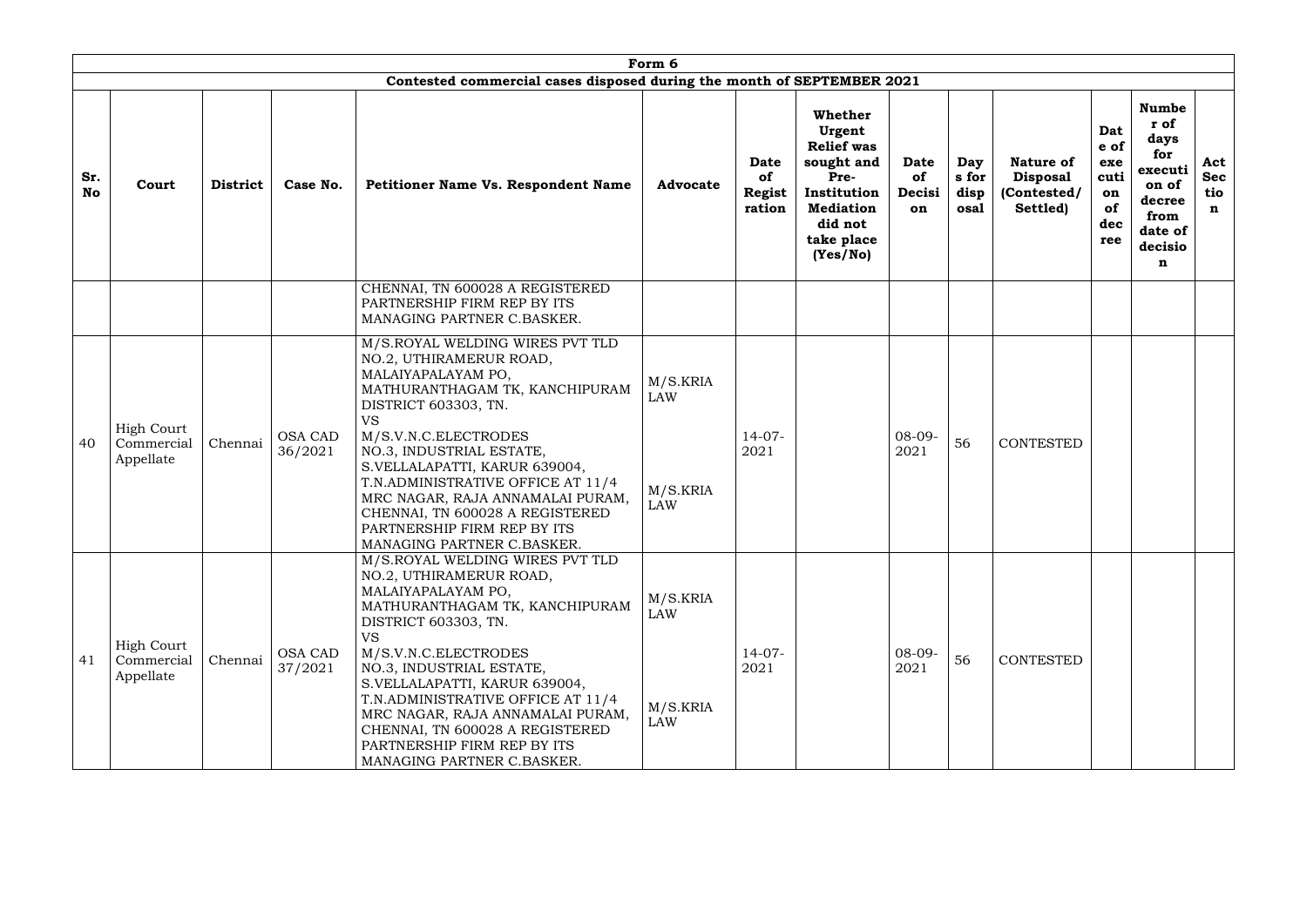|                  |                                              |                 |                           |                                                                                                                                                                                                                                                                                                                                                                                      | Form 6                                                           |                                       |                                                                                                                                      |                                   |                              |                                                                |                                                      |                                                                                                      |                                         |
|------------------|----------------------------------------------|-----------------|---------------------------|--------------------------------------------------------------------------------------------------------------------------------------------------------------------------------------------------------------------------------------------------------------------------------------------------------------------------------------------------------------------------------------|------------------------------------------------------------------|---------------------------------------|--------------------------------------------------------------------------------------------------------------------------------------|-----------------------------------|------------------------------|----------------------------------------------------------------|------------------------------------------------------|------------------------------------------------------------------------------------------------------|-----------------------------------------|
|                  |                                              |                 |                           | Contested commercial cases disposed during the month of SEPTEMBER 2021                                                                                                                                                                                                                                                                                                               |                                                                  |                                       |                                                                                                                                      |                                   |                              |                                                                |                                                      |                                                                                                      |                                         |
| Sr.<br><b>No</b> | Court                                        | <b>District</b> | Case No.                  | <b>Petitioner Name Vs. Respondent Name</b>                                                                                                                                                                                                                                                                                                                                           | <b>Advocate</b>                                                  | <b>Date</b><br>of<br>Regist<br>ration | Whether<br>Urgent<br><b>Relief was</b><br>sought and<br>Pre-<br>Institution<br><b>Mediation</b><br>did not<br>take place<br>(Yes/No) | <b>Date</b><br>of<br>Decisi<br>on | Day<br>s for<br>disp<br>osal | <b>Nature of</b><br><b>Disposal</b><br>(Contested/<br>Settled) | Dat<br>e of<br>exe<br>cuti<br>on<br>of<br>dec<br>ree | <b>Numbe</b><br>r of<br>days<br>for<br>executi<br>on of<br>decree<br>from<br>date of<br>decisio<br>n | Act<br><b>Sec</b><br>tio<br>$\mathbf n$ |
| 42               | <b>High Court</b><br>Commercial<br>Appellate | Chennai         | <b>OSA CAD</b><br>75/2021 | PERS ENTERPRISES PRIVATE LIMITED<br>REP BY ITS AUTHORISED SIGNATORY,<br>MR.B.ANANDAKRISHNAN, HAVING<br>OFFICE AT NO.3 VEERASAMY ST, WEST<br>MAMBALAM, CH 33.<br><b>VS</b><br>AAVANOR SYSTEMS PRIVATE LIMITED<br>REP BY ITS MANAGING DIRECTOR,<br>MR.M.VENNIMALAI, S-60, 20TH ST,<br>ANNA NAGAR, CHENNAI 600040.                                                                      | <b>S.VIJAYAN</b><br>M/S. H.<br><b>KARTHIK</b><br><b>SESHADRI</b> | $06-09-$<br>2021                      |                                                                                                                                      | $24 - 09 -$<br>2021               | 18                           | <b>CONTESTED</b>                                               |                                                      |                                                                                                      |                                         |
| 43               | <b>High Court</b><br>Commercial<br>Appellate | Chennai         | OSA CAD<br>76/2021        | PERS ENTERPRISES PRIVATE LIMITED<br>REP BY ITS AUTHORISED SIGNATORY,<br>MR.B.ANANDAKRISHNAN, HAVING<br>OFFICE AT NO.3 VEERASAMY ST, WEST<br>MAMBALAM, CH 33.<br><b>VS</b><br>AAVANOR SYSTEMS PRIVATE LIMITED<br>REP BY ITS MANAGING DIRECTOR,<br>MR.M.VENNIMALAI, S-60, 20TH ST,<br>ANNA NAGAR, CHENNAI 600040.                                                                      | S.VIJAYAN<br>M/S. H.<br>KARTHIK<br><b>SESHADRI</b>               | $06-09-$<br>2021                      |                                                                                                                                      | $24 - 09 -$<br>2021               | 18                           | <b>CONTESTED</b>                                               |                                                      |                                                                                                      |                                         |
| 44               | <b>High Court</b><br>Commercial<br>Appellate | Chennai         | <b>OSA CAD</b><br>83/2021 | KOTHARI INDUSTRIAL CORPORATION<br>LTD.<br>REP. BY ITS CHAIRMAN, MR.PRADIP<br>D.KOTHARI, NO.114, NUNGAMBAKKAM<br>HIGH ROAD, KOTHARI BUILDING, 4TH<br>FLOOR, CHENNAI-600034<br>VS.<br>M/S.SOUTHERN PETROCHEMICALS<br><b>INDUSTRIES</b><br>CORPORATION LTD., REP. BY ITS<br>GENERAL MANAGER (LEGAL)<br>MR.R.VENKATA KRISHNAN, NO.88,<br>MOUNT ROAD, GUINDY CHENNAI-<br>600032 & 1 other | <b>S.SIVARAM</b><br>AN<br>M/S.<br>C.UMA                          | $23 - 09 -$<br>2021                   |                                                                                                                                      | $29 - 09 -$<br>2021               | 6                            | <b>CONTESTED</b>                                               |                                                      |                                                                                                      |                                         |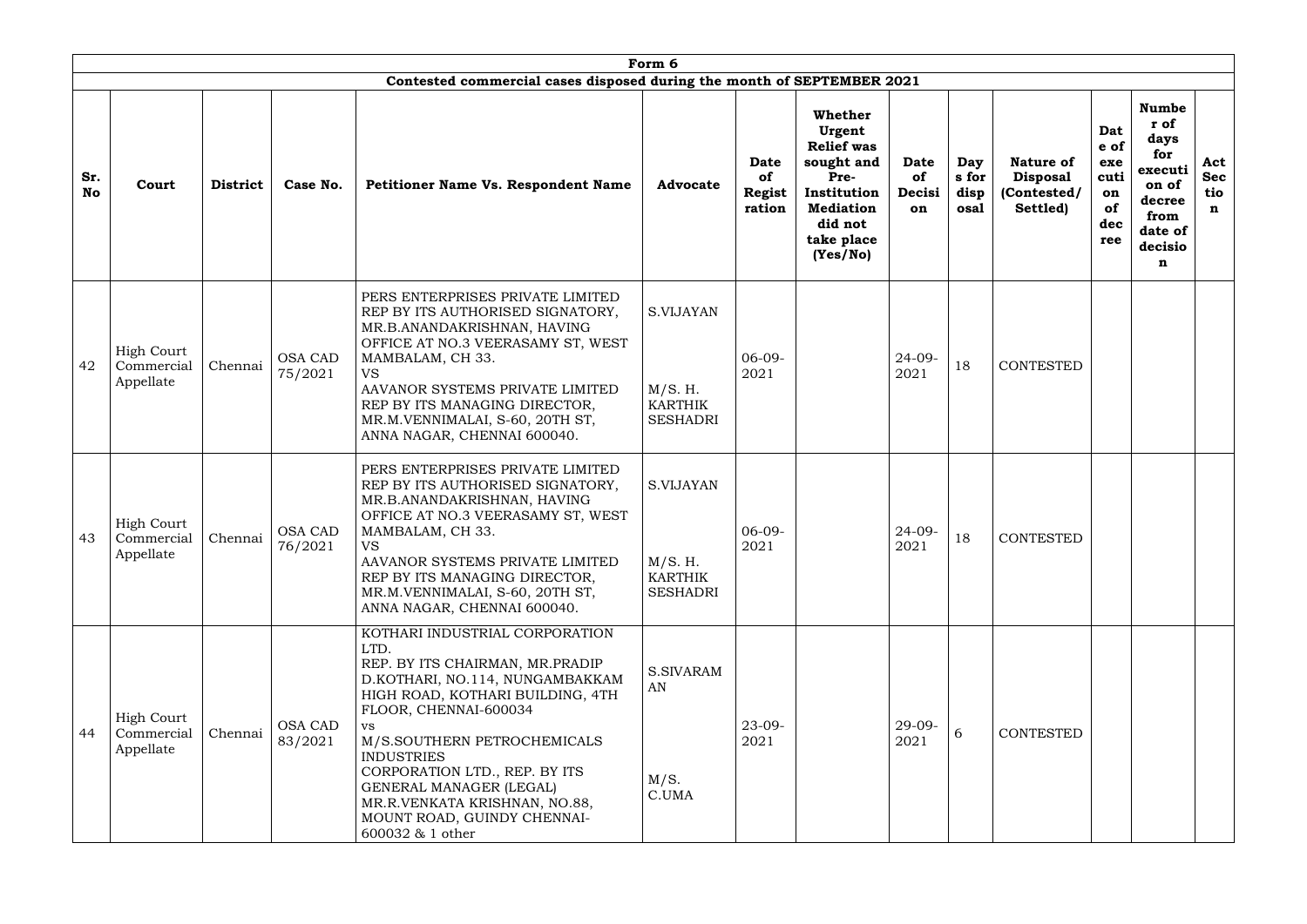|                  |                                              |                 |                           | Contested commercial cases disposed during the month of SEPTEMBER 2021                                                                                                                                                                                                                                                                                                                        | Form 6                                  |                                              |                                                                                                                                             |                            |                              |                                                                |                                                      |                                                                                                      |                                         |
|------------------|----------------------------------------------|-----------------|---------------------------|-----------------------------------------------------------------------------------------------------------------------------------------------------------------------------------------------------------------------------------------------------------------------------------------------------------------------------------------------------------------------------------------------|-----------------------------------------|----------------------------------------------|---------------------------------------------------------------------------------------------------------------------------------------------|----------------------------|------------------------------|----------------------------------------------------------------|------------------------------------------------------|------------------------------------------------------------------------------------------------------|-----------------------------------------|
| Sr.<br><b>No</b> | Court                                        | <b>District</b> | Case No.                  | <b>Petitioner Name Vs. Respondent Name</b>                                                                                                                                                                                                                                                                                                                                                    | <b>Advocate</b>                         | <b>Date</b><br>of<br><b>Regist</b><br>ration | <b>Whether</b><br>Urgent<br><b>Relief was</b><br>sought and<br>Pre-<br>Institution<br><b>Mediation</b><br>did not<br>take place<br>(Yes/No) | Date<br>of<br>Decisi<br>on | Day<br>s for<br>disp<br>osal | <b>Nature of</b><br><b>Disposal</b><br>(Contested/<br>Settled) | Dat<br>e of<br>exe<br>cuti<br>on<br>of<br>dec<br>ree | <b>Numbe</b><br>r of<br>days<br>for<br>executi<br>on of<br>decree<br>from<br>date of<br>decisio<br>n | Act<br><b>Sec</b><br>tio<br>$\mathbf n$ |
| 45               | <b>High Court</b><br>Commercial<br>Appellate | Chennai         | <b>OSA CAD</b><br>80/2021 | <b>K.BRINDA ANGEL</b><br>W/O. T. ANTAN URESH KUMAR, 5TH<br>FLOOR, BLOCK C, 5M, ASTA AVM<br>APARTMENT, NO.38, SAPTHARISHI<br>BUILDING LLP, ARCOT ROAD,<br>VADAPALANI, CHENNAI 26.<br><b>VS</b><br>M/S. KONCPT<br>REPRESENTED ITS PARTNER, SMT. G.<br>MANGAIYARKARASI, D/O.<br>GOVINDARAJAN, NO.367, LAKSHMI<br>NAGAR, RAGAVANPETTAI, PANAMPATTU,<br>VILLUPURAM TK AND DT 605 103. & 1<br>other | $M/S.S.MAHI$   21-09-<br><b>MAI RAJ</b> | 2021                                         |                                                                                                                                             | $30-09-$<br>2021           | 9                            | <b>SETTLED</b>                                                 |                                                      |                                                                                                      |                                         |
| 46               | <b>High Court</b><br>Commercial<br>Appellate | Chennai         | <b>OSA CAD</b><br>81/2021 | <b>K.BRINDA ANGEL</b><br>W/O. T. ANTAN URESH KUMAR, 5TH<br>FLOOR, BLOCK C, 5M, ASTA AVM<br>APARTMENT, NO.38, SAPTHARISHI<br>BUILDING LLP, ARCOT ROAD,<br>VADAPALANI, CHENNAI 26.<br>VS<br>M/S. KONCPT<br>REPRESENTED ITS PARTNER, SMT. G.<br>MANGAIYARKARASI, D/O.<br>GOVINDARAJAN, NO.367, LAKSHMI<br>NAGAR, RAGAVANPETTAI, PANAMPATTU,<br>VILLUPURAM TK AND DT 605 103. & 1<br>other        | $M/S.S.MAHI$   21-09-<br><b>MAI RAJ</b> | 2021                                         |                                                                                                                                             | $30-09-$<br>2021           | $\mathbf{Q}$                 | <b>SETTLED</b>                                                 |                                                      |                                                                                                      |                                         |
| 47               | <b>High Court</b><br>Commercial<br>Appellate | Chennai         | <b>OSA CAD</b><br>79/2021 | <b>ITC LTD</b><br>ITC CENTRE, 4TH FLOOR, 760, ANNA<br>SALAI, CHENNAI - 600 002. REP. BY ITS<br>CONSTITUTED ATTORNEY,<br>MR.P.RAMKUMAR.<br>Vs<br>RECKITT BENCKISER (INDIA) PVT. LTD.,<br>PLOT NO.48, INSTITUTIONAL AREA,<br>SECTOR - 32, GURGAON - 122 001.<br>HARYANA.                                                                                                                        | <b>ARUN</b><br>C.MOHAN                  | $20-09-$<br>2021                             |                                                                                                                                             | $30-09-$<br>2021           | 10                           | <b>SETTLED</b>                                                 |                                                      |                                                                                                      |                                         |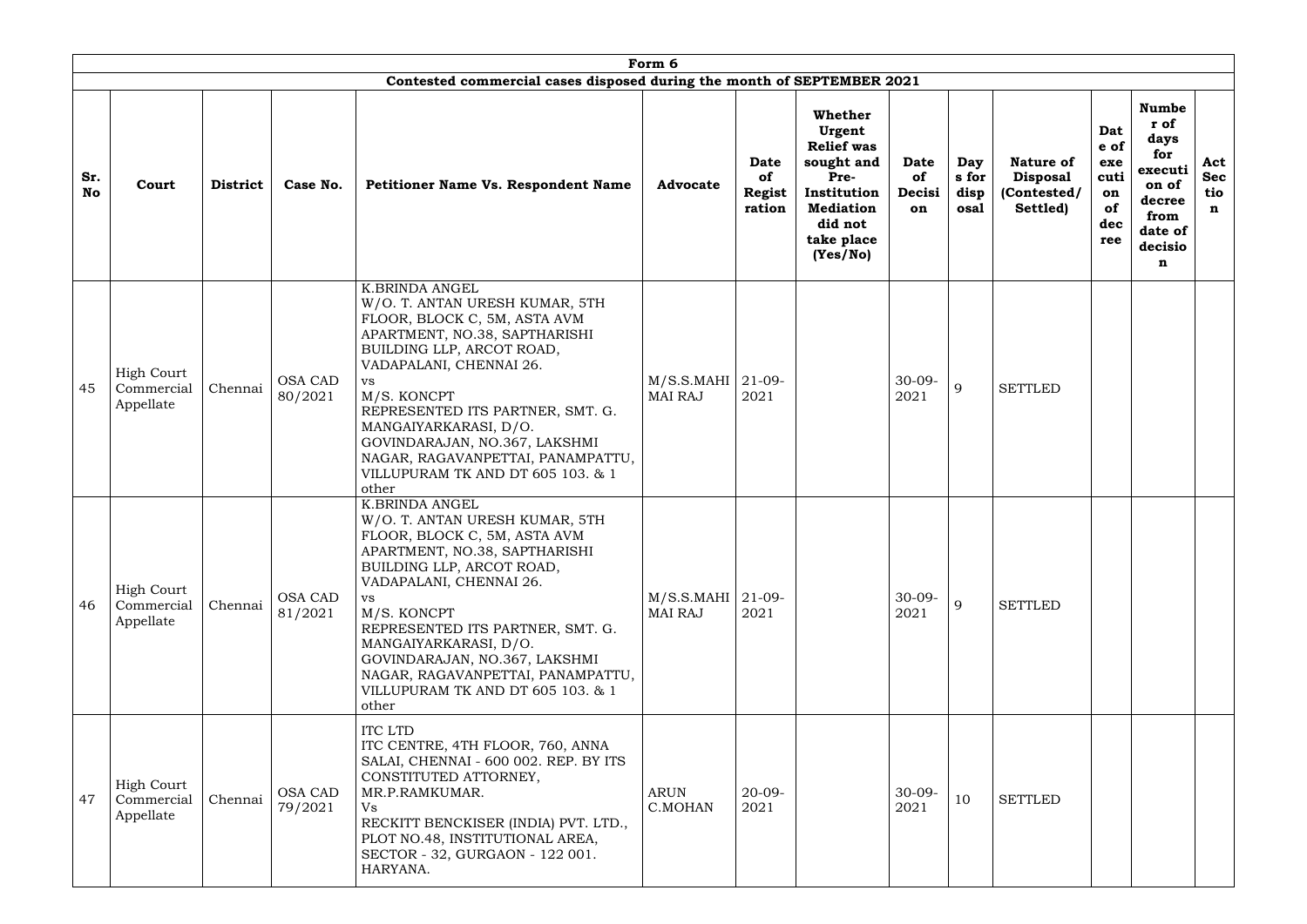| Form 7                                                         |                 |                                                                                                 |                       |                                                       |                                                             |  |  |  |  |  |
|----------------------------------------------------------------|-----------------|-------------------------------------------------------------------------------------------------|-----------------------|-------------------------------------------------------|-------------------------------------------------------------|--|--|--|--|--|
| Summary of Commercial Cases during the month of SEPTEMBER 2021 |                 |                                                                                                 |                       |                                                       |                                                             |  |  |  |  |  |
| Sr.No Court                                                    | <b>District</b> | Total number of<br>cases pending on the instituted during the<br>1st day of the month $ $ month | Total number of cases | Total number of cases<br>disposed during the<br>month | Total number of cases<br>pending at the end of<br>the month |  |  |  |  |  |
| High Court Commercial Appellate                                | Chennai         | 157                                                                                             | 13                    | 47                                                    | 123                                                         |  |  |  |  |  |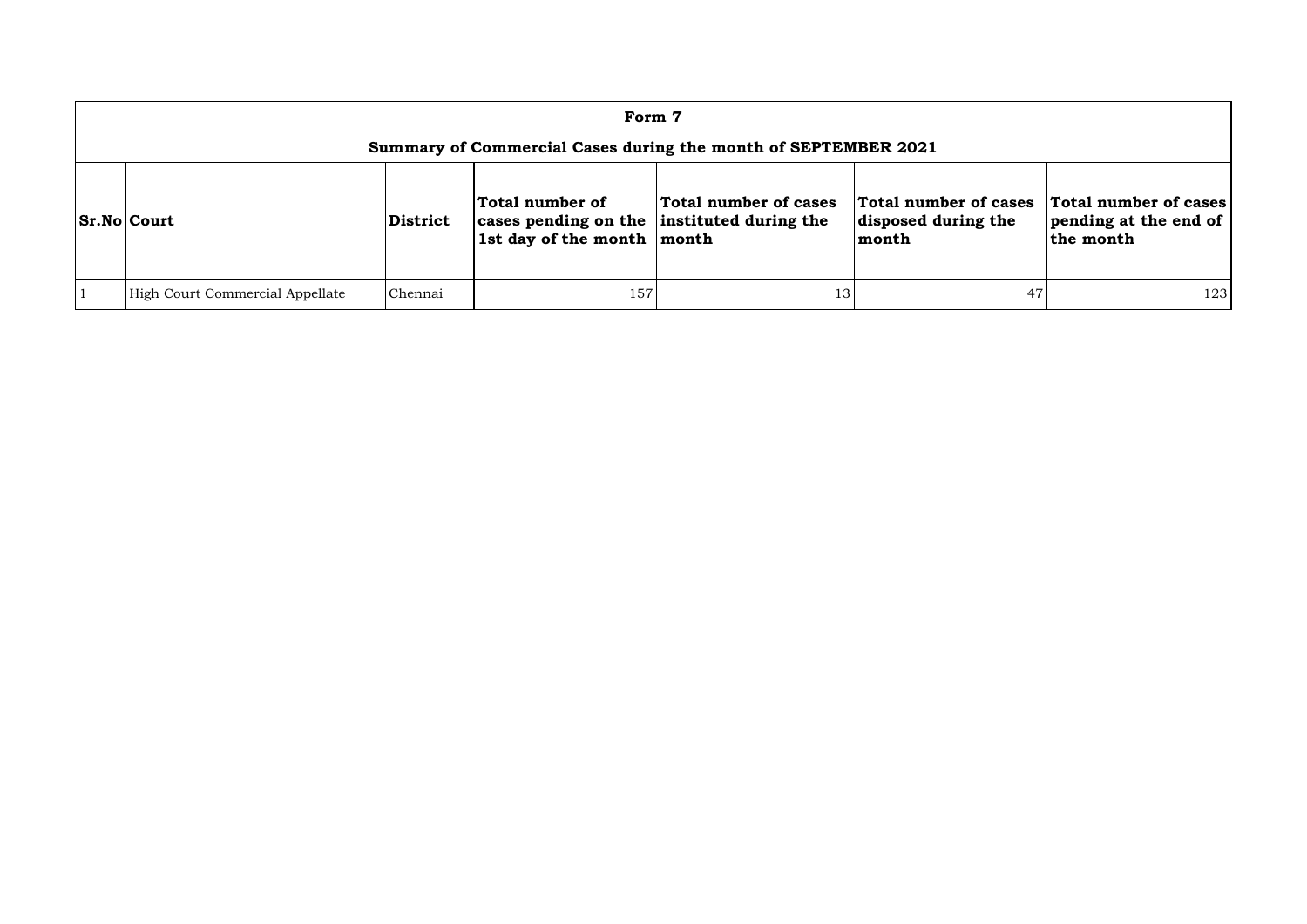# **SEPTEMBER 2021 COMMERCIAL APPELLATE DIVISION OF MADURAI BENCH OF MADRAS HIGH COURT**

|                                                                                                                                                                                                                                                                                          |             |  |            | Form 1 |     |            |            |     |
|------------------------------------------------------------------------------------------------------------------------------------------------------------------------------------------------------------------------------------------------------------------------------------------|-------------|--|------------|--------|-----|------------|------------|-----|
| List of cases e-filed/e-mail during the month of SEPTEMBER 2021                                                                                                                                                                                                                          |             |  |            |        |     |            |            |     |
| <b>Petitioner Name Vs.</b><br><b>Advocate Mobile</b><br><b>Advocate E-</b><br>$ {\bf Da}$<br>Date of<br>$\left \text{District}\right _{\text{No.}}^{\text{Case}}$<br><b>Sr.No Court</b><br>$ {\bf Advocate} \text{Number} $<br>fili<br><b>Respondent Name</b><br>mail Id<br>Registration |             |  |            |        |     |            |            |     |
| Madurai<br>Bench                                                                                                                                                                                                                                                                         | Madurai NIL |  | <b>NIL</b> | NIL    | NIL | <b>NIL</b> | <b>NIL</b> | NIL |

| Date of<br>Registration | Date of e-<br>filing |
|-------------------------|----------------------|
| NIL                     | NH.                  |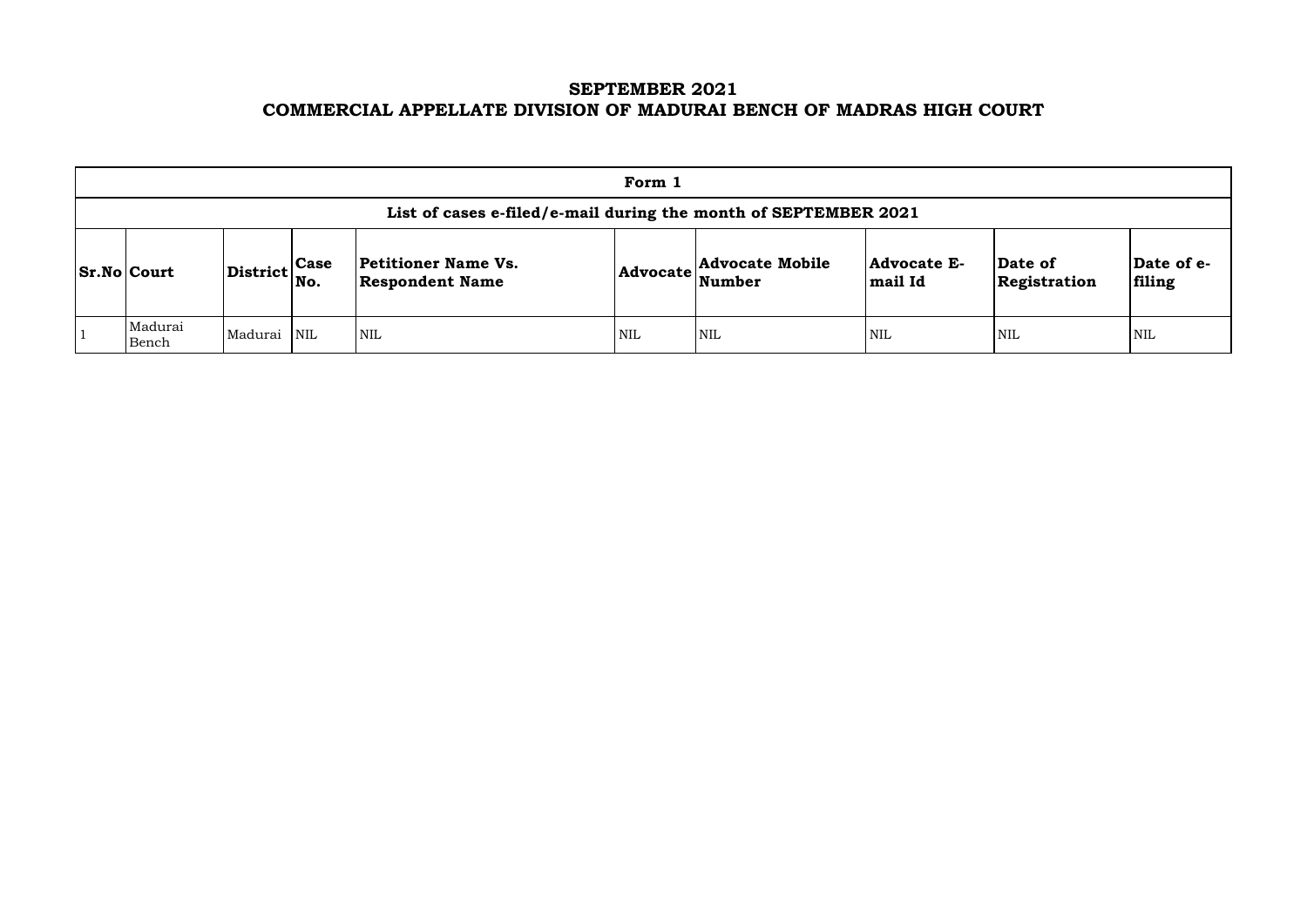|                    |         |                   | Form 2                                                                                     |            |                         |                   |
|--------------------|---------|-------------------|--------------------------------------------------------------------------------------------|------------|-------------------------|-------------------|
|                    |         |                   | List of cases in which e-payment of Court fees was made during the month of SEPTEMBER 2021 |            |                         |                   |
| <b>Sr.No Court</b> |         | District Case No. | <b>Petitioner Name Vs. Respondent</b><br><b>Name</b>                                       | Advocate   | Date of<br>Registration | Date of e<br>Fees |
| Madurai Bench      | Madurai | NIL               | NIL                                                                                        | <b>NIL</b> | <b>NIL</b>              | <b>NIL</b>        |

## **Date of e-payment of Court Fees**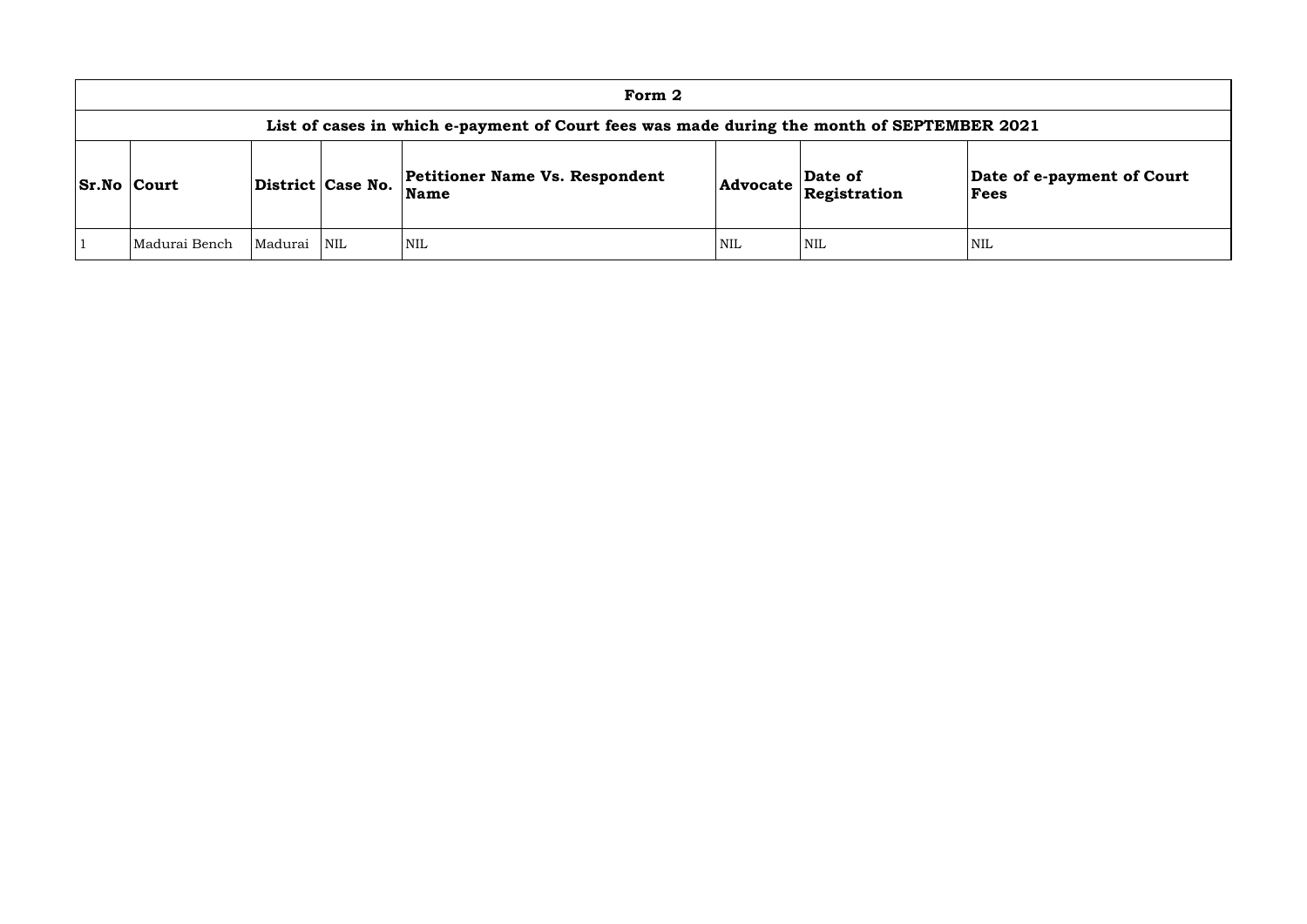## **of Electronic Service of Process**

|                 |             |                   | Form 3                                                                                                  |            |                                                                            |                                      |
|-----------------|-------------|-------------------|---------------------------------------------------------------------------------------------------------|------------|----------------------------------------------------------------------------|--------------------------------------|
|                 |             |                   | List of cases in which Electronic Service of Process has taken place during the month of SEPTEMBER 2021 |            |                                                                            |                                      |
| $ Sr.No $ Court |             | District Case No. | <b>Petitioner Name Vs. Respondent</b><br>Name                                                           |            | Date of<br>$ {\bf Advocate}\left \stackrel{\text{def}}{\text{Res}}\right $ | Date of Electronic<br><b>Process</b> |
| Madurai Bench   | Madurai NIL |                   | <b>NIL</b>                                                                                              | <b>NIL</b> | <b>NIL</b>                                                                 | <b>NIL</b>                           |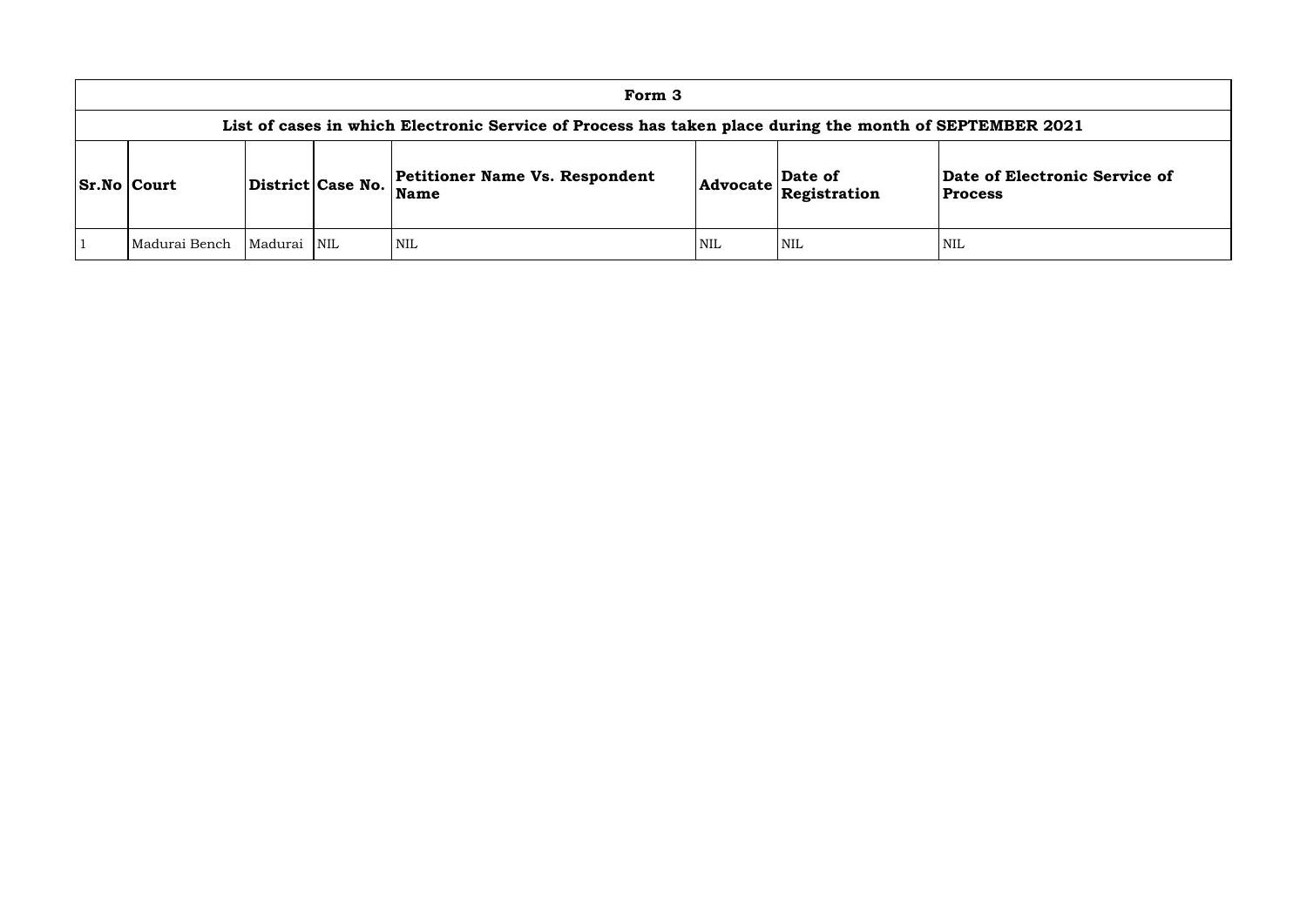|              | Form 4                                                                           |          |                   |            |                  |                               |  |  |  |
|--------------|----------------------------------------------------------------------------------|----------|-------------------|------------|------------------|-------------------------------|--|--|--|
|              | List of total no. of cases randomly allocated during the month of SEPTEMBER 2021 |          |                   |            |                  |                               |  |  |  |
| <b>Sr.No</b> | <b>Court</b>                                                                     | District | <b>Court Name</b> | Court No.  | <b>Case Type</b> | Case Count (No. of cases rane |  |  |  |
|              | Madurai Bench                                                                    | Madurai  | <b>NIL</b>        | <b>NIL</b> | <b>NIL</b>       | <b>NIL</b>                    |  |  |  |

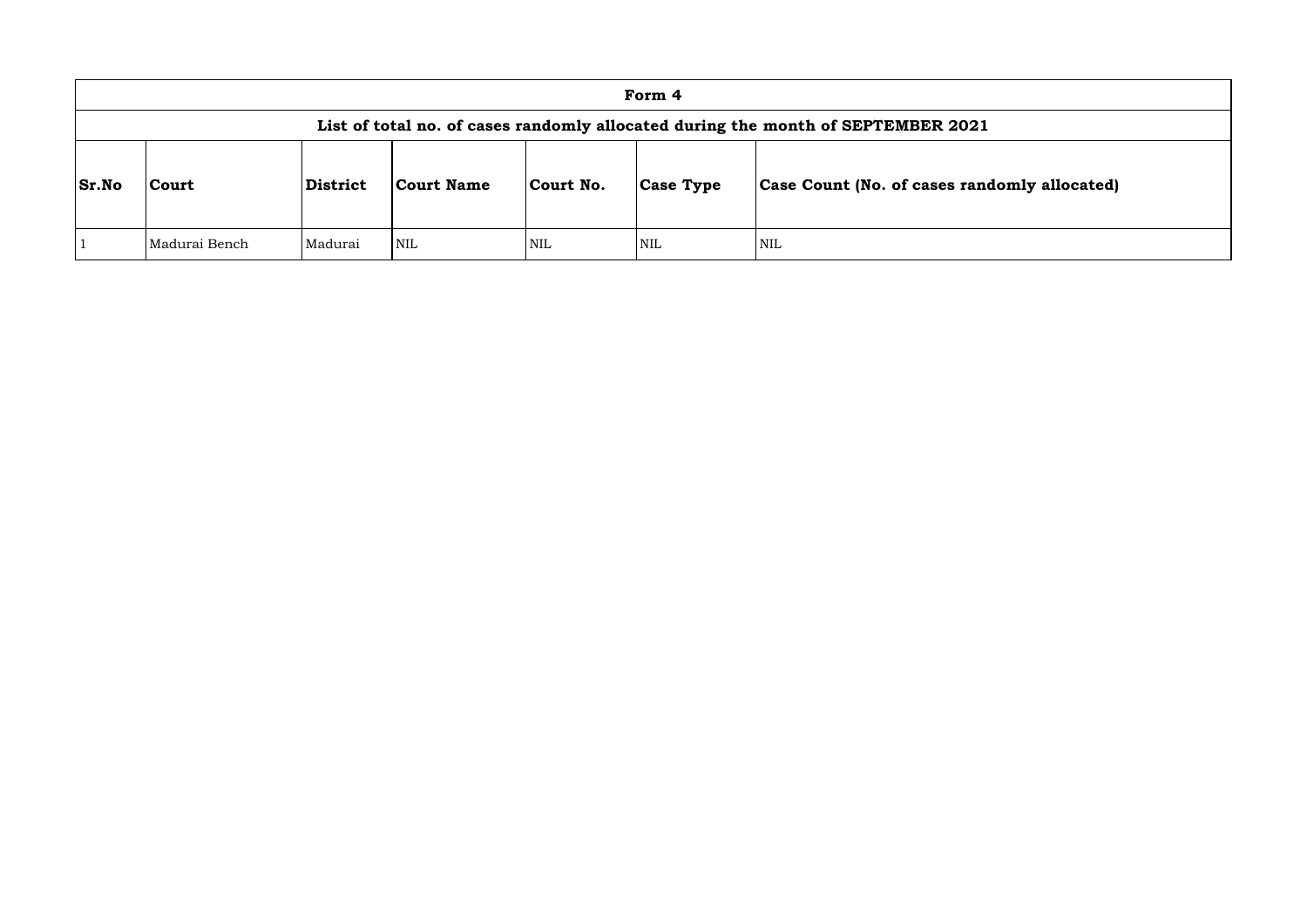| Form 5                                                                                     |                     |            |                                                      |                 |                         |                        |  |  |  |
|--------------------------------------------------------------------------------------------|---------------------|------------|------------------------------------------------------|-----------------|-------------------------|------------------------|--|--|--|
| List of cases in which Case Management Hearing was held during the month of SEPTEMBER 2021 |                     |            |                                                      |                 |                         |                        |  |  |  |
| <b>Sr.No Court</b>                                                                         | District   Case No. |            | <b>Petitioner Name Vs. Respondent</b><br><b>Name</b> | <b>Advocate</b> | Date of<br>Registration | Date of Cas<br>Hearing |  |  |  |
| Madurai Bench                                                                              | Madurai             | <b>NIL</b> | <b>NIL</b>                                           | <b>NIL</b>      | <b>NIL</b>              | <b>NIL</b>             |  |  |  |

**e of Case Management** ring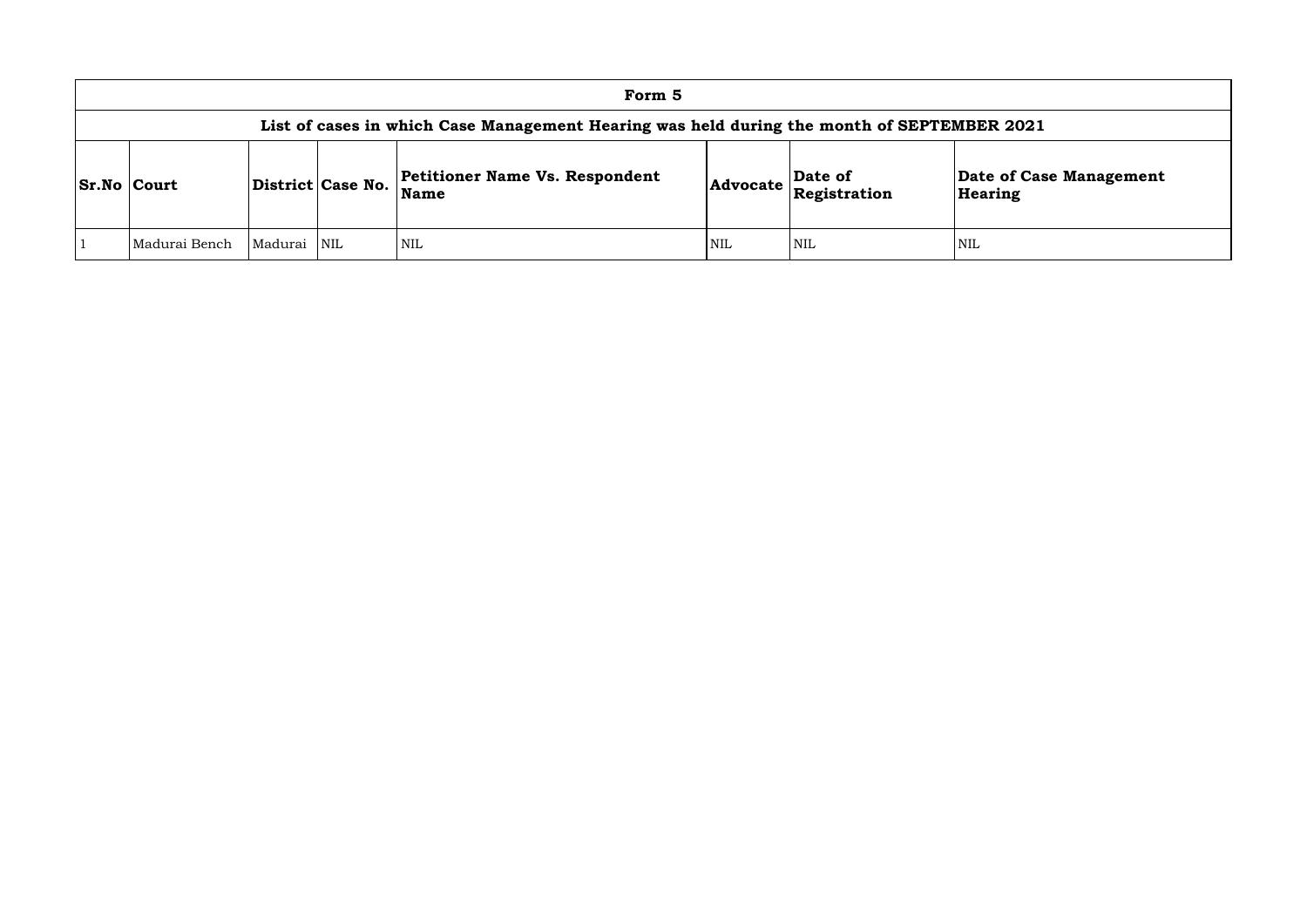| Form 6                                                                 |          |     |                                                                 |            |                                                                              |                                                                                                                              |            |                                |                                                          |                                   |                                                                                                            |            |
|------------------------------------------------------------------------|----------|-----|-----------------------------------------------------------------|------------|------------------------------------------------------------------------------|------------------------------------------------------------------------------------------------------------------------------|------------|--------------------------------|----------------------------------------------------------|-----------------------------------|------------------------------------------------------------------------------------------------------------|------------|
| Contested commercial cases disposed during the month of SEPTEMBER 2021 |          |     |                                                                 |            |                                                                              |                                                                                                                              |            |                                |                                                          |                                   |                                                                                                            |            |
| <b>Sr.No Court</b>                                                     | District | No. | Petitioner<br><b>Case Name Vs.</b><br>Respondent<br><b>Name</b> | Advocate   | Date of<br>$\vert$ Registration $\vert$ Institution $\vert$ Decision $\vert$ | <b>Whether</b><br>Urgent<br><b>Relief was</b><br>sought<br>and Pre-<br><b>Mediation</b><br>did not<br>take place<br>(Yes/No) | Date of    | <b>Days</b><br>for<br>disposal | <b>Nature of Disposal</b><br>$ $ (Contested/Settled) $ $ | Date of<br>execution<br>of decree | <b>Number</b><br>of days<br>  for<br>execution Act<br>of decree Section<br>from date<br>$ $ of<br>decision |            |
| Madurai<br>Bench                                                       | Madurai  | NIL | <b>NIL</b>                                                      | <b>NIL</b> | <b>NIL</b>                                                                   | <b>NIL</b>                                                                                                                   | <b>NIL</b> | <b>NIL</b>                     | <b>NIL</b>                                               | <b>NIL</b>                        | <b>NIL</b>                                                                                                 | <b>NIL</b> |